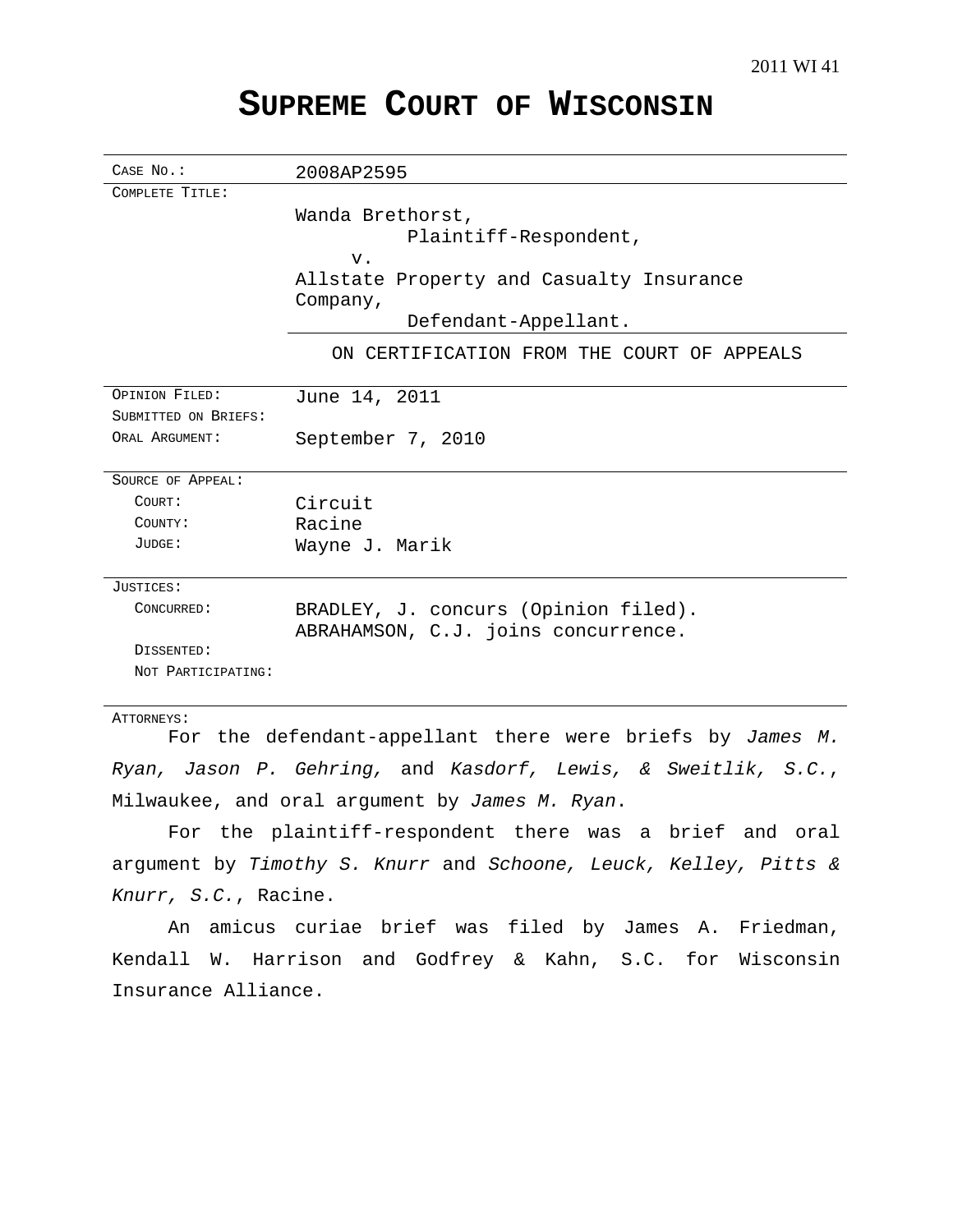2011 WI 41

NOTICE

**This opinion is subject to further editing and modification. The final version will appear in the bound volume of the official reports.**

No. 2008AP2595 (L.C. No. 2008CV737)

STATE OF WISCONSIN THE RESERVE STATE OF WISCONSIN STATE OF THE SUPREME COURT

**Wanda Brethorst,**

**Plaintiff-Respondent,**

**v.**

**Allstate Property and Casualty Insurance Company,**

**Defendant-Appellant.**

## **FILED**

**JUN 14, 2011**

A. John Voelker Acting Clerk of Supreme Court

APPEAL from an order of the Circuit Court for Racine County, Wayne J. Marik, Judge. Affirmed and cause remanded.

¶1 DAVID T. PROSSER, J. This case comes to the court on certification by the court of appeals, pursuant to Wis. Stat.  $\S$  (Rule) 809.61 (2007-08).<sup>1</sup> The case arises out of an uninsured motorist (UM) claim submitted by Wanda Brethorst (Brethorst) to her insurer, Allstate Property and Casualty Insurance Company (Allstate). When Brethorst made a demand for settlement,

 $1$ All references to the Wisconsin Statutes are to the 2007-08 version unless otherwise noted.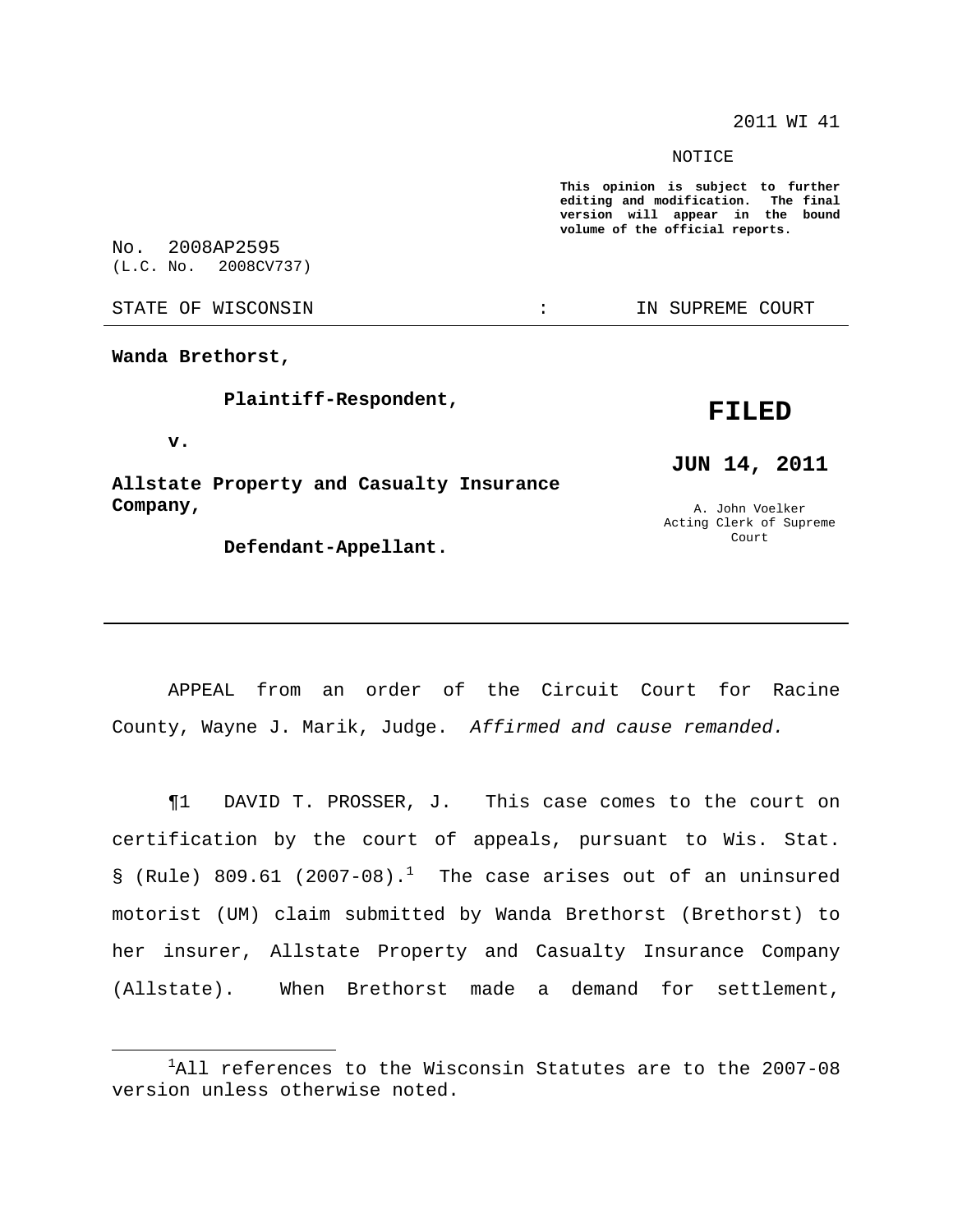Allstate offered only a partial settlement of Brethorst's claim for \$4,789 in medical expenses above the \$5,000 in medical expenses covered by her policy. Brethorst rejected the offer, then filed suit against Allstate for bad faith.

¶2 Allstate filed a motion with the circuit court asking that Brethorst's contract claim for UM coverage of her personal injuries be bifurcated from her bad faith claim. Allstate also requested that discovery on the bad faith claim be stayed until the contract claim was resolved. Brethorst opposed the motion on grounds that she had filed only one claim——bad faith——and thus no bifurcation or stay of discovery was appropriate.

¶3 The circuit court agreed with Brethorst and denied both parts of Allstate's motion. The court concluded that a party may maintain a bad faith claim without first proving a breach of contract claim as a condition precedent.

¶4 Allstate appealed, and the court of appeals certified the matter to this court. We granted certification on the following issues:

(1) Whether a finding of wrongful denial of benefits is a condition precedent to proceeding with discovery in a first-party bad faith claim based on wrongful denial of benefits?

(2) In a first-party bad faith claim, if a finding of wrongful denial of benefits is a condition precedent to proceeding with bad faith discovery, does the trial court err if it refuses to grant the insurance company's motion to bifurcate the issues for discovery? Do the same policy considerations that make it error for the trial court to refuse a motion to bifurcate simultaneous bad faith and breach of contract claims——avoiding undue prejudice to the insurance company, avoiding jury confusion and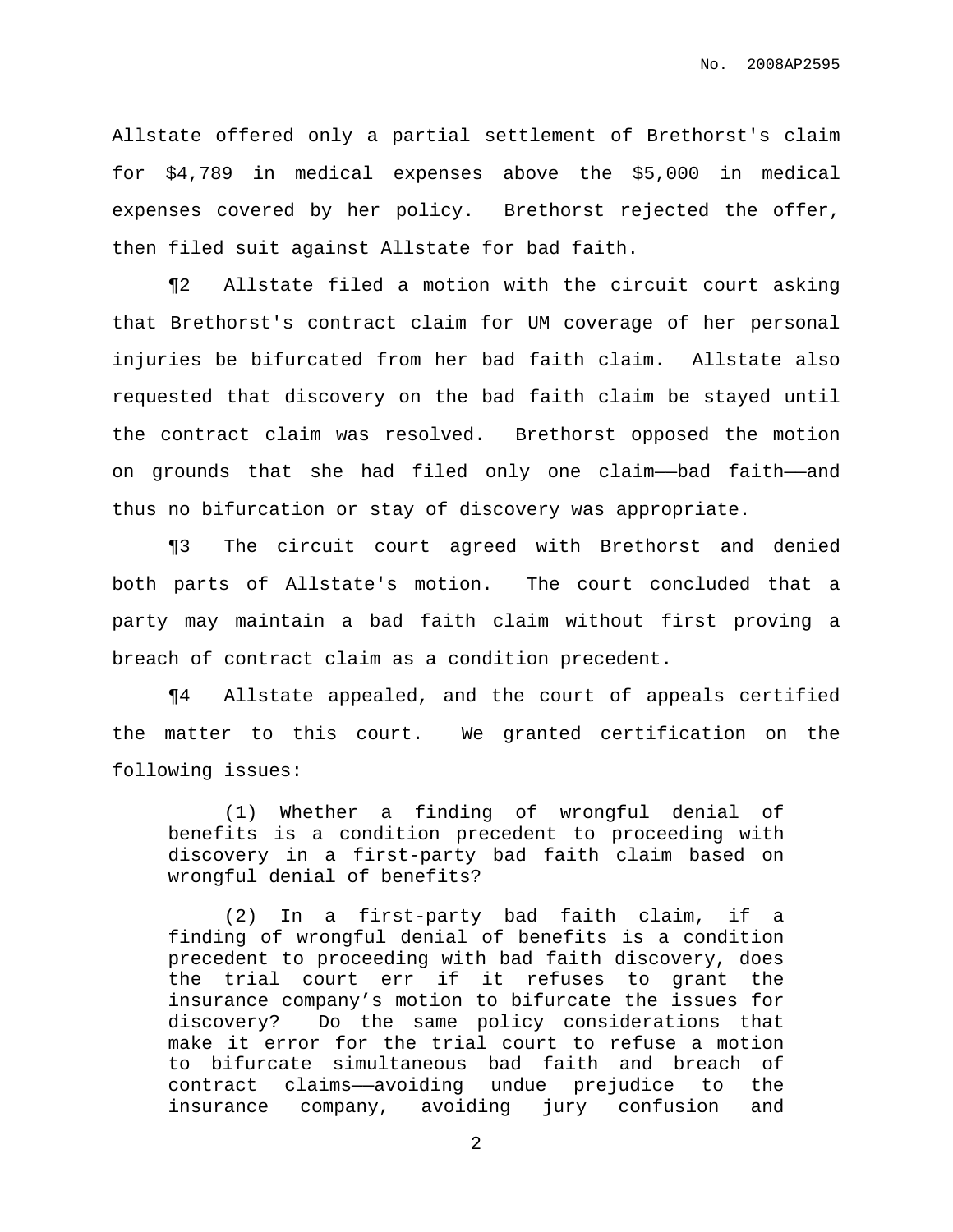promoting settlement——make it error to refuse a motion to bifurcate the same two issues when the insured's only claim is bad faith?

¶5 We conclude the following:

(A) Some breach of contract is a fundamental prerequisite for a first-party bad faith claim against an insurer.

(B) Breach of contract and first-party bad faith are separate claims.

(C) An insured may file a bad faith claim without also filing a breach of contract claim. The policies articulated in Dahmen v. American Family Mutual Insurance Co., 2001 WI App 198, 247 Wis. 2d 541, 635 N.W.2d 1, which require bifurcation when both bad faith and breach of contract claims are brought together, are only partially applicable when a party has chosen to plead only a bad faith claim.

(D) The insured may not proceed with discovery on a firstparty bad faith claim until she has:

(1) pleaded a breach of contract by the insurer as part of a separate bad faith claim, and

(2) satisfied the court that she has established such a breach or will be able to prove such a breach in the future.

(E) In this case, Brethorst has supplied the insurer and the court with sufficient evidence of a breach of contract by the insurer that she may proceed with discovery on her bad faith claim. On the facts before us, Brethorst has shown uncontradicted evidence that she incurred \$9,789 in medical expense for treatment from injuries she suffered in an automobile accident caused by an uninsured motorist. The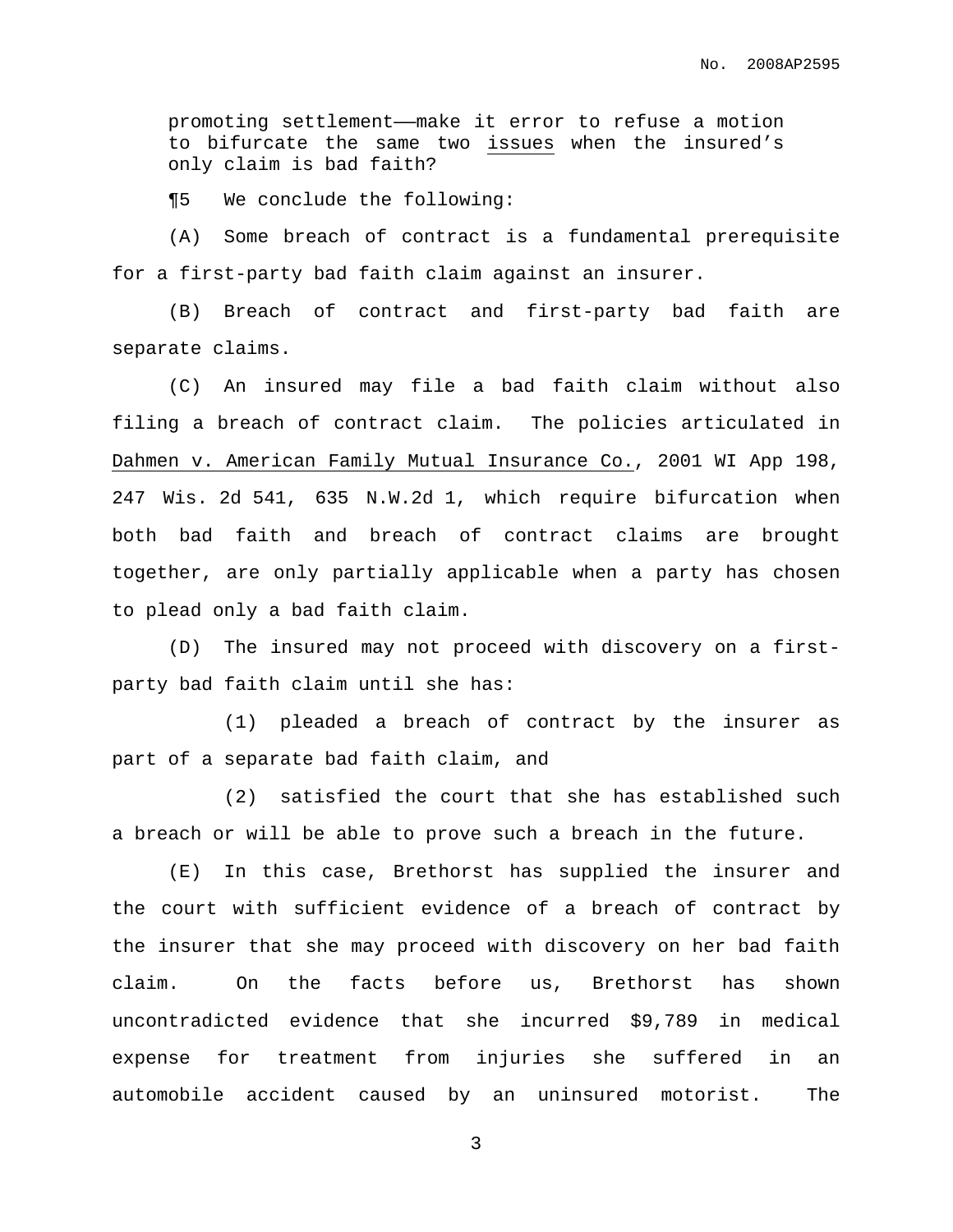insurer's failure to pay all these expenses without submitting any reasonable basis in law or fact (as opposed to theory) for its failure to do so justifies Brethorst going forward with discovery on her bad faith claim.

I. BACKGROUND AND PROCEDURAL HISTORY

¶6 This is an appeal from a nonfinal order of the Racine County Circuit Court, Wayne J. Marik, Judge, denying Allstate's motion to bifurcate claims and stay discovery. The court heard argument but did not conduct an evidentiary hearing. The following facts are drawn from the parties' pleadings and communications found in the record.

¶7 On December 12, 2006, around 8 p.m., Brethorst and her husband William were involved in a motor vehicle accident near the intersection of State Highway 32/Douglas Avenue and 4 Mile Road in Racine County. The accident was caused by an uninsured motorist, Margy L. Raymond, who was highly intoxicated when she pulled her vehicle onto the highway in front of the Brethorsts' vehicle. William Brethorst was driving the Brethorsts' vehicle at the time, and Wanda Brethorst sustained injuries as a result of the ensuing collision. The Brethorsts were insured under an automobile liability policy with Allstate. Their policy included coverage for injuries caused by an uninsured motorist as well as \$5,000 in medical expenses.

¶8 Wanda Brethorst submitted a UM claim to Allstate for her injuries from the accident about January 23, 2007. In a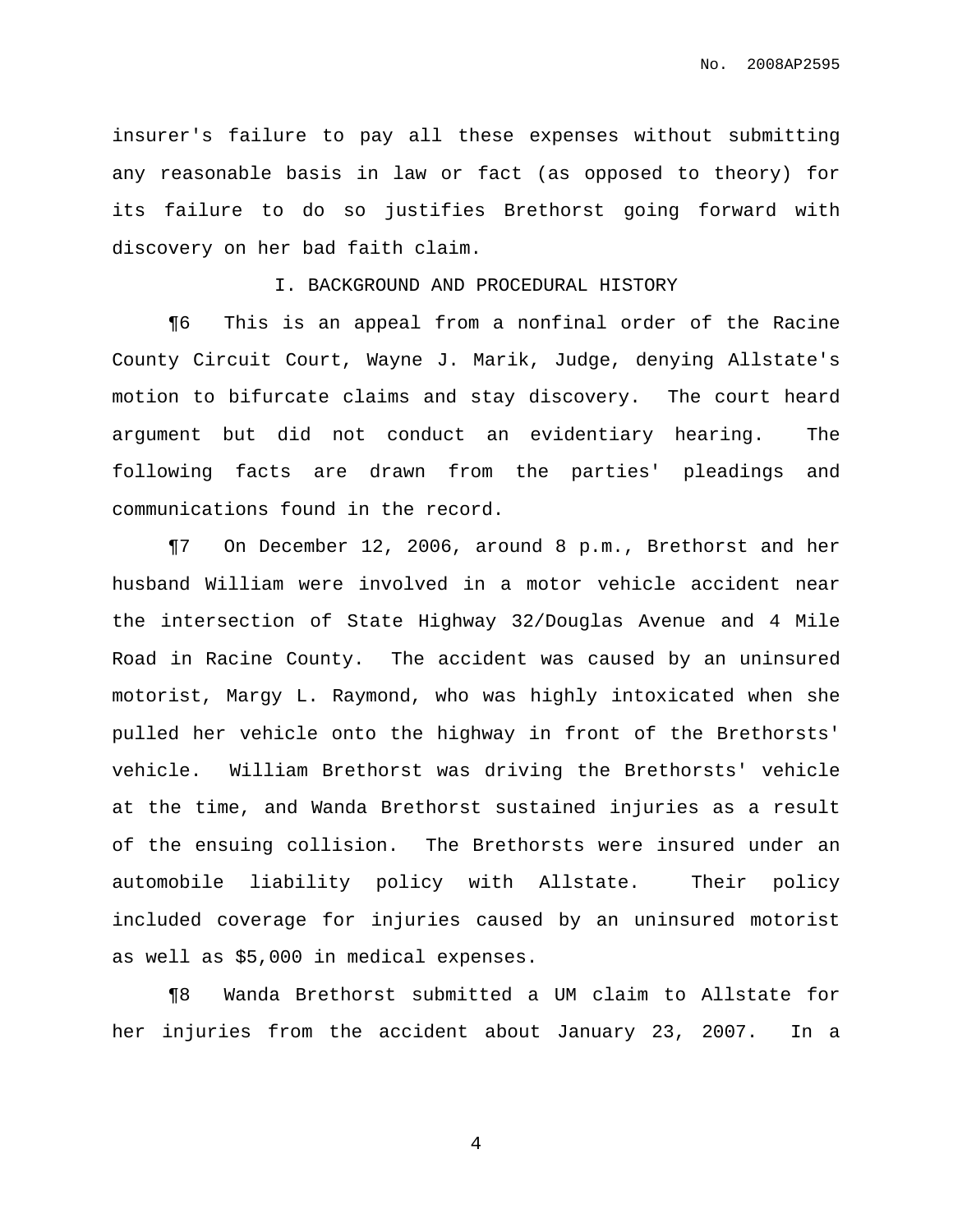March  $1$  letter to the law firm representing the Brethorsts, $^2$  an Allstate employee, Diane Watke, acknowledged receipt of the claim and stated that she had begun working on it. The letter added, "Losses are always difficult, but rest assured that we will work to make the claim process smooth and resolve the claim promptly."

¶9 On March 27, Ms. Watke sent a second letter addressed to attorney Timothy S. Knurr (Knurr), inquiring whether William Brethorst had received medical treatment and "how much longer" Wanda Brethorst would continue to be treated by PT Plus, which was providing Brethorst with physical therapy. On April 4, Knurr responded that William was not claiming injury and that Knurr did not know how much longer Wanda Brethorst's treatment would continue, but that "[w]e will keep you posted."

¶10 In another letter dated April 4, an Allstate employee named Michael Kahn (Kahn) informed Knurr that he had assumed the handling of Brethorst's claim. Kahn stated that Allstate viewed the occurrence as "a minor accident" and "wouldn't expect much of any injury and treatment." The letter added: "Please send us your demand material so we can attempt to conclude this matter in the near future." The letter also attached photos and a damage estimate on the Brethorsts' vehicle. The damage estimate for the vehicle—a Jeep Cherokee with a plow undercarriage—was listed as \$486.62.

 $2$  The Brethorsts were represented by Schoone, Leuck, Kelley, Pitts & Knurr, S.C., of Racine, Wisconsin.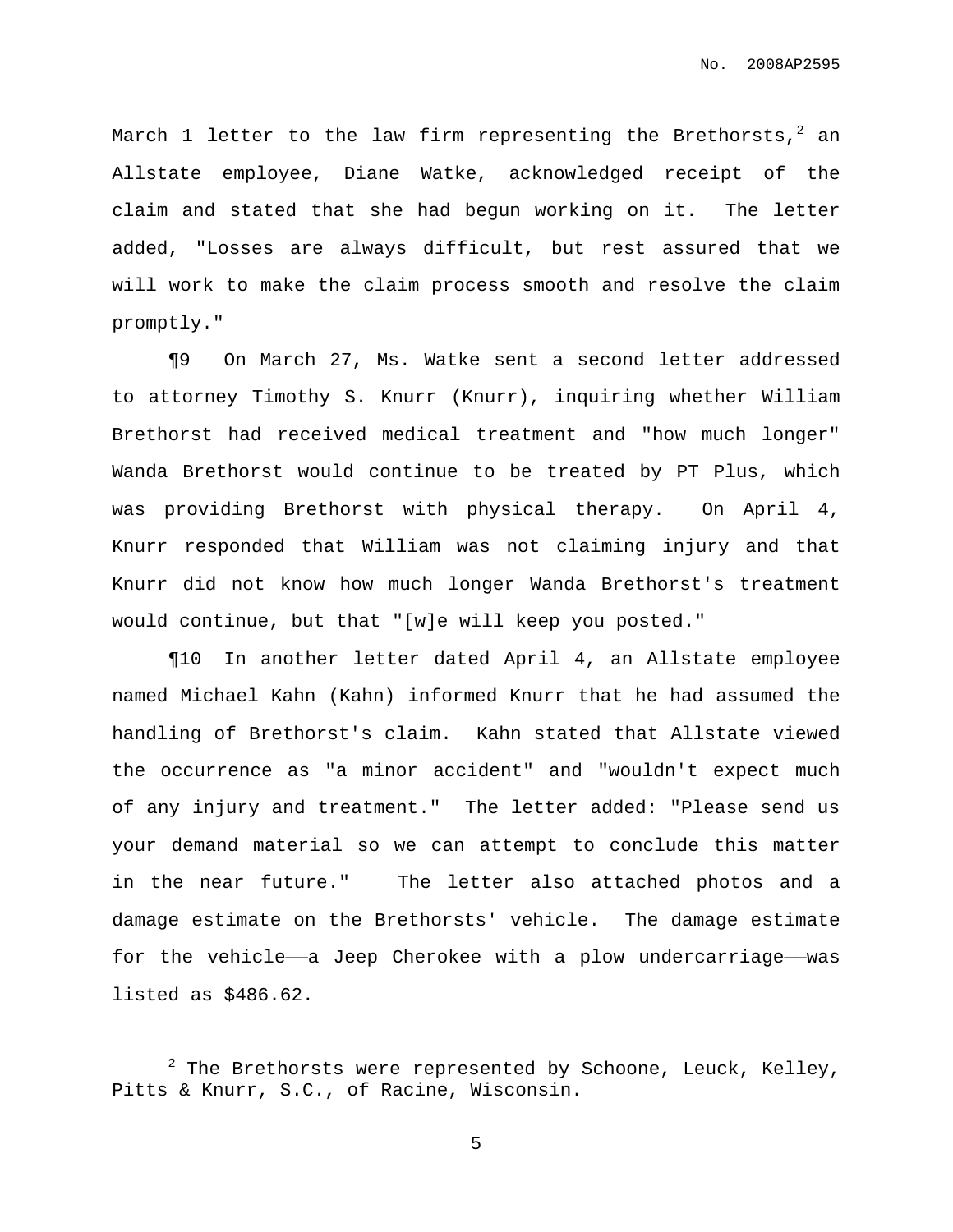¶11 In the following months, Brethorst continued to receive physical therapy for her injuries and provided Allstate notice of that ongoing treatment. In total, Brethorst incurred \$9,789 in medical expenses related to treatment of her injuries. Brethorst submitted a demand for settlement of her claim on September 12, 2007.

¶12 On October 9 Kahn offered to settle the injury claim for \$1,500 above the \$5,000 in medical expenses already paid. His letter cited the severity of the impact, the damages sustained by the vehicles, injuries claimed, and medical records provided as factors considered in arriving at this amount. Kahn also reiterated Allstate's position that "this was a minor accident and [we] question any injury resulting from this accident."

¶13 Brethorst responded on November 16 with a letter from her treating physician, Dr. Jerome Lerner, of Advanced Pain Management. The letter stated that Dr. Lerner had examined Brethorst nine days after the accident, reviewed the report and diagnosis of her primary physician, recommended physical therapy, and had seen her several times during the course of her treatment. Dr. Lerner explained that, while Brethorst had suffered from chronic pain stemming from arthritis and fibromyalgia prior to December 12, 2006, the accident had resulted in "acute cervical and back strain/sprain," exacerbating her pre-existing conditions. Lerner wrote that the physical therapy he ordered ultimately resulted in returning Brethorst to the baseline pain she had experienced prior to the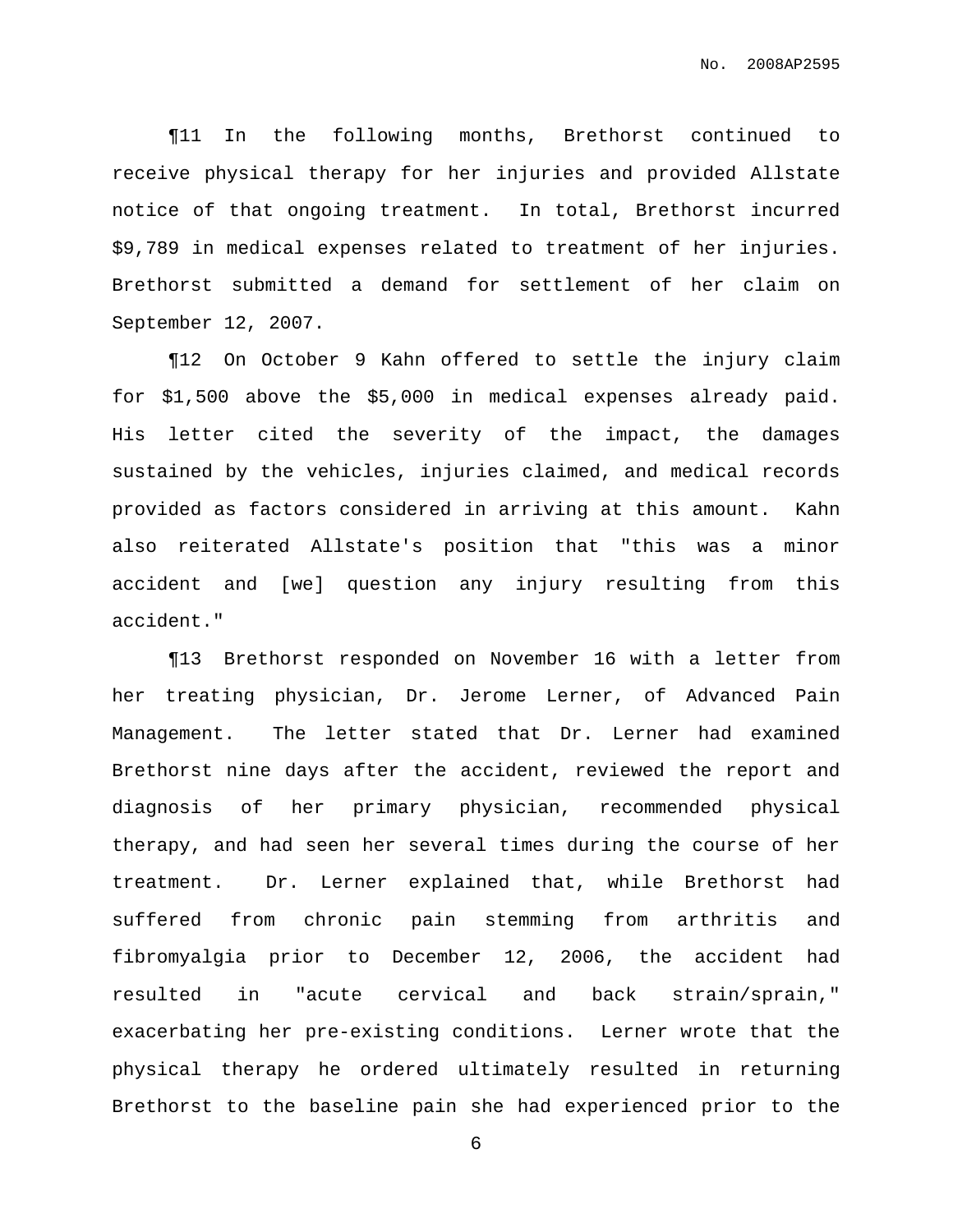accident. Dr. Lerner further stated that in his opinion, "to a reasonable degree of medical certainty," the physical therapy had not been ordered to treat the pre-existing conditions but instead was reasonably necessary "to treat the acute injuries from" the accident.

¶14 Upon receiving this letter, Kahn increased Allstate's settlement offer to \$1,800. This second offer, dated December 14, referenced the low dollar amount of damage sustained by the vehicle and reiterated Allstate's assessment that the collision was only a minor accident. Kahn also pointed out that Allstate had already paid \$5,000 under the policy's medical payments coverage.

¶15 After receiving this second offer of partial settlement, Brethorst filed suit for bad faith denial of benefits. Her January 11, 2008, complaint alleged that Allstate had adopted a company-wide policy of routinely "offering sums substantially less than the medical bills incurred" in accidents involving "minor impact soft tissue" (MIST) injuries. She asserted that her claim was assigned to Kahn because he was responsible for implementing this MIST policy. Specifically, Brethorst alleged that Allstate, by and through Kahn's actions, acted in bad faith (a) by failing to conduct a full and fair investigation of the case, (b) by failing to have her claim evaluated by anyone with medical training, and (c) by ignoring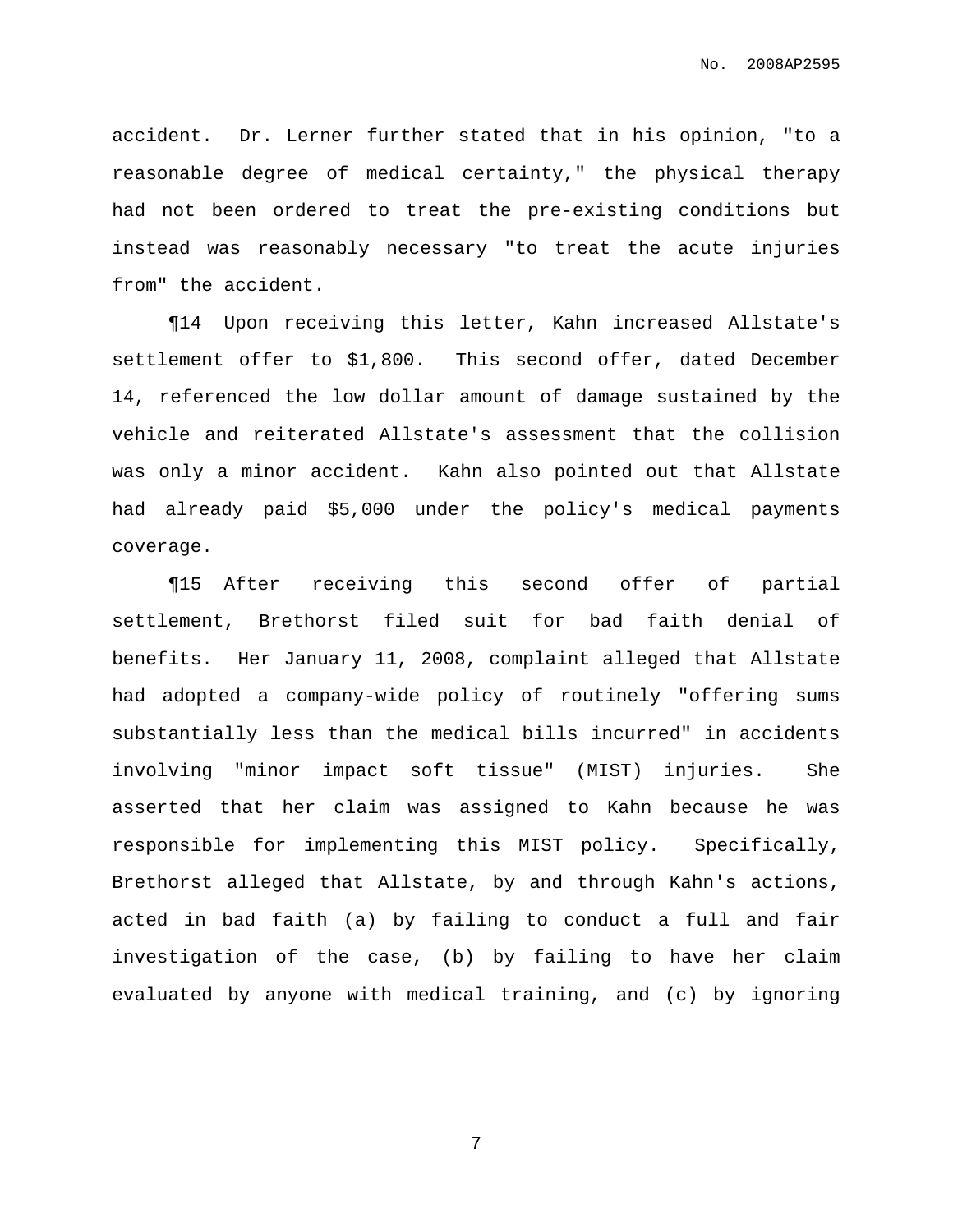both the medical opinion of Dr. Lerner and the law of Wisconsin governing liability for medical bills and expenses. $^3$ 

¶16 In its answer, Allstate admitted that it did have a MIST policy but denied Brethorst's characterization of that policy. Allstate also asserted various affirmative defenses, including a contention that to the extent Brethorst set forth a valid claim for bad faith, that claim should be bifurcated from other claims, and proceedings on bad faith should be stayed until all other claims were resolved.

¶17 In keeping with this defense, Allstate filed the motion to bifurcate Brethorst's contract claim from her bad faith claim. The motion also requested a stay of all proceedings on the bad faith claim until the breach of contract claim could be resolved. In opposition to this motion, Brethorst argued that she had asserted only one claim, for bad faith, and there was accordingly nothing to bifurcate.

¶18 In a lengthy ruling from the bench, the circuit court denied Allstate's motion on grounds that Wisconsin law allows a

<sup>3</sup> Brethorst's complaint alleged that Allstate acted in bad faith by offering a settlement amount that "completely ignores the medical records, reports, billing statements, the law in the state of Wisconsin, and her pain and suffering and disability associated with the injuries particularly given her pre-accident medical history." At oral argument, Brethorst's counsel was asked what Allstate could have done, other than pay the \$9,789 demand for medical bills. Counsel responded, "They could have paid the medical bills plus something reasonable above and beyond that for pain and suffering that she went through for that period of about six months." Brethorst's written demand for settlement was not attached to her complaint and is not included in the record.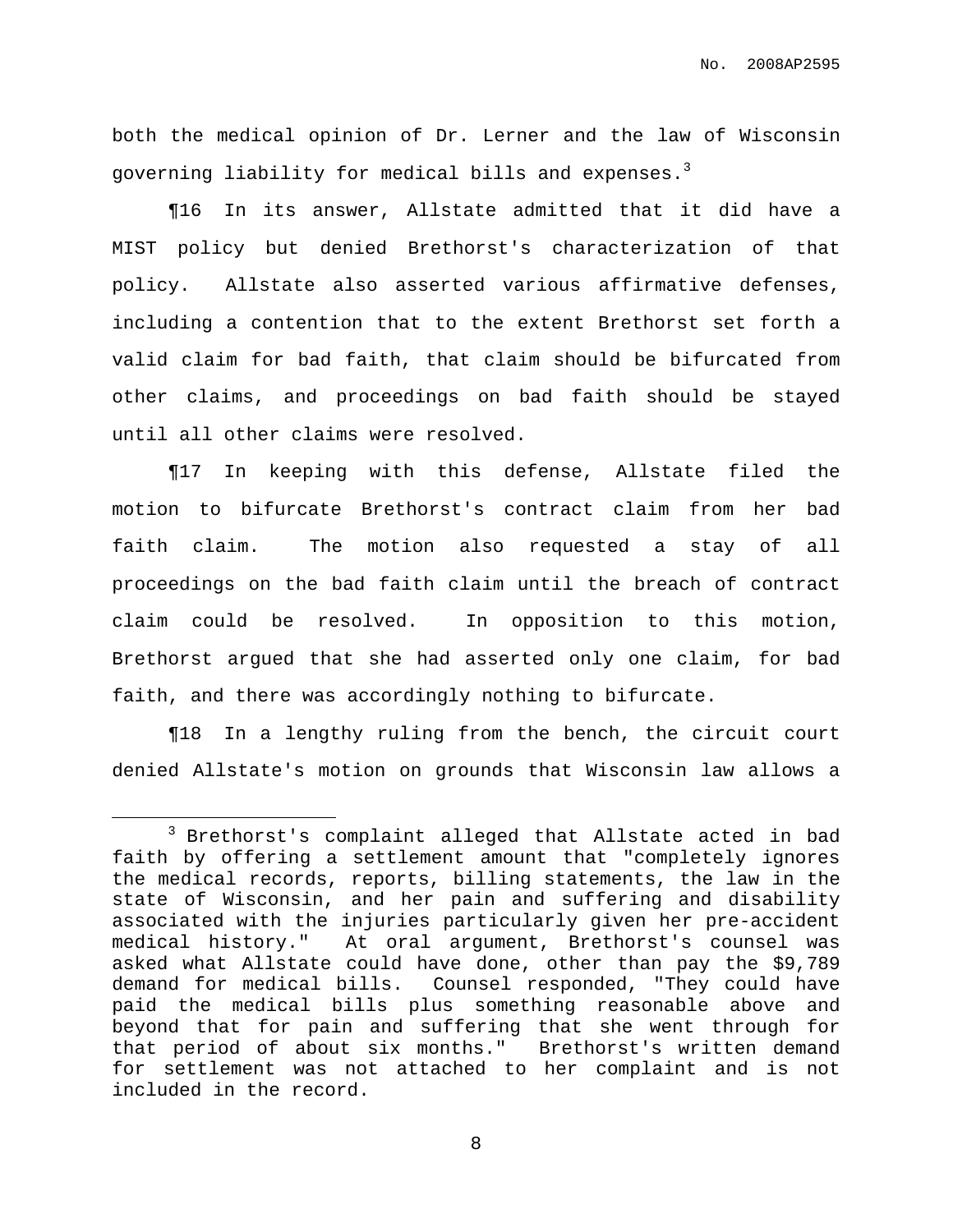party to bring a bad faith claim separate and distinct from any underlying breach of contract claim. The court noted that the policy reasons requiring bifurcation where both breach of contract and bad faith claims are raised, as articulated by the court of appeals in Dahmen, are inapplicable where a party elects to bring only a claim of bad faith.

¶19 Allstate petitioned the court of appeals for leave to file an interlocutory appeal. The court of appeals granted the petition, then certified the case to this court, noting that the issues presented are both novel and "ripe for clarification." We accepted certification.

#### II. STANDARD OF REVIEW

¶20 The decision to bifurcate claims or issues in a single claim falls within the discretion of the circuit court, <sup>4</sup> subject to statutory limitations. Waters v. Pertzborn, 2001 WI 62, ¶31, 243 Wis. 2d 703, 627 N.W.2d 497; see also Dahmen, 247 Wis. 2d 541, ¶11. Whether to grant a stay of discovery also is a matter of discretion. See Hofflander v. St. Catherine's Hosp., 2003 WI 77, ¶113, 262 Wis. 2d 539, 664 N.W.2d 545; Dahmen, 247 Wis. 2d 541, ¶11.

 $4$  As the court of appeals correctly noted in Dahmen v. American Family Mutual Insurance Co., 2001 WI App 198, ¶9, 247 Wis. 2d 541, 635 N.W.2d 1, this court held in Waters v. Pertzborn that only claims, not issues, may be bifurcated under Wis. Stat. § 805.05(2). Waters v. Pertzborn, 2001 WI 62, ¶¶18-24, 243 Wis. 2d 703, 627 N.W.2d 497. To every rule there is an exception, however; the statute's legislative history clearly demonstrates that the rule barring bifurcation of issues was not intended to apply to cases involving insurance coverage. Id., ¶¶21, 23.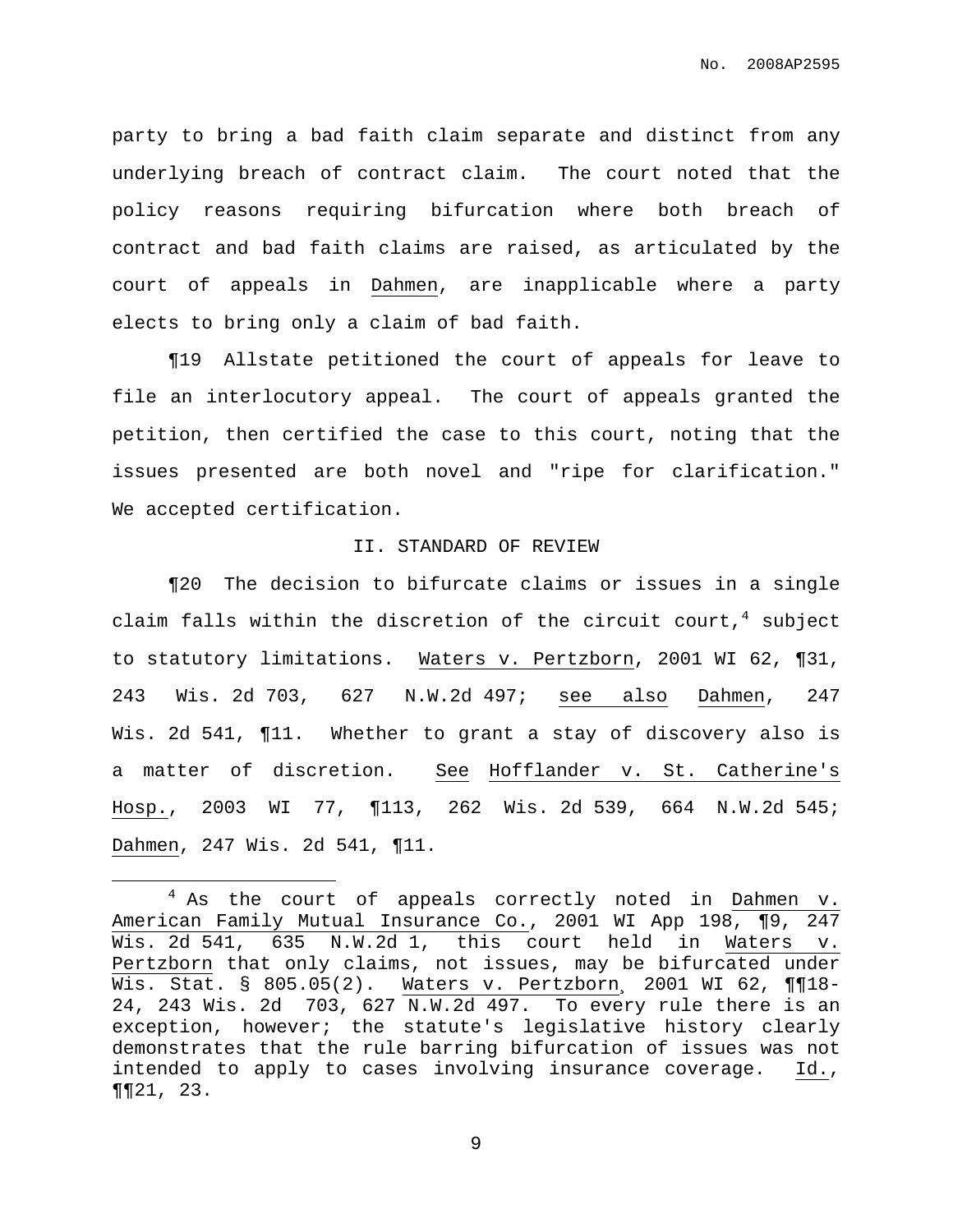No. 2008AP2595

¶21 In determining whether the circuit court erroneously exercised its discretion, we look to whether the court examined all relevant facts, applied the proper standard of law, and reached a conclusion that a reasonable judge could reach. Loy v. Bunderson, 107 Wis. 2d 400, 414-15, 320 N.W.2d 175 (1982). A decision based on a substantive error of law constitutes an erroneous exercise of discretion. State v. Jorgensen, 2003 WI 105, ¶12, 264 Wis. 2d 157, 667 N.W.2d 318.

#### III. DISCUSSION

¶22 The court of appeals asks this court to decide whether an insured must prove a breach of contract——such as a wrongful denial of benefits——prior to seeking discovery and litigating a claim of bad faith against an insurer where there is no accompanying claim for breach of contract.

¶23 To resolve this issue, we first examine the development of the tort of bad faith in Wisconsin. We then turn to Allstate's request for bifurcation in the context of Brethorst's bad faith claim. Next we carefully examine the distinction between first-party and third-party bad faith claims and discuss the threshold showing that an insured must make to pursue a claim of bad faith without filing an accompanying claim for breach of contract. We then apply these principles to the first question certified in this case, regarding discovery. Finally, we briefly discuss the effect of this case as it proceeds beyond these preliminary procedural stages.

A. Development of First-Party Bad Faith in Wisconsin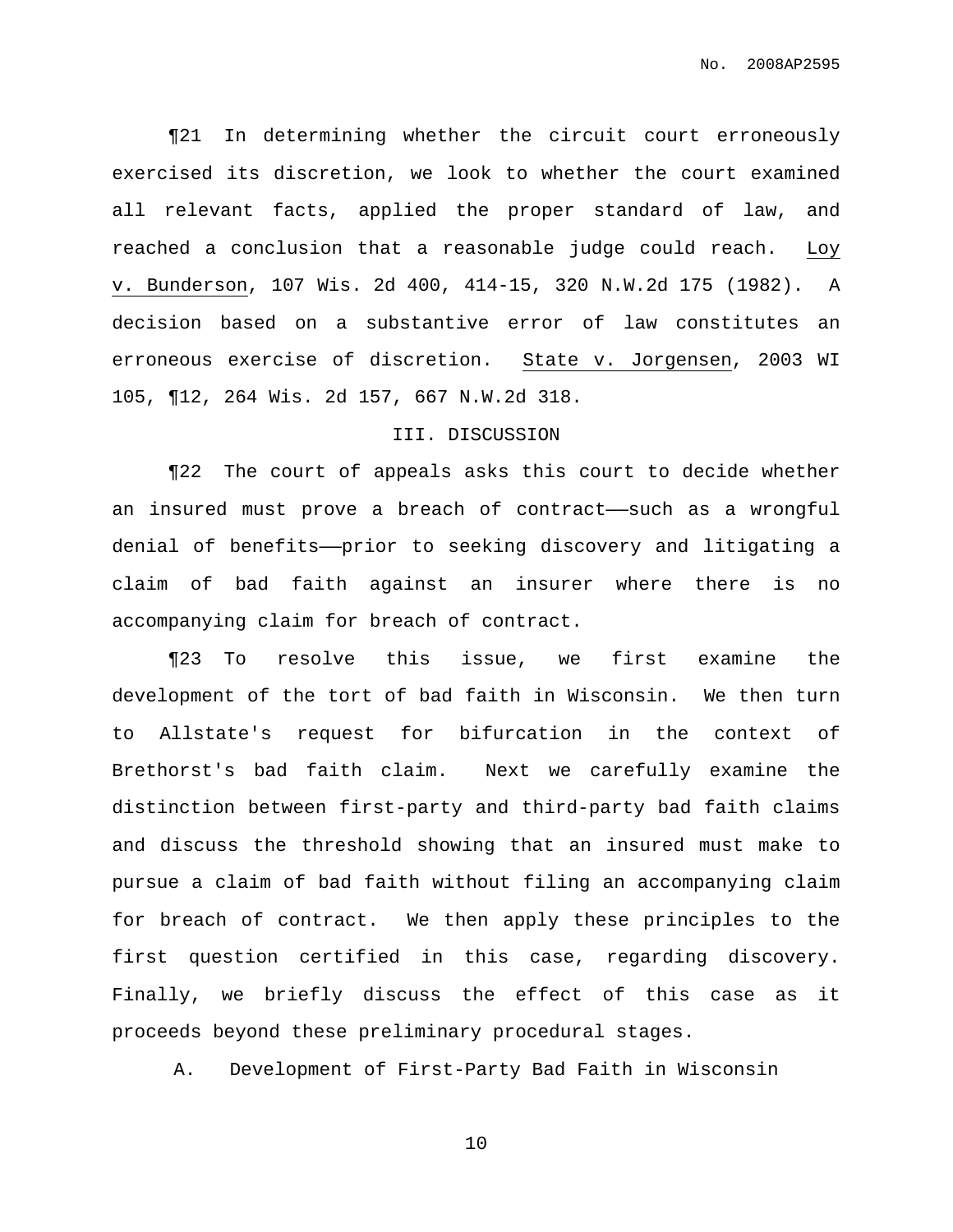¶24 This court initially recognized the tort of bad faith in a first-party action in Anderson v. Continental Insurance Co., 85 Wis. 2d 675, 271 N.W.2d 368 (1978). The Andersons filed suit against their insurer for both breach of contract and bad faith refusal to negotiate a payment after a furnace fire or explosion resulted in damage to the contents of their home. Id. at 680-83. Continental objected to the bad faith claim in this circumstance on grounds that Wisconsin did not recognize such a cause of action. Id. at 684. This court held that, while a claim for first-party bad faith had "never been explicitly recognized in this state," an insured is entitled to bring a claim against her own insurance company for bad faith. Id. at 684, 686.

¶25 The court in Anderson made clear that a bad faith claim is separate and distinct from a breach of contract. Id. at 686. Bad faith is not the same as breach of contract, which is a "failure to pay the claim in accordance with the policy." Id. Rather, bad faith "is a separate intentional wrong, which results from a breach of duty imposed as a consequence of the relationship established by contract." Id. at 687.

¶26 The court explained that when a claim is "fairly debatable," the insurer is entitled to debate it, whether the debate concerns a matter of fact or law. Id. at 691 (citing Drake v. Milwaukee Mut. Ins. Co., 70 Wis. 2d 977, 984, 236 N.W.2d 204 (1975)). Thus, to bring a bad faith claim, "a plaintiff must show the absence of a reasonable basis for denying benefits of the policy and the defendant's knowledge or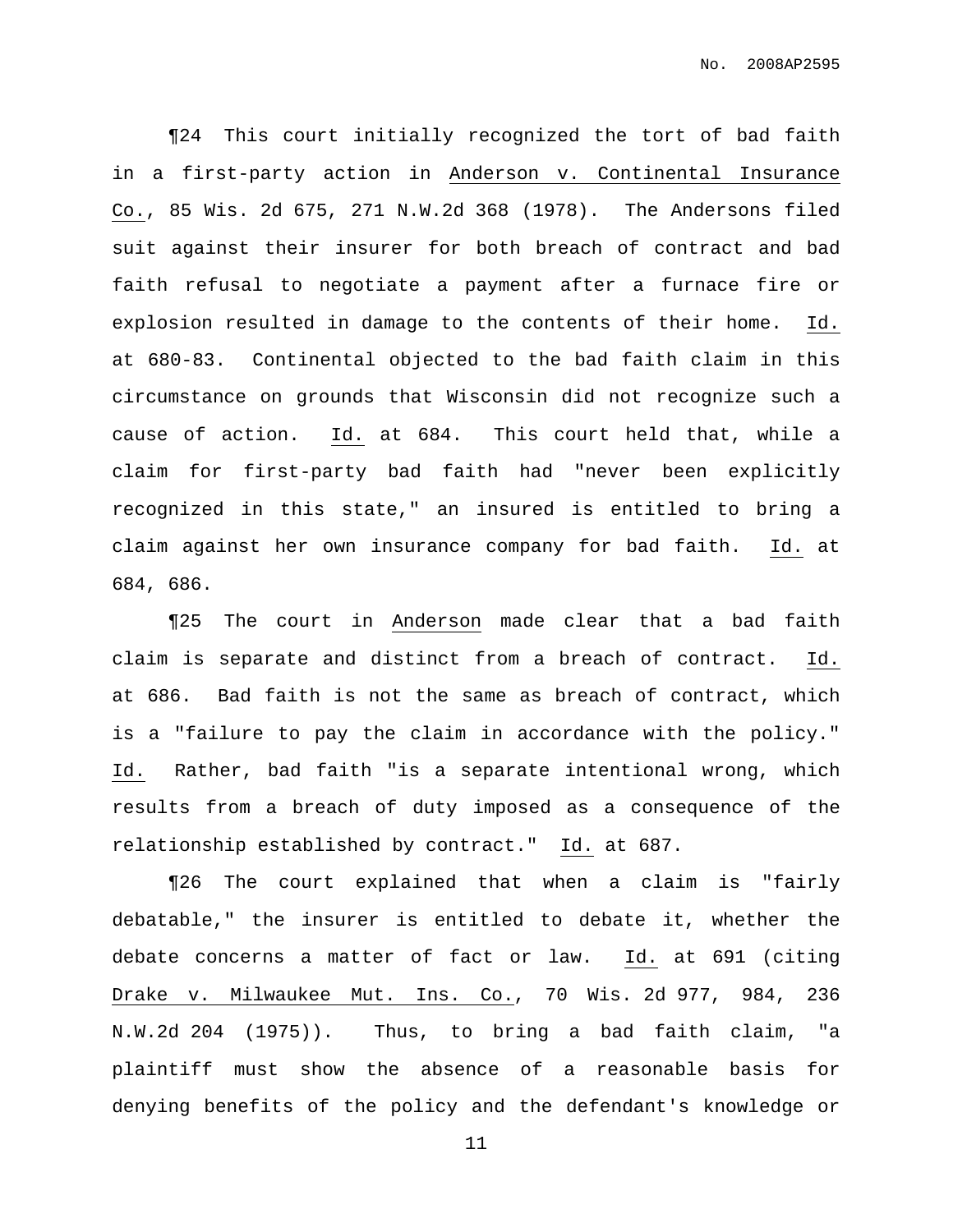reckless disregard of the lack of a reasonable basis for denying the claim." Id. at 691. The knowing failure of an insurer to proceed in a manner that is honest and informed constitutes bad faith. Id. at 692 (citing Hilker v. W. Auto. Ins. Co., 204 Wis. 1, 15, 231 N.W. 257, 235 N.W. 413 (1930, 1931) (an insurer has a duty to conduct an appropriate and careful investigation prior to assessing claims)). Thus, bad faith is an intentional tort. Id. at 691.

¶27 Continental argued that recognition of a first-party bad faith cause of action would lead to extortionate lawsuits. Id. at 693. The court rejected this argument, noting:

[A]n insurance company . . . may challenge claims which are fairly debatable and will be found liable only where it has intentionally denied (or failed to process or pay) a claim without a reasonable basis.

We are satisfied that the application of the test formulated above, which recognizes the intentional nature of the tort of bad faith and puts the test upon an objective basis, will minimize the fears expressed . . . that to permit claims for bad faith will result in extortionate lawsuits. Such result cannot follow when an insurance company in the exercise of ordinary care makes an investigation of the facts and law and concludes on a reasonable basis that the claim is at least debatable.

#### Id.

¶28 Three years later, the court reaffirmed the Anderson holding in the context of a bad faith refusal to negotiate. Davis v. Allstate Ins. Co., 101 Wis. 2d 1, 7-8, 303 N.W.2d 596 (1981). In Davis, the insured was covered by a business owner's fire insurance policy with a limit of \$15,000 that the insurer had recommended be raised to \$25,000 after inspecting the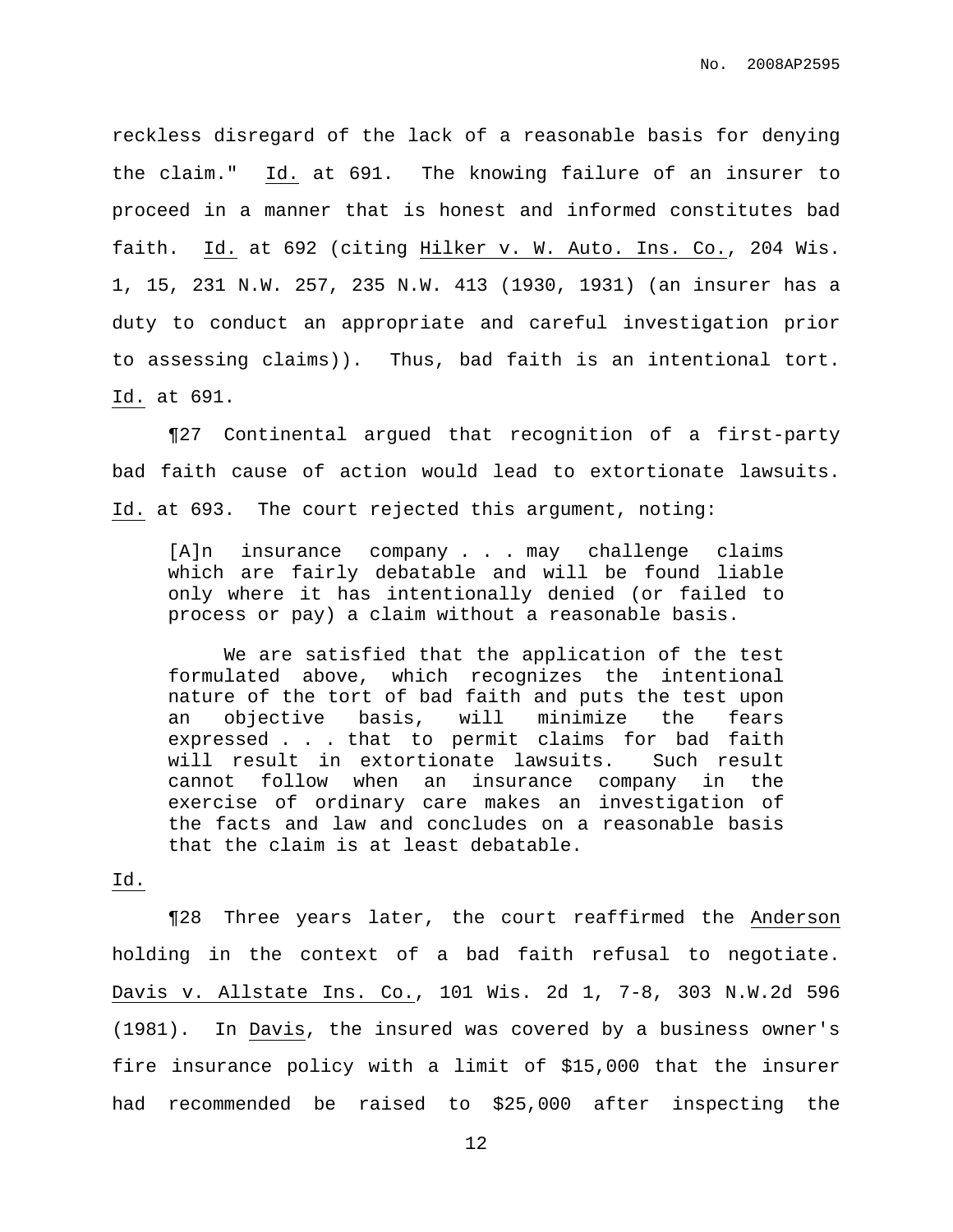insured's personal property. Id. at 3-4. After a fire destroyed the contents of the insured's office, the insurance company internally recognized the damage to be approximately \$15,000, but its adjuster decided to start with a settlement offer around \$4,000 and negotiate to a maximum of \$14,860. Id. at 4. This strategy was countermanded by higher authority, which capped a payment offer at roughly \$4,000, leading to a bad faith suit. Id. at 4, 9. The court applied the test set forth in Anderson and found that the insured had brought proper claims for his loss and for bad faith. Id. at 8-10. Because sufficient evidence had been submitted on the issue of valuation, the insured was entitled to have the question submitted to a jury. Id. at 10.

¶29 The court reexamined the conflicting interests of insurers and insureds in Mowry v. Badger State Mutual Casualty Co., 129 Wis. 2d 496, 385 N.W.2d 171 (1986). Based on its belief that the automobile involved in the claim was not owned by its insured, the insurance company initially denied coverage to the tortfeasor for his actions in causing the accident. Id. at 505-06. The court found this failure of the insurer to enter into settlement negotiations until after a jury determined the issue of coverage did not make the insurer liable for bad faith. Id. at 509, 520. Because the question of coverage was fairly debatable and a reasonable basis existed for denying the claim, the insurer could not have committed the tort of bad faith. Id. at 516. The court said that in the process of determining whether a reasonable basis exists for denying a claim or making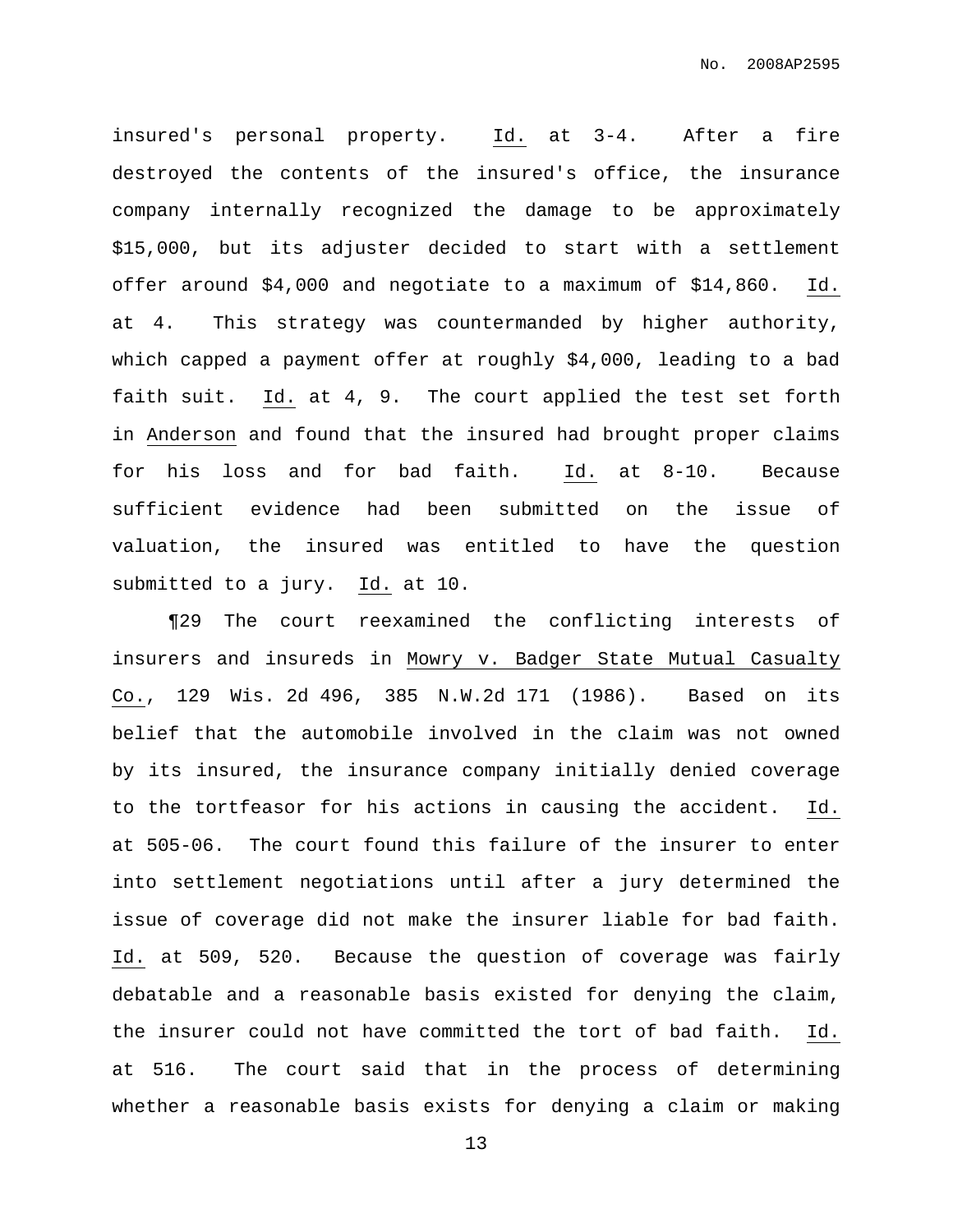No. 2008AP2595

a settlement offer, an insurer "must exercise reasonable diligence in ascertaining facts upon which a good-faith decision to settle or not settle must be based." Id. at 510.

¶30 The test for bad faith as articulated in Anderson includes both an objective and subjective component. Weiss v. United Fire & Cas. Co., 197 Wis. 2d 365, 377, 541 N.W.2d 753 (1995) (citing Benke v. Mukwonago-Vernon Mut. Ins. Co., 110 Wis. 2d 356, 362, 329 N.W.2d 243 (Ct. App. 1982)). In Weiss, a jury found that the insurer had acted in bad faith in investigating and settling the plaintiff's claim. Id. at 377. This finding was overturned by the circuit court. Id. at 373. Upon review, this court pointed to the insurer's disregard for the conclusions of a knowledgeable firefighter that the insured's home fire was not the result of arson, id. at 384, and other evidence surrounding the insured's claim. The court explained that a trier of fact must first determine whether the insurer acted as a reasonable insurer would have acted "under the particular facts and circumstances to conduct a fair and neutral evaluation of the claim." Id. at 378. The trier of fact then must consider whether a subjective intent "can be inferred from a reckless disregard of a lack of a reasonable basis for denial or a reckless indifference to facts or to proofs submitted by the insured." Id. at 392 (quoting Anderson, 85 Wis. 2d at 693).

¶31 In Danner v. Auto-Owners Insurance, 2001 WI 90, ¶54, 245 Wis. 2d 49, 629 N.W.2d 159, we reiterated the principle that every insurance contract has an implied duty of good faith and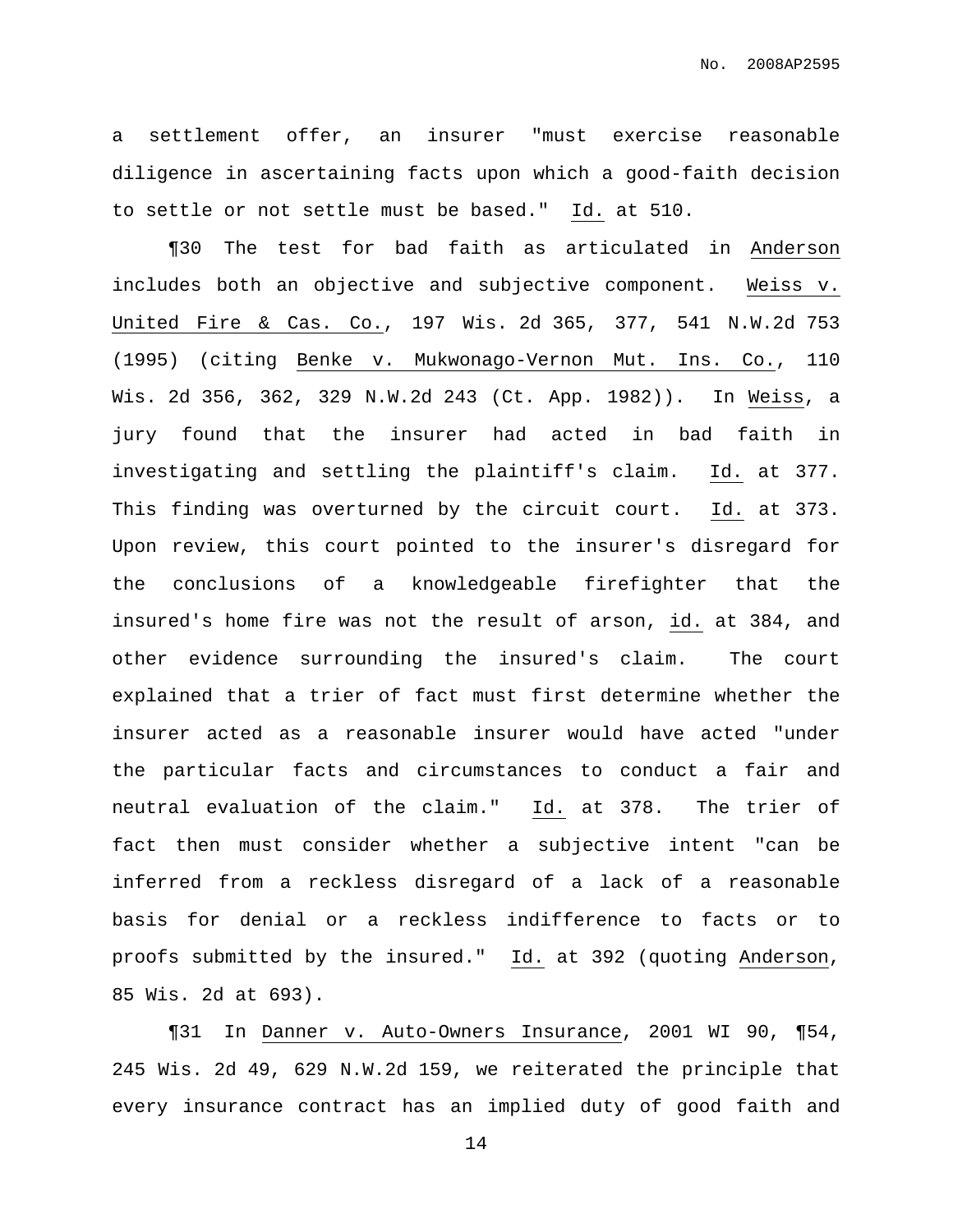fair dealing between the insurer and insured. Although the insurance contract in Danner gave both the insurer and the insured the right to seek arbitration in disagreements about the presence or amount of coverage, id., ¶21, the existence of that right did not relieve the insurer of its duty to act in good faith from the inception of the contract. Id., ¶54. When the duty of good faith is breached by the insurer and that breach results in damages, an insured has a cause of action for bad faith. Id., ¶59.

¶32 The logic underlying Danner was extended the following year in Jones v. Secura Insurance Co., 2002 WI 11, 249 Wis. 2d 623, 638 N.W.2d 575. In Jones, the plaintiffs' breach of contract claim was dismissed as barred by the statute of limitations, leaving only their bad faith claim. Id., ¶¶1-2. The court held that an insurer is liable for any damages arising as a proximate result of the insurer's bad faith, including the same damages that may be recovered under a breach of contract. Id., ¶¶2, 33, 34 (citing DeChant v. Monarch Life Ins. Co., 200 Wis. 2d 559, 569, 571, 547 N.W.2d 592 (1996)).

¶33 In response to the insurer's argument that such a holding would expand the scope of bad faith claims in Wisconsin, the Jones court pointed out that bad faith is an intentional tort. Id., ¶37. As such, a plaintiff asserting a bad faith claim assumes a higher burden than that required for breach of contract. Id.

¶34 Recently, in a third-party case, the court held that an insured may assert a bad faith claim where the insurer,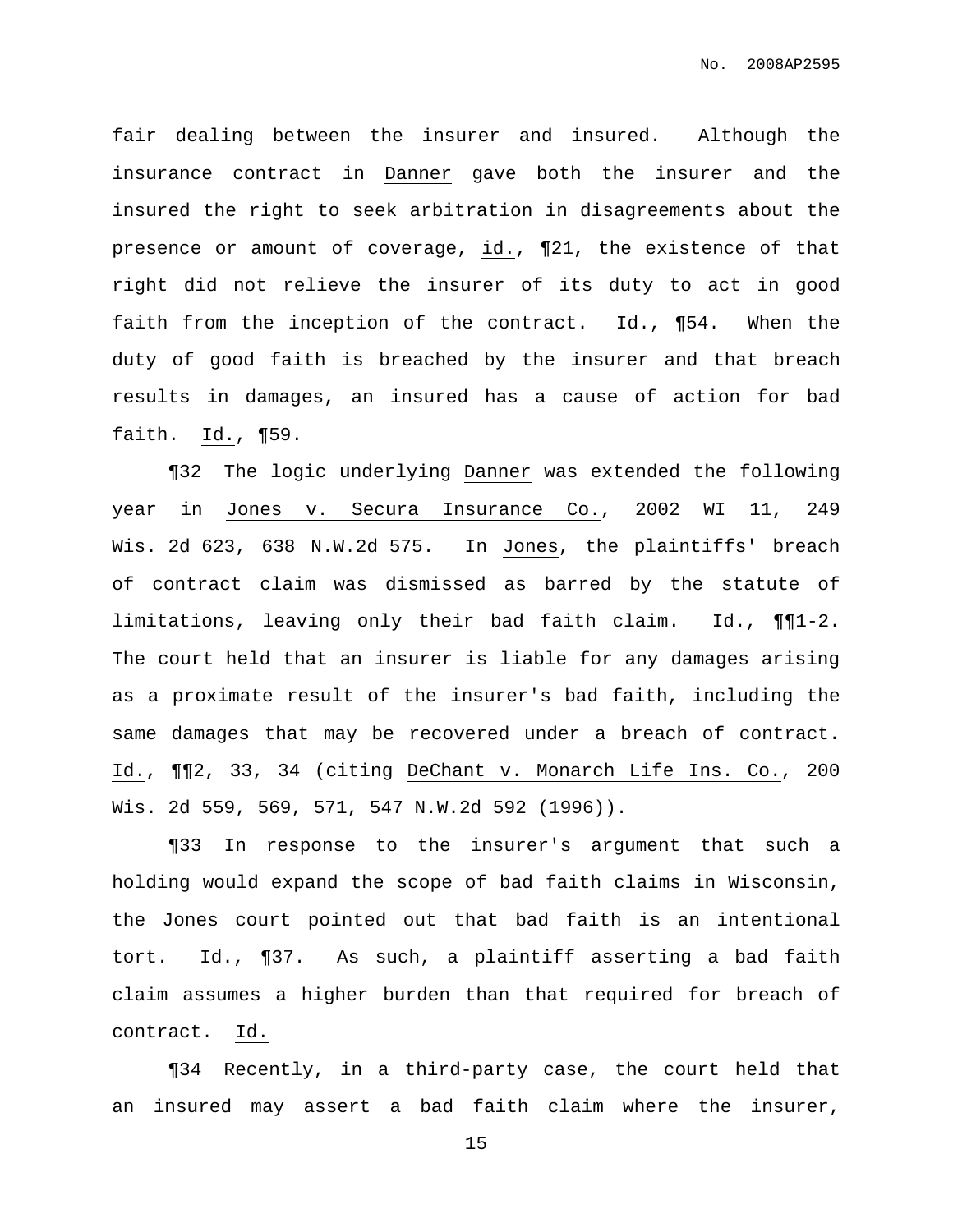acting in bad faith, fails to settle the claim for less than the policy deductible, even though the resulting judgment does not exceed policy limits. Roehl Transp., Inc. v. Liberty Mut. Ins. Co., 2010 WI 49, ¶7, 325 Wis. 2d 56, 784 N.W.2d 542. The insurer argued that the insured's claim should not be recognized as arising within the scope of bad faith law in Wisconsin. Id., ¶¶19-20. The insurer identified three types of bad faith claims that had previously been recognized: (1) a third-party bad faith claim where the insurer subjects its insured to potential liability by failing to settle a claim within liability limits; (2) a first-party bad faith claim for unreasonable withholding of payments; and (3) a first-party claim for an insurer's failure to reimburse a claimant for a worker's compensation claim. Id., ¶27.

¶35 The court determined that these three categories were not exhaustive of bad faith claims that may be brought in Wisconsin. Id., ¶36. In recognizing the plaintiff's claim in Roehl, the court stated that "the three identified types of insurance bad faith claims arise from fact situations presented to the court to date." Id. (emphasis added). Where a new fact pattern is presented, the court must look to the principles of the tort of bad faith to determine whether the claim is proper. Id., ¶37. Significantly, a bad faith claim arises from the contractual relationship between the parties, but is not a contract action. Id., ¶¶40-42. The purpose behind providing a bad faith cause of action to an insured is to "protect against the risk that an insurance company may place its own interests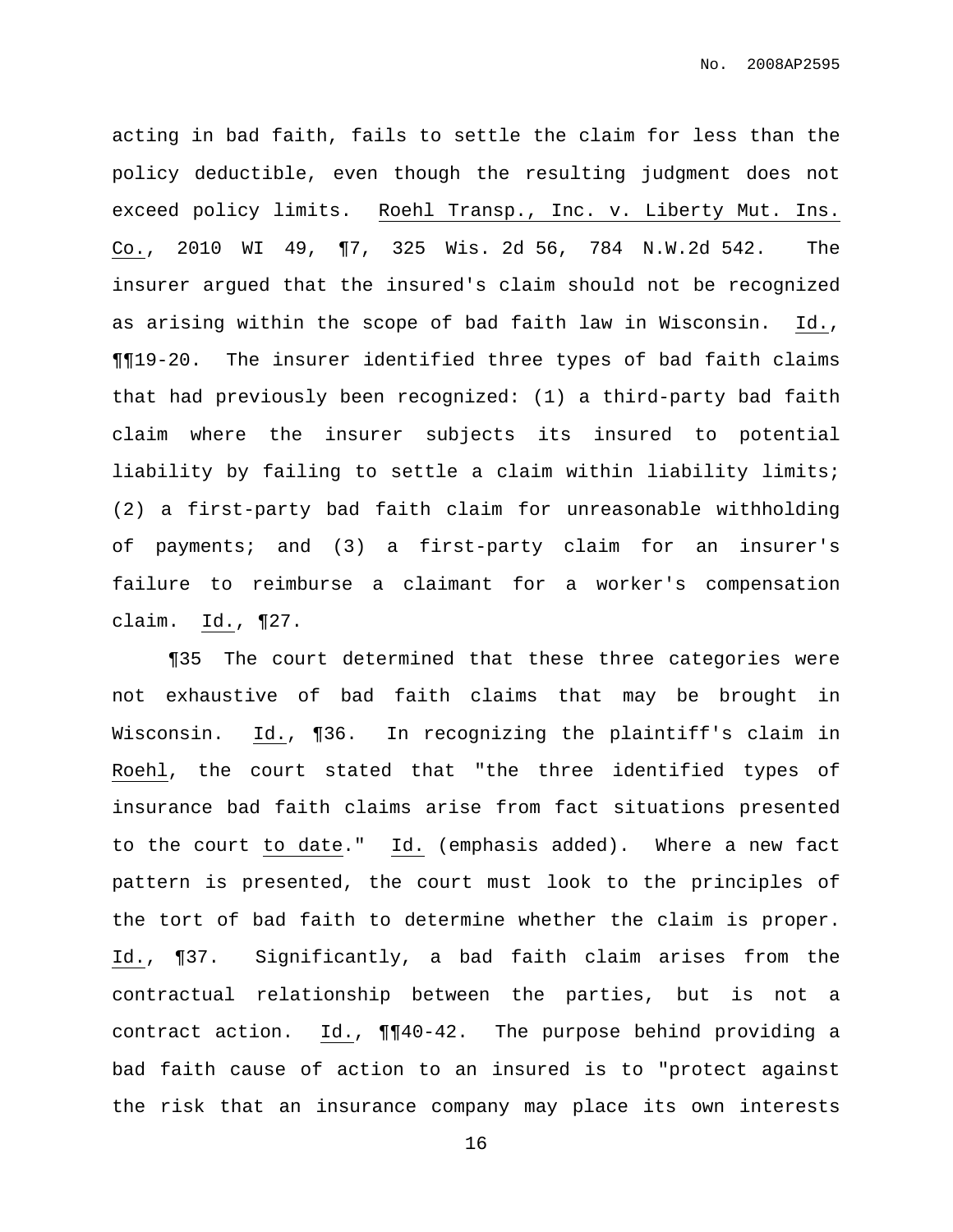No. 2008AP2595

above those of the insured and that the recovery available to the insured for breach of contract would not fully compensate the insured for the resulting harms." Id., ¶50.

¶36 The court's holdings on first-party bad faith have been summed up in the civil jury instructions. The standard instruction for "Bad Faith By Insurance Company: Assured's Claim" provides as follows:

To prove bad faith against (insurance company), the (plaintiff) must establish that there was no reasonable basis for the insurance company's denying (plaintiff)'s claim for benefits under (his)(her) policy and that (insurance company), in denying the claim, either knew or recklessly failed to ascertain that the claim should have been paid.

Bad faith on the part of an insurance company towards its insured is the absence of honest, intelligent action or consideration of its insured's claim.

Bad faith exists if, upon an examination of the facts found by you, you are able to conclude that (defendant) had no reasonable basis for denying (plaintiff)'s claim.

In answering this question, you may consider whether (plaintiff)'s claim was properly investigated and whether the results of the investigation were given a reasonable evaluation and review. If you find that (insurance company) either refused to consider the (plaintiff)'s claim for damages, made no investigation, or conducted its investigation in such a way as to prevent it from learning the true facts upon which the (plaintiff)'s claim is based, the insurance company can be found to have exercised bad faith. This is because you may infer from these facts a reckless disregard on the insurance company's part to learn that there was no reasonable basis for it to deny (plaintiff)'s claim.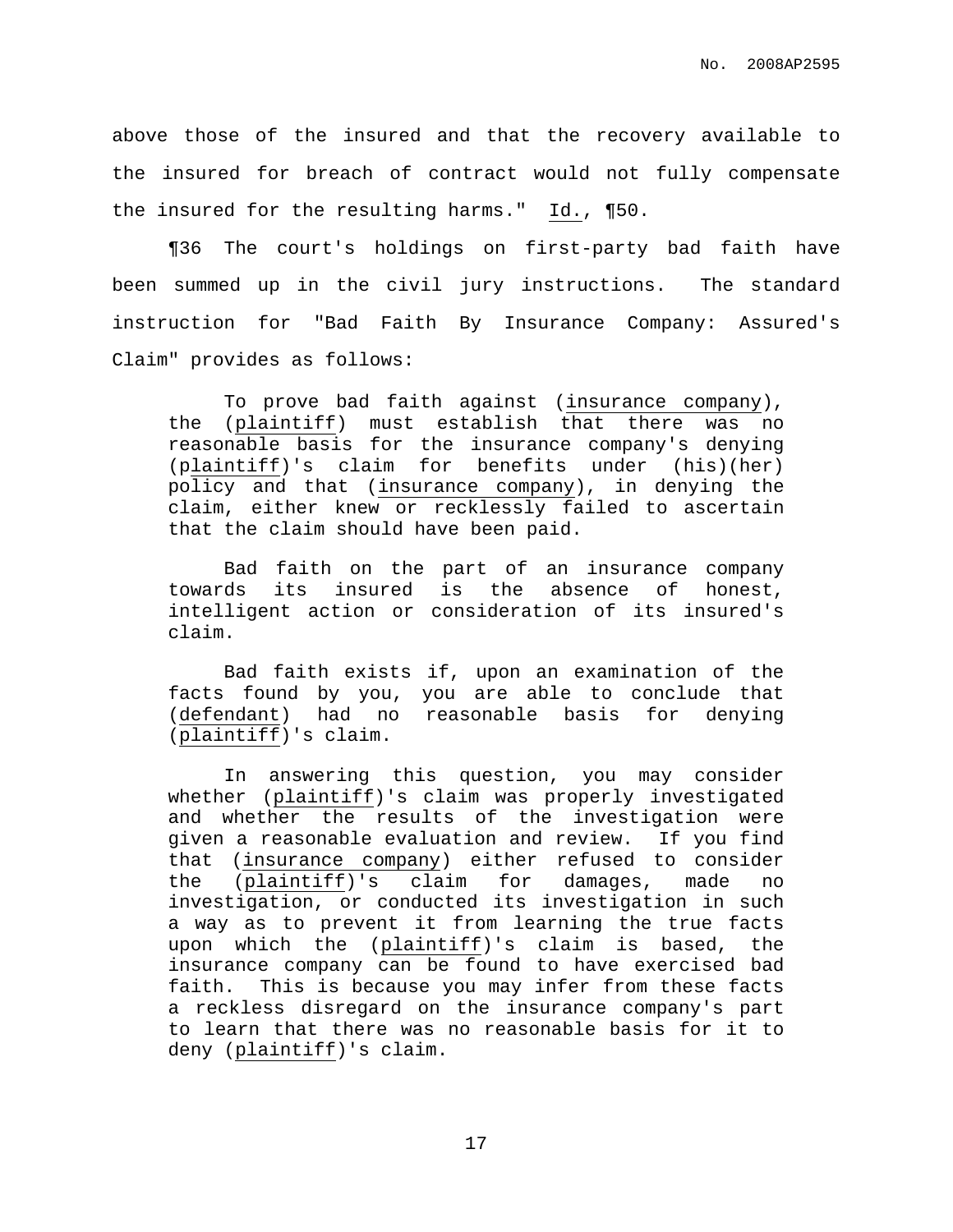If, on the other hand, you find that the insurance company, after conducting a thorough investigation of the facts and circumstances giving rise to the (plaintiff)'s claim, reasonably concluded that the claim is debatable or questionable, then there is no bad faith even though it refused to pay the claim.

Wis JI——Civil 2761.

¶37 With these principles in mind, we turn to Allstate's arguments in favor of bifurcation of Brethorst's bad faith claim and stay of discovery.

B. Allstate's Request for Bifurcation

¶38 In Dahmen, the court of appeals was faced with an underinsured motorist (UIM) case in which the insured sued the insurer for (1) UIM benefits under the insured's policy, and (2) bad faith. The insurer's request to bifurcate the two separate claims and to stay discovery on the second claim was denied by the circuit court. The court of appeals reversed. It concluded that the risk of prejudice and jury confusion inherent in litigating a claim of bad faith with an underlying claim of UIM benefits required bifurcation and a stay of discovery. Dahmen, 247 Wis. 2d 541, ¶1.

¶39 The court of appeals addressed the request to bifurcate claims, saying that "the trial court must consider the potential prejudice to the parties, the complexity of the issues, the potential for jury confusion and the issues of convenience, economy and delay." Id., ¶11 (citing Hoffman v. Merrell Dow Pharm., Inc., 857 F.2d 290, 306-08 (6th Cir. 1988)). It noted that in litigating a claim of bad faith, the Dahmens "will be entitled to discovery of [the insurer's] work product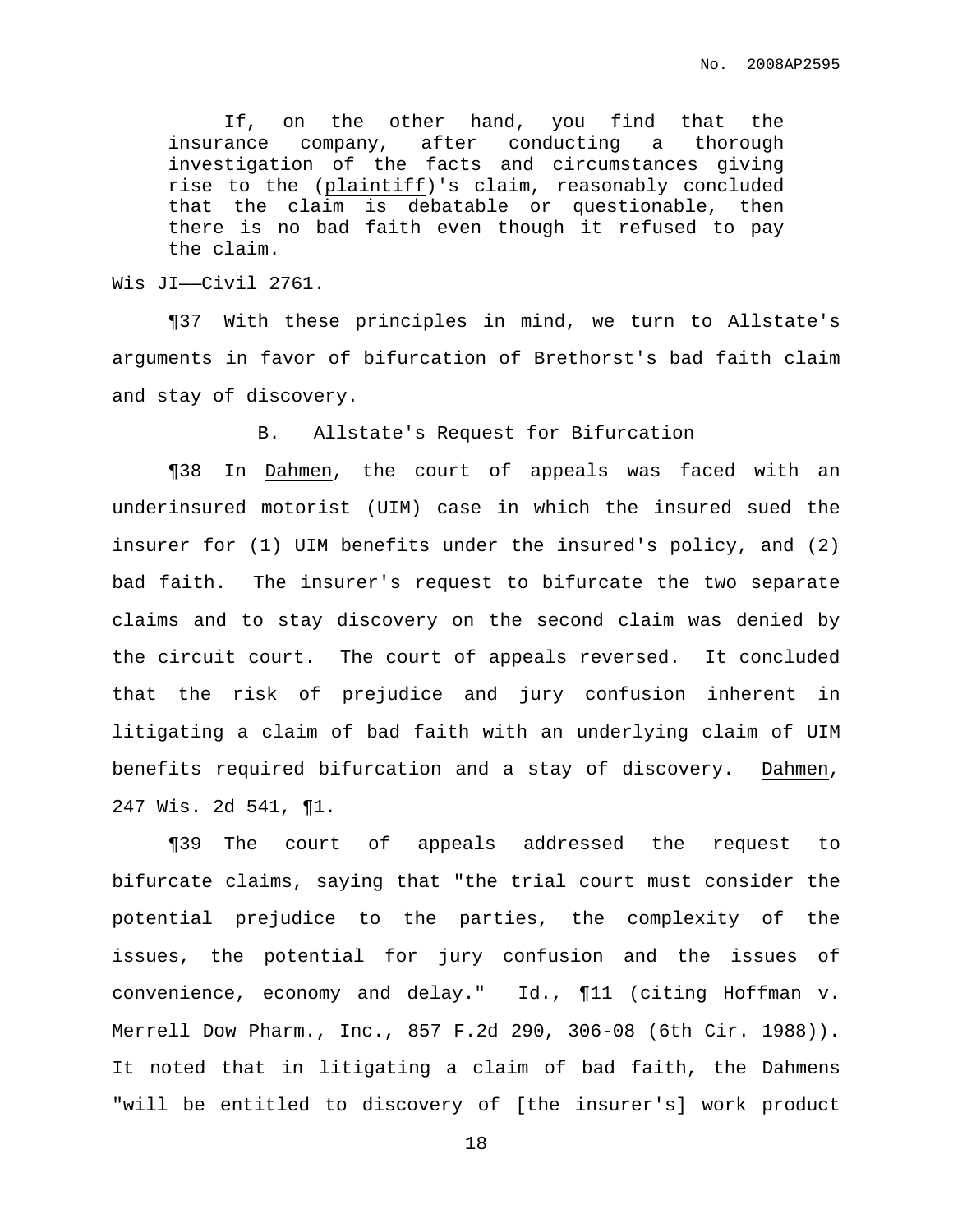and attorney/client material containing information relevant as to how the [ ] claim was handled. This information would include [the insurer's] internal determination to deny benefits, its evaluation as to how a jury may value the Dahmens' claim and its approach to settlement." Id., ¶13. It added: "This information would not be available to the Dahmens if they were proceeding solely on a claim for UIM benefits." Id. The court concluded that:

[T]he considerations bearing on the bifurcation decision weigh in favor of bifurcation for the following reasons: (1) the failure to bifurcate a claim of bad faith from an underlying claim for UIM benefits would significantly prejudice American Family; (2) the two distinct claims present differing evidentiary requirements that increase the complexity of the issues and the potential for jury confusion; and (3) a separate initial trial on the claim of UIM benefits increases the prospect of settlement and promotes economy by narrowing the issues for the jury and potentially eliminating the need for a later trial on the bad faith claim.

Id., ¶20.

¶40 The analysis and policy embodied in Dahmen are the source of Allstate's two-part motion in this case. Allstate moved the circuit court for bifurcation of "the plaintiff's bad faith claim from the [UM] contract claim and staying all proceedings on the bad faith claim until the contract claim is resolved." (Emphasis added.) Allstate's trial brief expanded on this motion, asking that "discovery on the bad faith claim be stayed while the plaintiff's personal injury claim is litigated." (Emphasis added.) "[T]he plaintiff should not be entitled to discover or use privileged material by virtue of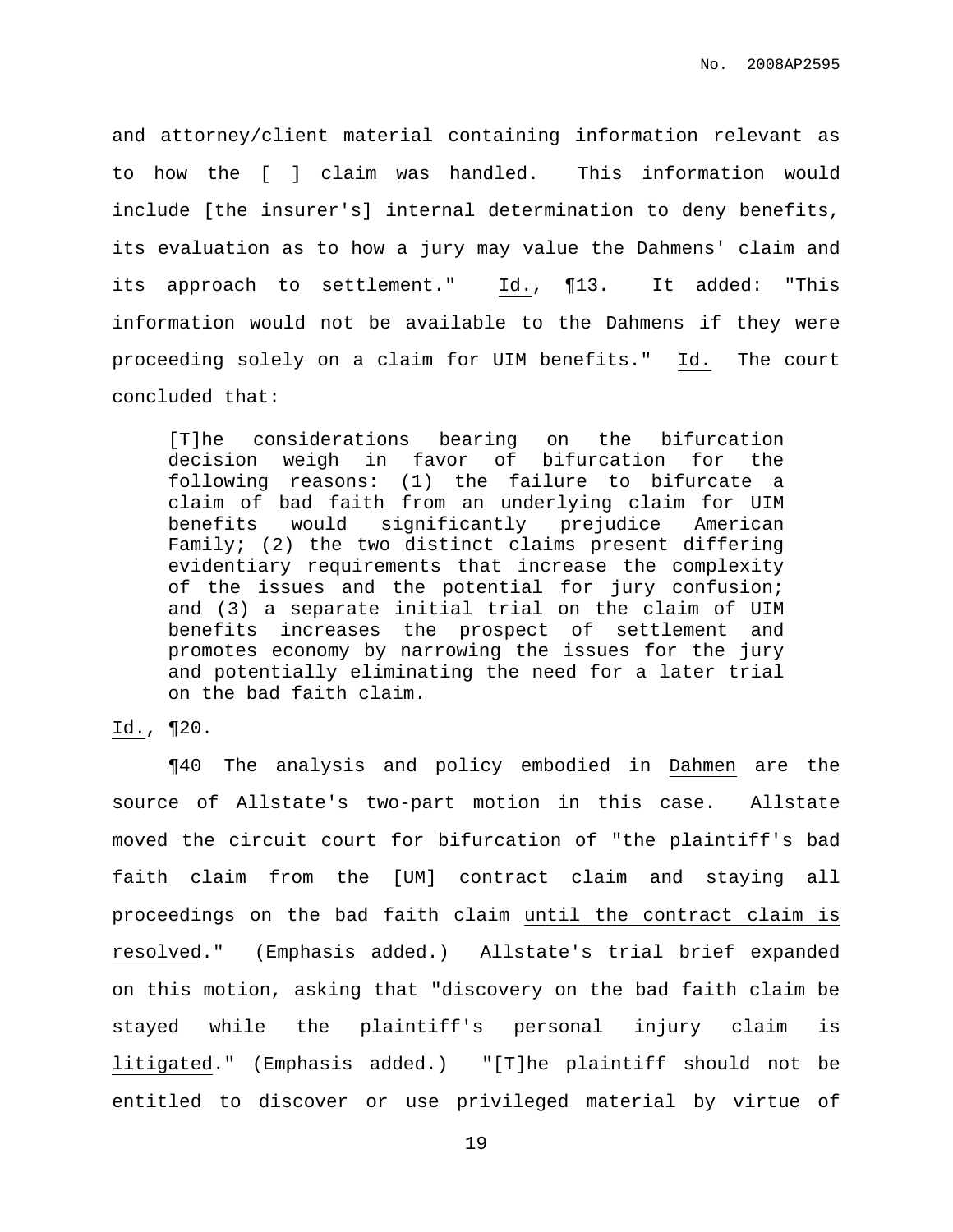having filed a bad faith claim unless and until the underlying personal injury claim has been finally resolved. Otherwise, the defendant will be unfairly prejudiced."

¶41 Conversely, the plaintiff and the circuit court emphasized a key distinction between this case and Dahmen: that the plaintiff had filed only a bad faith claim. The circuit court thought this distinction was material. The court said:

The plaintiff absolutely insists . . . that it has not and does not intend to plead a cause of action for breach of the insurance [contract]. That [its] pleading be interpreted and be prosecuted solely as a bad faith claim.

[T]he ultimate issue as it was framed here . . . is basically whether the plaintiff can do that or whether a party must prevail upon a claim for breach of contract by establishing an inadequate offer before it can proceed on the separate and independent cause of action for bad faith. . . .

[F]rom the Court's perspective [the] issue as it was refined raises a question as to what relief the Court might properly be able to grant on this motion. It's a motion to bifurcate and stay where essentially there is nothing to bifurcate because a party refuses to bring one of the causes of action that would be bifurcated.

C. Analyzing the Tort of Bad Faith

¶42 Allstate's motion implicates a question that this court avoided in Danner, namely, whether an insured's firstparty claim of bad faith may exist in the absence of coverage or in the absence of some other breach of contract by the insurer. See Danner, 245 Wis. 2d 49, ¶54 & n.6. The answer to this question affects whether or when an insured may file a bad faith claim without filing a simultaneous claim for breach of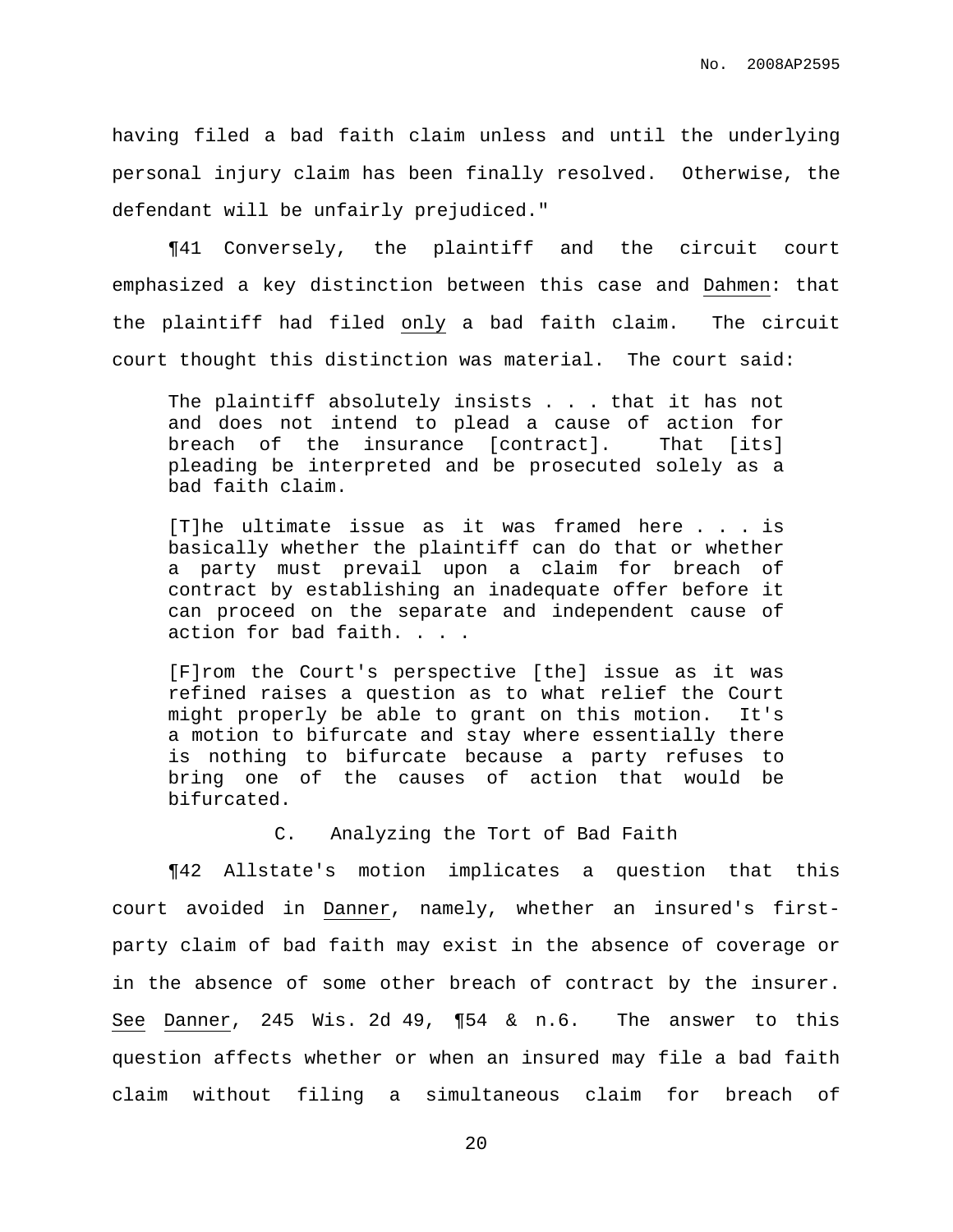contract. If a first-party bad faith claim may be filed independent of a claim for breach of contract, what prerequisites, if any, are required for the plaintiff to proceed to discovery on the bad faith claim?

¶43 In Anderson the court was dealing with a direct claim by insureds (the Andersons) against their insurer. The Andersons claimed that the insurer not only breached their contract but also acted in bad faith.

¶44 Anderson is a landmark case because it was the first case in Wisconsin to recognize an intentional tort in an insurer's bad faith handling of a damage claim by its own insureds under the insureds' policy. In short, Anderson was the first successful first-party claim against an insurer.

¶45 Anderson was not the first bad faith case in Wisconsin. Almost a half-century earlier, Hilker involved an insurer's bad faith handling of a liability claim by a thirdparty against its insured. Hilker, 204 Wis. at 3. The insured was a tortfeasor; however, the insurer's bad faith handling of the case against the insured tortfeasor saddled the insured with more than twice the damages covered by the insured's policy. Id. at 9-10. The insurer's misconduct in handling the claim led to the insurer's liability for damages well beyond the limits of the insured's policy. Id.

¶46 The court in Hilker explained this result:

In express terms the contract imposes no duty at all a breach of which makes the insurer liable to the insured for a failure to settle or compromise a claim. However, all courts are agreed that the insurer does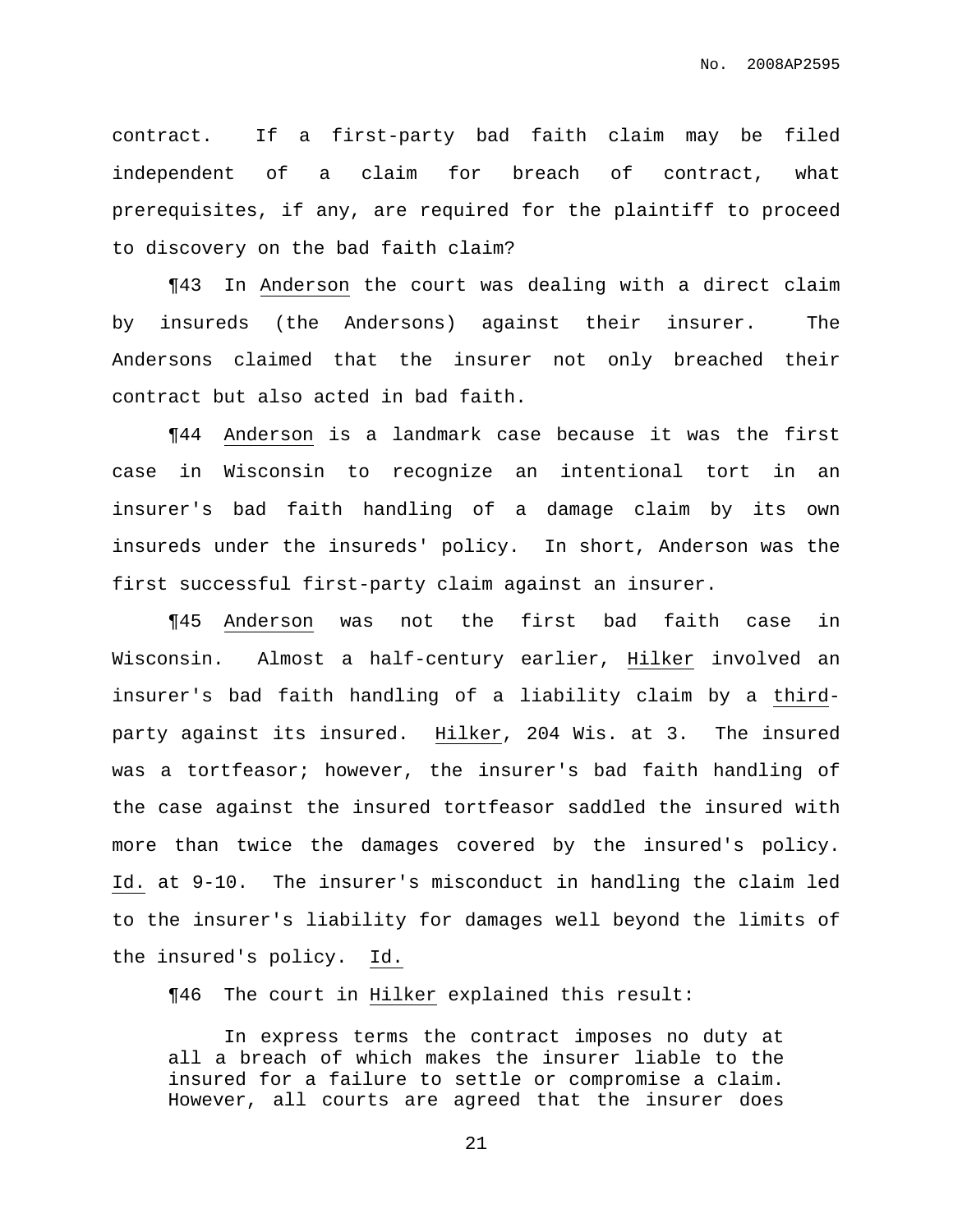owe to the insured some duty in this respect. This duty is implied as a correlative duty growing out of certain rights and privileges which the contract confers upon the insurer. By the terms of this contract the absolute control for the defense of such actions is turned over to the insurer, and the insured is excluded from any interference in any negotiations for settlement or legal procedure. It is generally understood that these are rights and privileges which it is necessary for the insurer to have in order to justify or enable it to assume the obligations which it does in the contract of insurance. . . . [W]here an injury occurs for which a recovery may be had in a sum exceeding the amount of the insurance, the interest of the insured becomes one of concern to him. At this point a duty on the part of the insurer to the insured arises. It arises because the insured has bartered to the insurance company all of the rights possessed by him to enable him to discover the extent of the injury and to protect himself as best he can from the consequences of the injury. He has contracted with the insurer that it shall have the exclusive right to settle or compromise the claim, to conduct the defense, and that he will not interfere except at his own cost and expense. . . .

It is the right of the insurer to exercise its own judgment upon the question of whether the claim should be settled or contested. But because it has taken over this duty, and because the contract prohibits the insured from settling, or negotiating for a settlement, or interfering in any manner except upon the request of the insurer, such as assisting in the securing of witnesses, etc., its exercise of this right should be accompanied by considerations of good faith. Its decision not to settle should be an honest decision.

Id. at 13-14 (emphasis added).

¶47 The Anderson court quoted some of this language to support its statement that, "In Hilker, the duty on the insurance company was found to be analogous to that of a fiduciary." Anderson, 85 Wis. 2d at 688.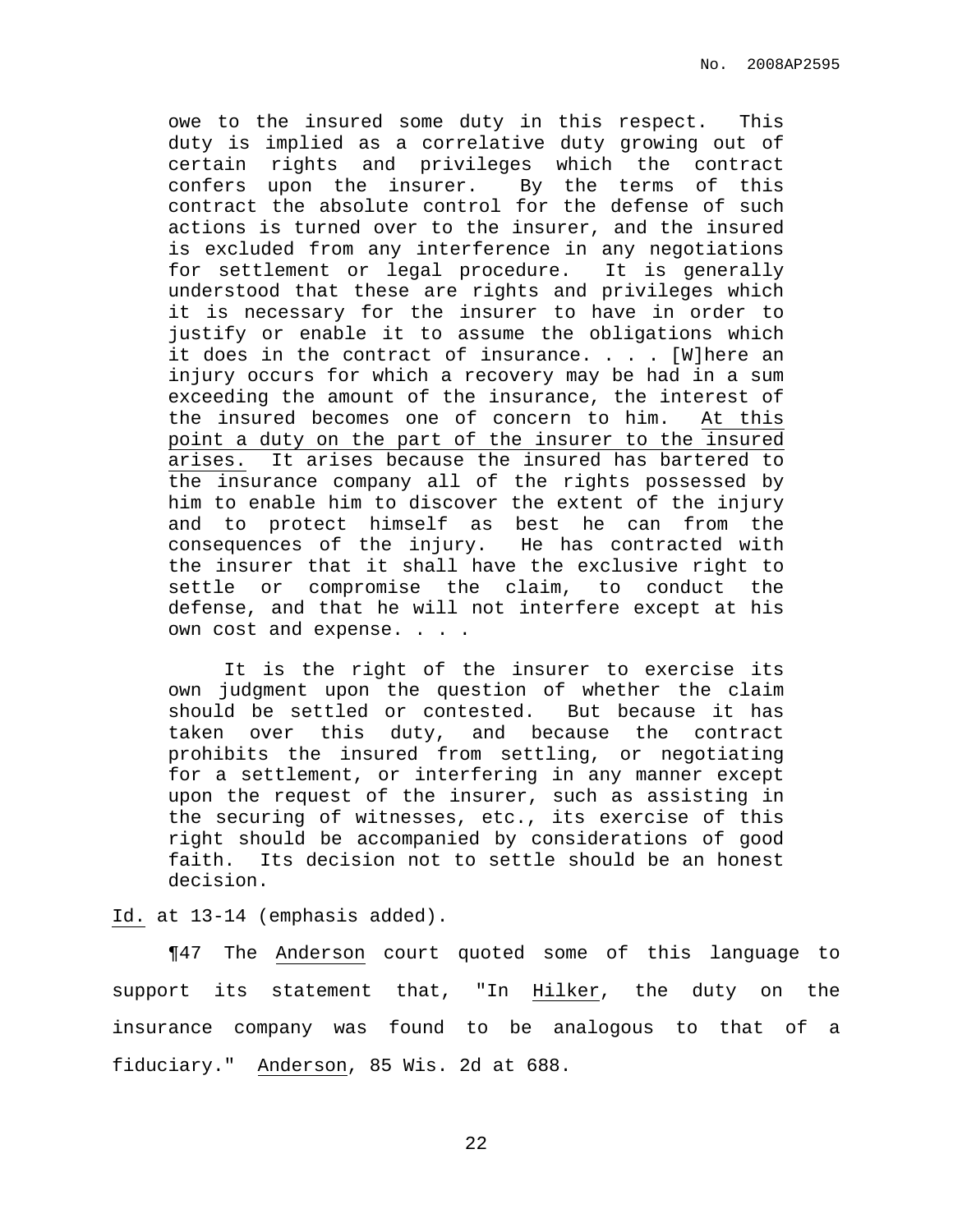¶48 In circumstances like Hilker, the insurer's complete takeover of the insured's defense creates a quasi-fiduciary relationship. That relationship is different from the insurerinsured relationship in a first-party claim. In a first-party bad faith claim, the insured insists that the insurer wrongfully denied benefits or intentionally mishandled a legitimate claim for benefits.

¶49 Traditionally, to prove a first-party bad faith claim, the insured has been required to establish two elements. The first element is that there is no reasonable basis for the insurer to deny the insured's claim for benefits under the policy. This "first prong . . . is objective." Weiss, 197 Wis. 2d at 377 (citing Benke, 110 Wis. 2d at 362). The second element is that the insurer knew of or recklessly disregarded the lack of a reasonable basis to deny the claim. This second prong is subjective. Id.

¶50 This traditional analysis is derived from the Anderson case in which bad faith was acknowledged to be a separate claim, but the bad faith claim was accompanied by a claim for breach of contract. Historically, the two separate claims have gone together. Even in Jones, there was little dispute that there had been a breach of contract by the insurer.

¶51 The present case is the first to come before this court in which the insured has initiated a bad faith claim without filing any accompanying claim for breach of contract. Thus, this case is not covered by our longstanding law, and it requires additional analysis.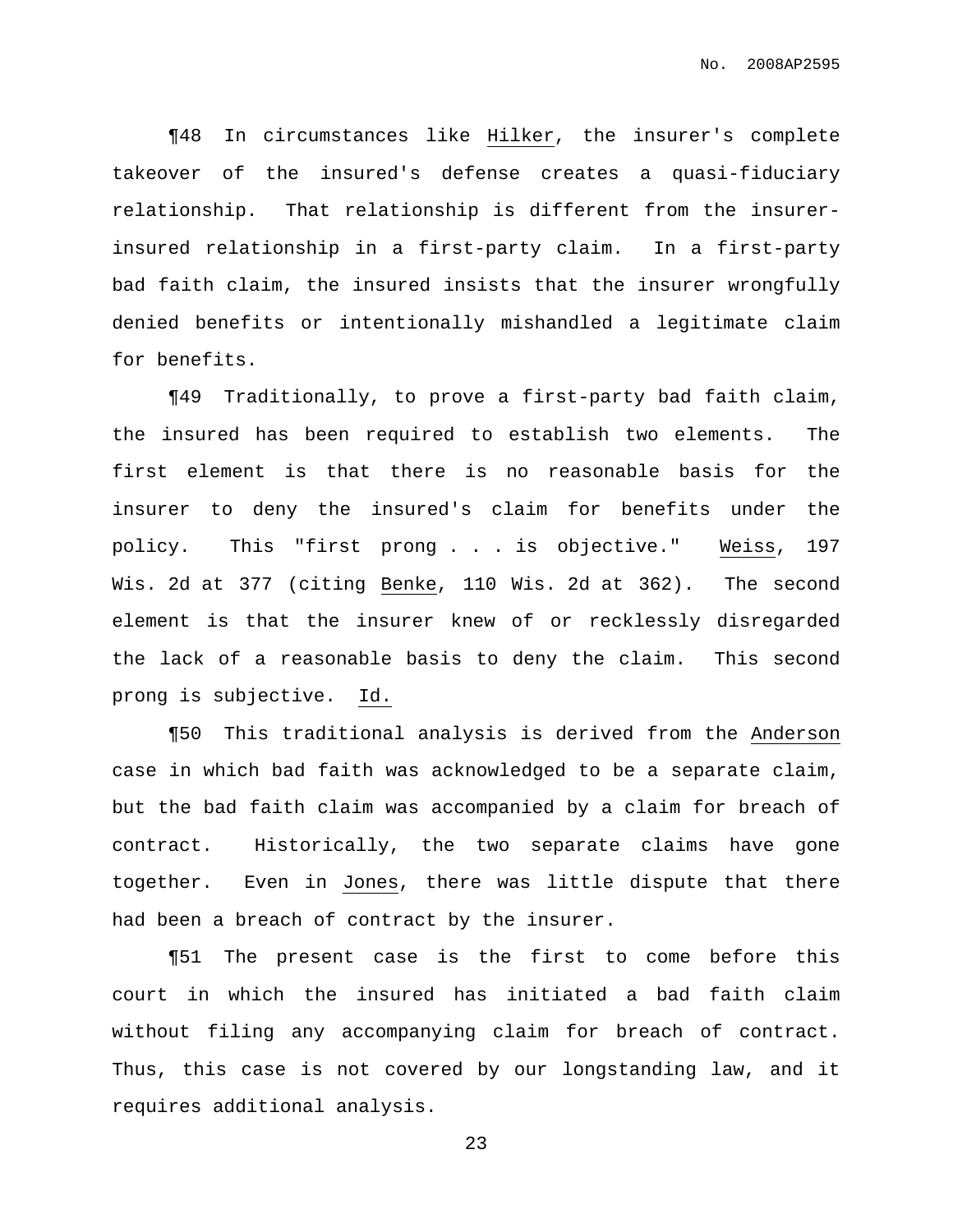¶52 Clearly, a person cannot have a valid first-party bad faith claim against an insurer if the person has no contract with the insurer: first, because there would be no coverage, and second, because the insurer's implied covenant of good faith and fair dealing arises out of the relationship created by the contract. If there is no contract, the insurer has no duty to act in good faith with respect to a claim.

¶53 The issue becomes a bit more complicated when there is in fact an insurance contract. Still, it is hard to conceive of a situation in which the insurer would have "no reasonable basis" for denying the insured's claim if there were no coverage for the claim under the insurance contract. This is the hypothetical situation posed in Danner: "whether an insured may recover damages for first-party bad faith when a court determines that the policy does not cover the insured's claim." Danner, 245 Wis. 2d 49, ¶54 n.6.

¶54 In discussing first-party claims, Arnold Anderson has written the following:

Three elements are needed to establish the tort of bad faith: (1) the terms of the policy obligated the insurance company to pay the claim; (2) the insurer lacked a reasonable basis in law or fact for denying the claim; and (3) the insurer either knew there was no reasonable basis for denying the claim or acted with reckless disregard for whether such a basis existed.

Arnold Anderson, Wisconsin Insurance Law, § 9.4, at 5 (6th ed. 2010).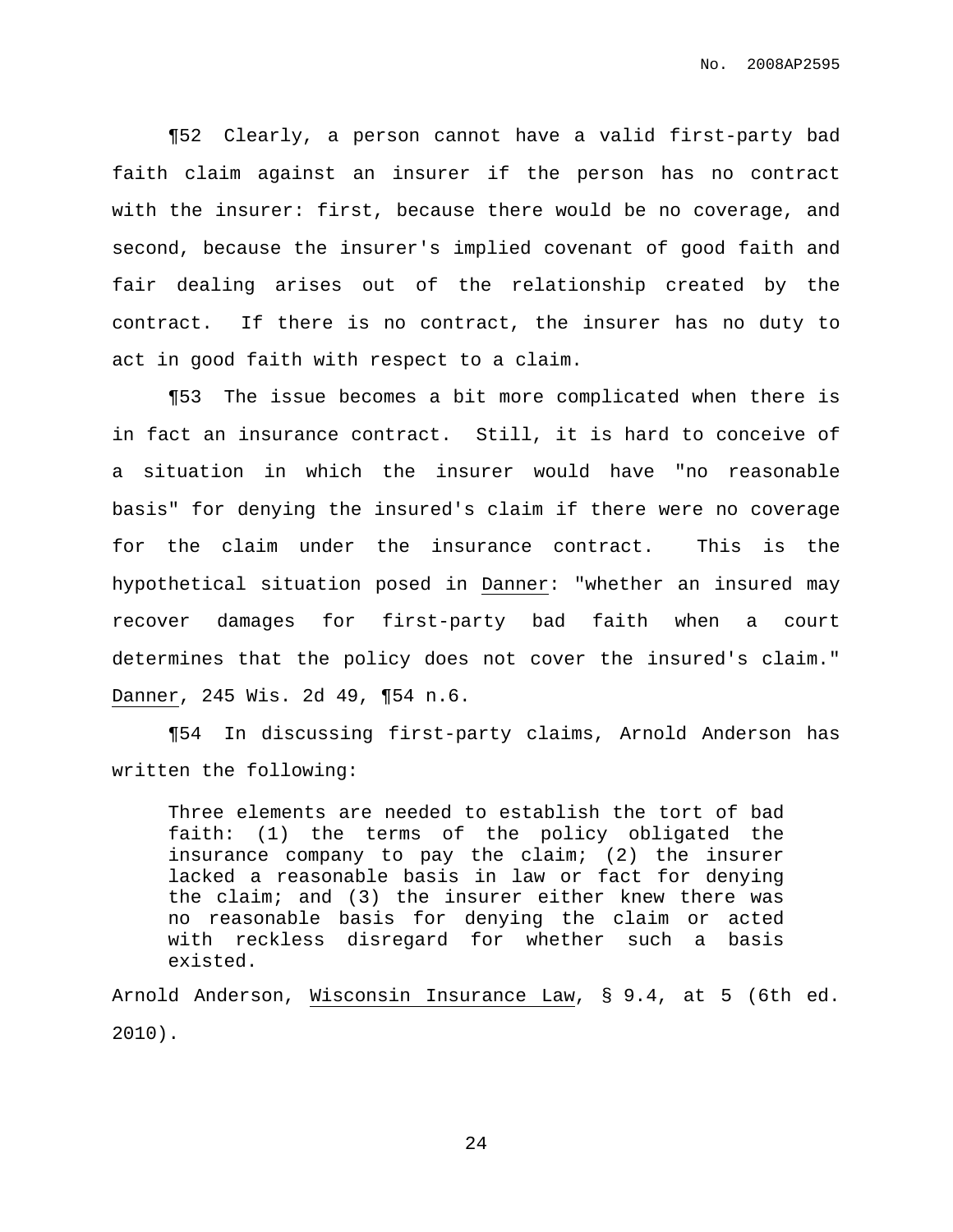¶55 Anderson's treatise makes explicit what is implicit in the two-prong test, namely, that the insurance contract provided coverage and required payment by the insurer. His analysis also parallels Couch on Insurance 3d, §§ 198:28:

An insurer's duty of investigation is generally construed to require sufficient investigation to determine coverage under the policy in question. The duty therefore requires that the insurer investigate before it denies or settles a claim . . . .

If a claim is beyond the scope of coverage, however, the duty to investigate is not separately actionable, as that would be outside the entire contractual basis for both the duty to investigate, and the duty of good faith and fair dealing.

14 Lee R. Russ & Thomas F. Segalla, Couch on Insurance §§ 198:28 at 198-53 to 198-55 (3d ed. 2007) (emphasis added).

¶56 This analysis substantiates the need to establish a wrongful denial of some contracted-for benefit before permitting discovery for a bad faith claim. The fact that a first-party bad faith claim is a separate tort and may be brought without also bringing a breach of contract claim, does not change the fact that first-party bad faith cannot exist without some wrongful denial of benefit under the insurance contract. $^5$ 

 $<sup>5</sup>$  In DeChant v. Monarch Life Ins. Co., 200 Wis. 2d 559, 569,</sup> 547 N.W.2d 592 (1996), the court observed, in relation to a first-party bad faith claim: "It is well-settled that if an insurer fails to deal in good faith with its insured by refusing, without proper cause, to compensate its insured for a loss covered by the policy, such conduct may give rise to a cause of action in tort for bad faith." (Emphasis added.) This follows the language in Anderson v. Continental Insurance Co., 85 Wis. 2d 675, 691, 271 N.W.2d 368 (1978), that "a plaintiff must show the absence of a reasonable basis for denying benefits of the policy." (Emphasis added.)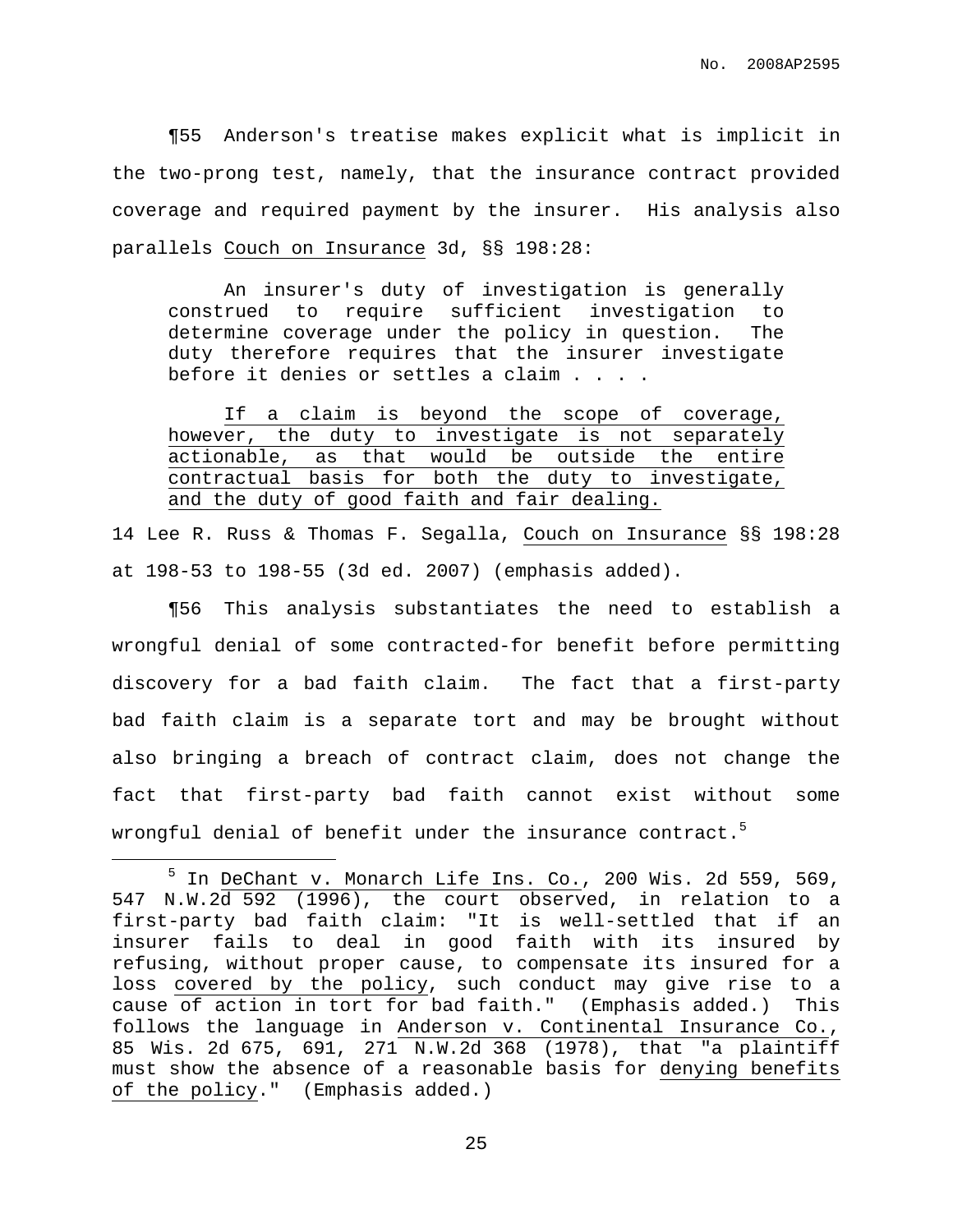¶57 There is, of course, an opposite viewpoint. It is outlined in Justice Bradley's concurrence which cites Attorney Stephen S. Ashley's treatise in Bad Faith Actions. Ashley writes that the question "whether an insurer may recover damages for bad faith, even if the court ultimately determines that his policy did not cover his claim," is one of the most "hotly debated issues in the law." Stephen S. Ashley, Bad Faith Actions: Liability & Damages, § 5A:02 at 2 (2d ed. 1997).

¶58 Attorney Ashley acknowledges that the "problem of bad faith in the absence of coverage arises infrequently." Id. at 7. He states that some cases support "the recovery of compensation for bad faith in the absence of coverage; others do not." Id. at 6. We note that some of the cases Attorney Ashley cites in support of compensation are based on statutes governing insurance trade practices. There appear to be relatively few cases that actually provide damages for an insurer's bad faith in the absence of a wrongful denial of benefits.

¶59 Our principal concern in this case involves what prerequisites, if any, are required for a plaintiff to proceed to discovery on a bad faith claim. May the circuit court authorize discovery on a bad faith claim without any showing by the plaintiff that the insurer has wrongfully denied benefits under the insurance contract?

¶60 In her concurrence, Justice Bradley points to a hypothetical devised by Attorney Ashley as a pertinent example of an insurer's bad faith, despite the absence of coverage under an insurance contract. Justice Bradley's concurrence, ¶13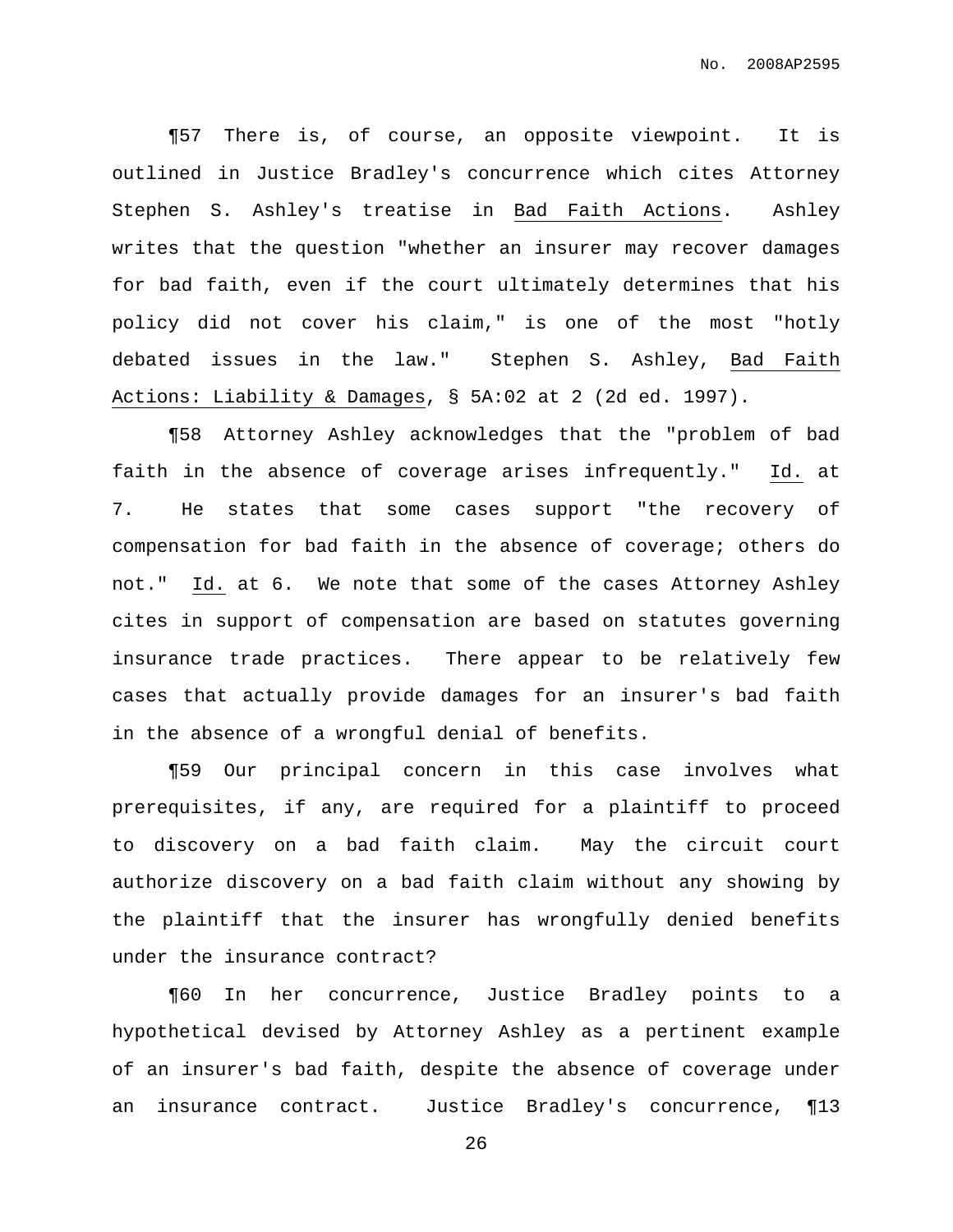(citing Ashley, supra, at §5A:10). In the hypothetical, the insured observes cracks in the foundation of his house. The insured cannot tell by looking at the cracks whether they were caused by "subsidence" (an excluded peril under the policy) or by contractor negligence (a covered peril). "The insured submits a claim under his policy and requests that the insurer investigate the matter." Id. The suggestion is made that the insurer, on these facts, is required to hire a soils engineer to investigate the cause of the cracks. When the insurer fails to do so and the insured incurs \$5,000 in expenses to hire the soils engineer, the insurer is liable in bad faith for the cost of the soils engineer, even though the engineer discovers that contractor negligence had nothing to do with the cracks. Id.

¶61 An insurer in Wisconsin is required to conduct an appropriate and careful investigation before assessing a claim. We think the insurer in the hypothetical would be obliged to explain to the insured that only contractor negligence, not subsidence, would be covered by the policy and that the insured would be required to claim contractor negligence as the source of the cracks. An appropriate and careful investigation would not necessarily require the insurer to hire a soils engineer to evaluate the cause of the cracks.

¶62 Sometimes, the insured has the burden to establish coverage. When the insured accomplishes this objective and is able to show his insurer's bad faith, the insurer will be liable to the insured "for any damages which are the proximate result"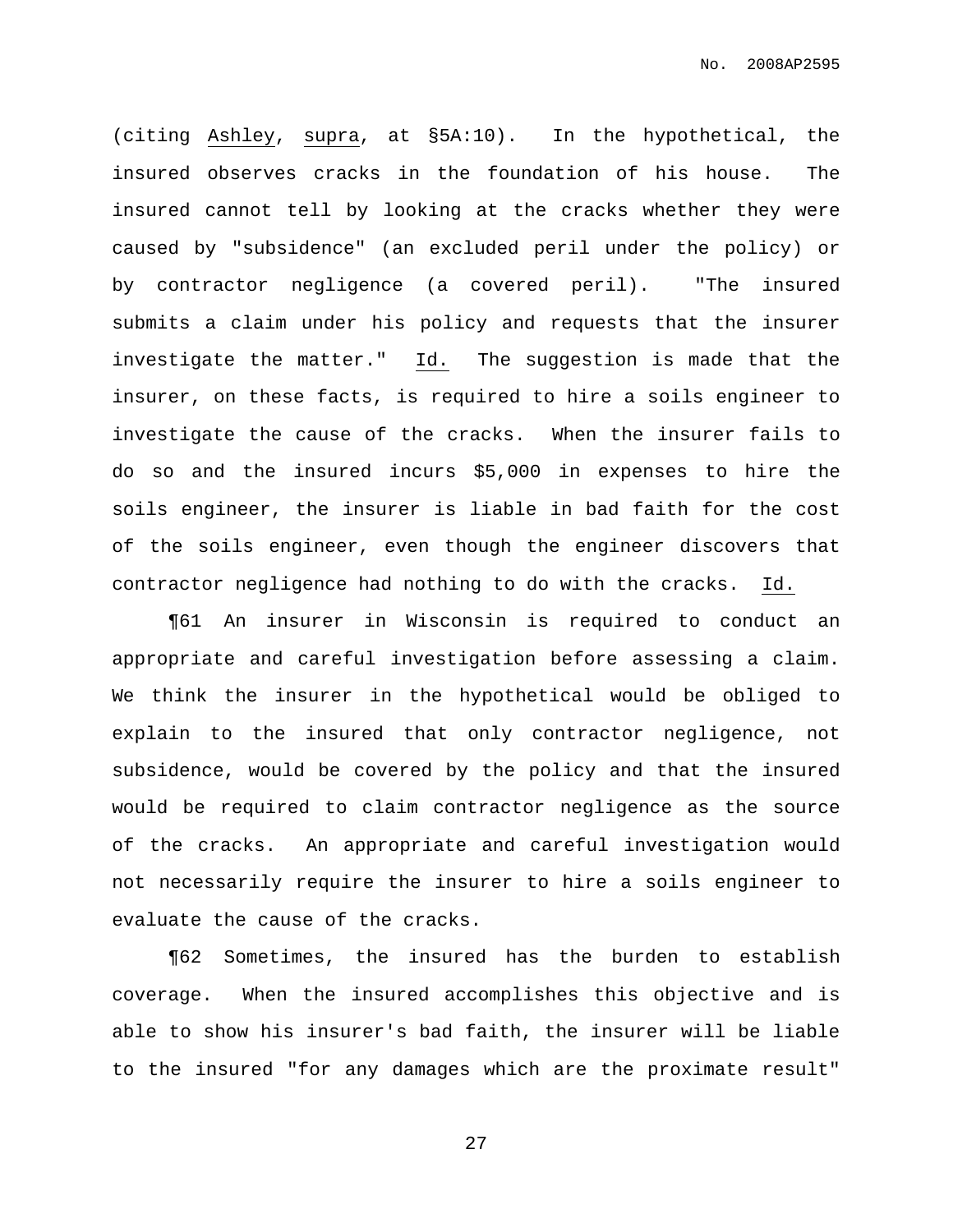of the bad faith, including attorney fees. DeChant, 200 Wis. 2d at 571.

¶63 Jones is consistent with our analysis. The Joneses presented a notice of loss to their insurer in May 1997. They did not file a lawsuit alleging breach of contract until March 1999. This specific claim in their suit was dismissed on grounds that it was barred by a one-year statute of limitations. The facts of the case show that the insurer did not conduct a complete investigation of the claim before summarily denying coverage for a loss insured by an all-risk policy and that there was ample evidence that there had been coverage under the policy. Before this court, quoting Taylor v. State Farm Fire & Casualty Co., 981 P.2d 1253, 1258 (Okla. 1999), the insureds' counsel, Shane W. Falk, contended that:

[W]hile no identifiable ex contractu recovery is achieved by the victorious bad-faith plaintiff, indemnity for loss (under the contract) constitutes the centerpiece element of damages included in every ex delicto recovery for bad-faith refusal to settle.

(Emphasis added.)

¶64 Thus, while Jones held that a bad faith claim need not be accompanied by a breach of contract claim, it did not hold that a first-party bad faith claim need not be accompanied by a breach of contract. Instead, the court in Jones focused on the proximate result standard for damages in a bad faith claim; its analysis revolved around the damages stage of proceedings. Jones, 249 Wis. 2d 623, ¶35. In the instant case, however, the court focuses on a different, earlier stage of the proceedings,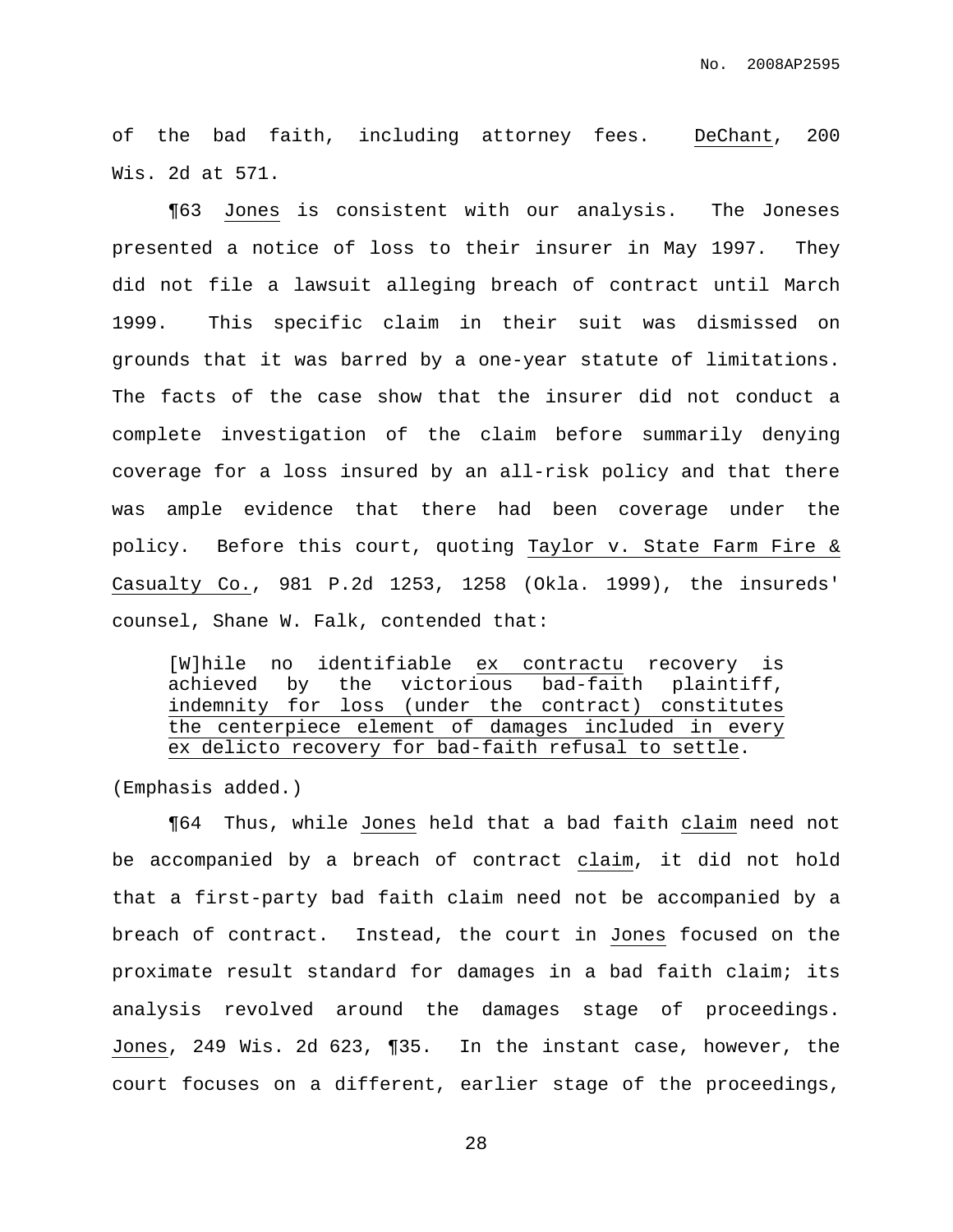and determines whether a claim may even be brought when a party has a choice between a breach of contract accompanied by a bad faith claim, or a bad faith claim alone. What damages may be available to Brethorst in the final analysis——if she prevails— cannot be determined until she has first been allowed to proceed with her claim—and to proceed with discovery. If she is allowed to go forward and prevails, then the principles and rationale in DeChant and Jones will control what damages are recoverable.

¶65 In sum, we conclude that some breach of contract by an insurer is a fundamental prerequisite for a first-party bad faith claim against the insurer by the insured.

¶66 We reach this conclusion with some misgivings because we do not countenance bad behavior by insurers against their insureds. The hypothetical issue presented is whether an insurer's egregious conduct toward its insured is sufficient, in effect, to create coverage for the insured that does not otherwise exist under the policy. We conclude that creating coverage is not an appropriate remedy in this situation.

¶67 First, creating coverage is not consistent with the thrust of DeChant, namely, that "the insurer is liable for any damages which are the proximate result" of the "duty imposed as a consequence of the relationship established by contract." DeChant, 200 Wis. 2d at 569-70 (quoting Anderson, 85 Wis. 2d at 687). Contract damages are not the "proximate result" of bad behavior; they are the result of a breach of contract.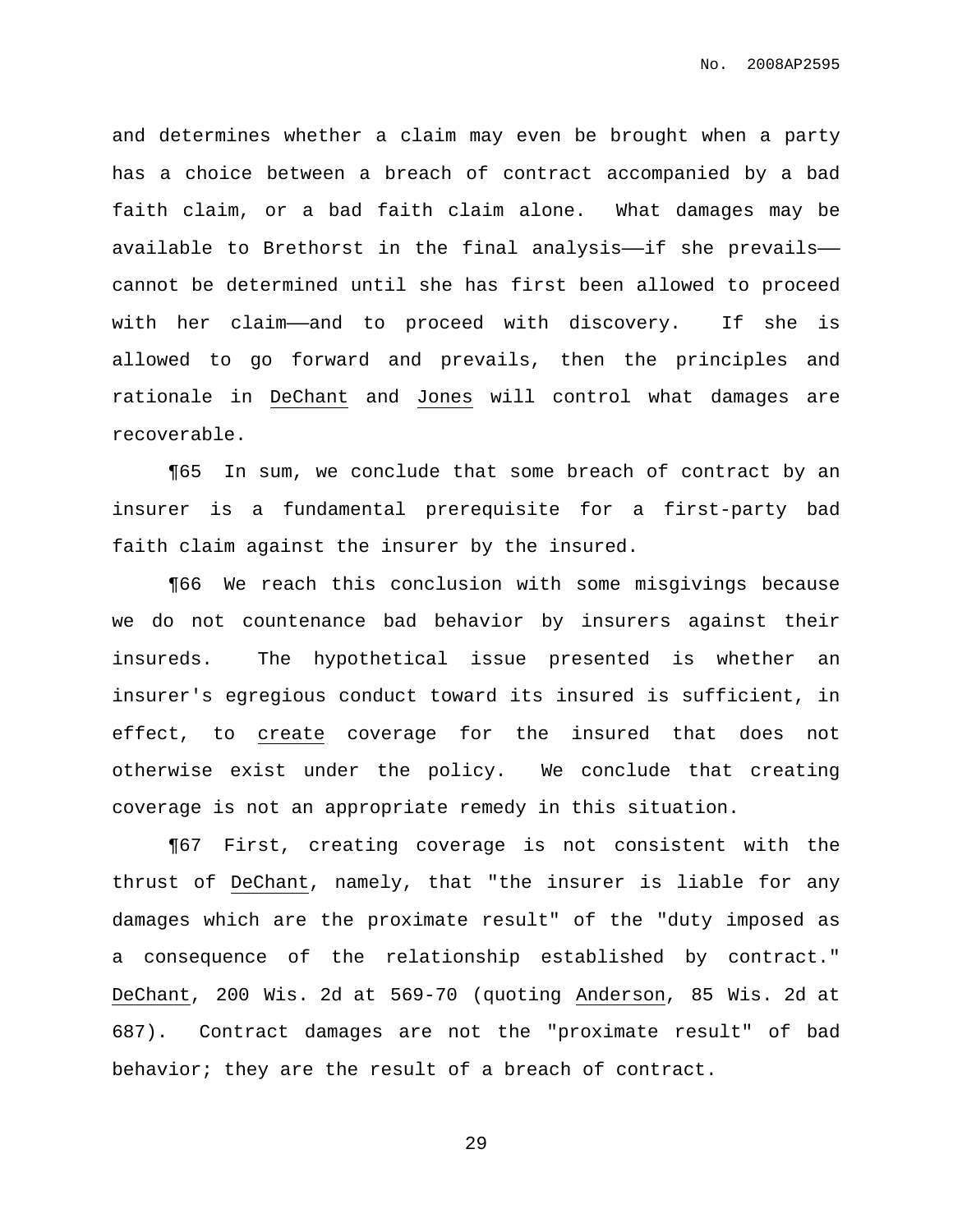¶68 Second, creating coverage is not consistent with the principle that no contract of insurance should be rewritten to bind an insurer to a risk which it did not contemplate and for which it was not paid. Folkman v. Quamme, 2003 WI 116, ¶34, 264 Wis. 2d 617, 665 N.W.2d 857; Sentry Ins. v. Ziegler, 172 Wis. 2d 70, 79, 492 N.W.2d 621 (1992).

¶69 Third, permitting a party to succeed on a first-party bad faith claim completely uncoupled from a prerequisite breach of contract would invite the filing of unmeritorious claims, focused on the insurer's alleged misconduct. 6

¶70 An insurer's bad behavior unrelated to a breach of contract might be subject to some sanction, but it does not warrant a first-party bad faith claim.

D. Discovery

<sup>6</sup> In a recent law review article, Victor E. Schwartz and Christopher E. Appel write:

As intended, plaintiffs' ability to bring a separate tort action has helped to curb abuse and unfair practices. Unfortunately, as quickly as bad-faith law developed to come to the aid of the disadvantaged party in a contract or fiduciary relationship, it has evolved into a litigation quandary that often misses its basic purpose. . . . In some cases, enterprising plaintiffs' attorneys seek out technical violations to bring a bad-faith action where there is no purposeful or malevolent will, or even a remotely unfair act. In legitimizing such claims, bad-faith law has lost its way.

Victor E. Schwartz & Christopher E. Appel, Common-Sense Construction of Unfair Claims Settlement Statutes: Restoring the Good Faith in Bad Faith, 58 Am. U. L. Rev. 1477, 1478 (2009).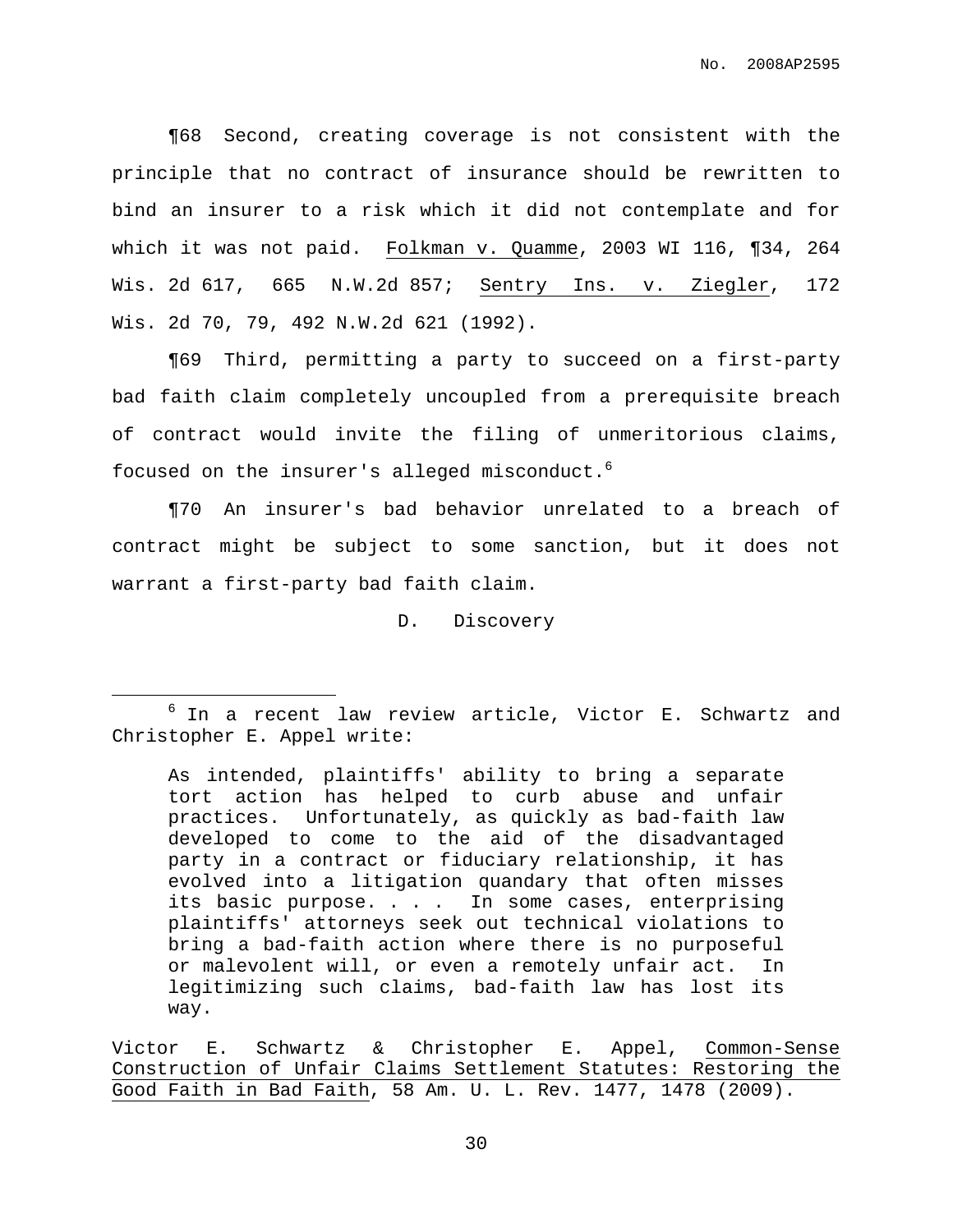¶71 The discussion in section C. is a necessary prelude to the resolution to the first certified question: "Whether a finding of wrongful denial of benefits is a condition precedent to proceeding with discovery in a first-party bad faith claim based on wrongful denial of benefits?"

¶72 If the procedural facts in this case were the same as the procedural facts in Dahmen, the answer would appear to be "yes." But the procedural facts here are not the same as in Dahmen.

¶73 Brethorst filed only one claim——bad faith. Her strongest argument is that she demanded compensation for \$9,789 in medical expenses, and the insurer, without a reasonable basis, never offered more than \$1,800 above the \$5,000 in medical expenses provided by the policy.

¶74 The gap between what was demanded——\$9,789——and what was offered——\$6,800——is \$2,989. This small amount would be costly for the insured to prove if the court were to require a separate trial. Requiring a separate trial to litigate a breach of contract on this amount would seriously disadvantage the insured. However, permitting the court to "find" a wrongful denial of benefits without affording the insurer a trial by jury, if one were requested, would create constitutional problems.

¶75 We conclude that the policies articulated in Dahmen, which require bifurcation and a stay of discovery when both bad faith and breach of contract claims are brought together, are only partially applicable when a party has chosen to plead only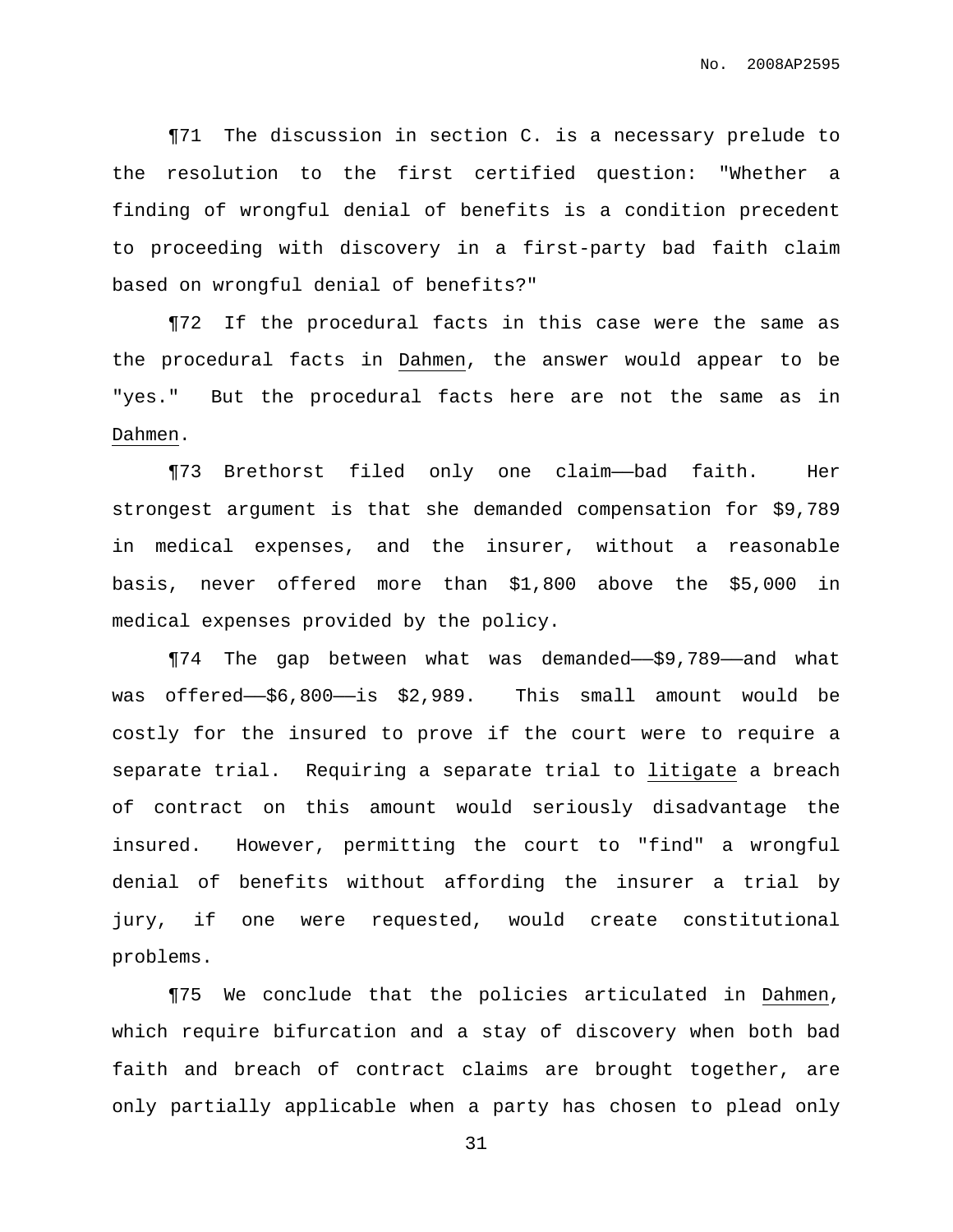a bad faith claim. In that circumstance, the circuit court must fashion means to protect the insurer from unwarranted discovery of the insurer's "work product and attorney/client material," Dahmen, 247 Wis. 2d 541, ¶13. $^7$ 

¶76 Given our analysis of the requirements for a firstparty bad faith claim, we conclude that the insured may not proceed with discovery on a first-party bad faith claim until it has pleaded a breach of contract by the insurer as part of a separate bad faith claim and satisfied the court that the insured has established such a breach or will be able to prove such a breach in the future. Stated differently, an insured must plead, in part, that she was entitled to payment under the insurance contract and allege facts to show that her claim under the contract was not fairly debatable. To go forward in discovery, these allegations must withstand the insurer's rebuttal.

¶77 The insurer, in turn, must be permitted to challenge the elements of the claim, not only by a responsive pleading, but also by motion. It must be permitted to show that it did not breach the contract or that there was a reasonable basis for

 $7$  The scope of bad faith discovery is more expansive than that allowed for breach of contract actions. Because a plaintiff must show that the insurer did not have a reasonable basis for its actions in order to prove bad faith, internal information that would otherwise be privileged is subject to discovery. Dahmen, 247 Wis. 2d 541, ¶¶12-13. A plaintiff bringing a bad faith claim is entitled to the insurer's work product as well as attorney-client material related to how the claim was handled. Id.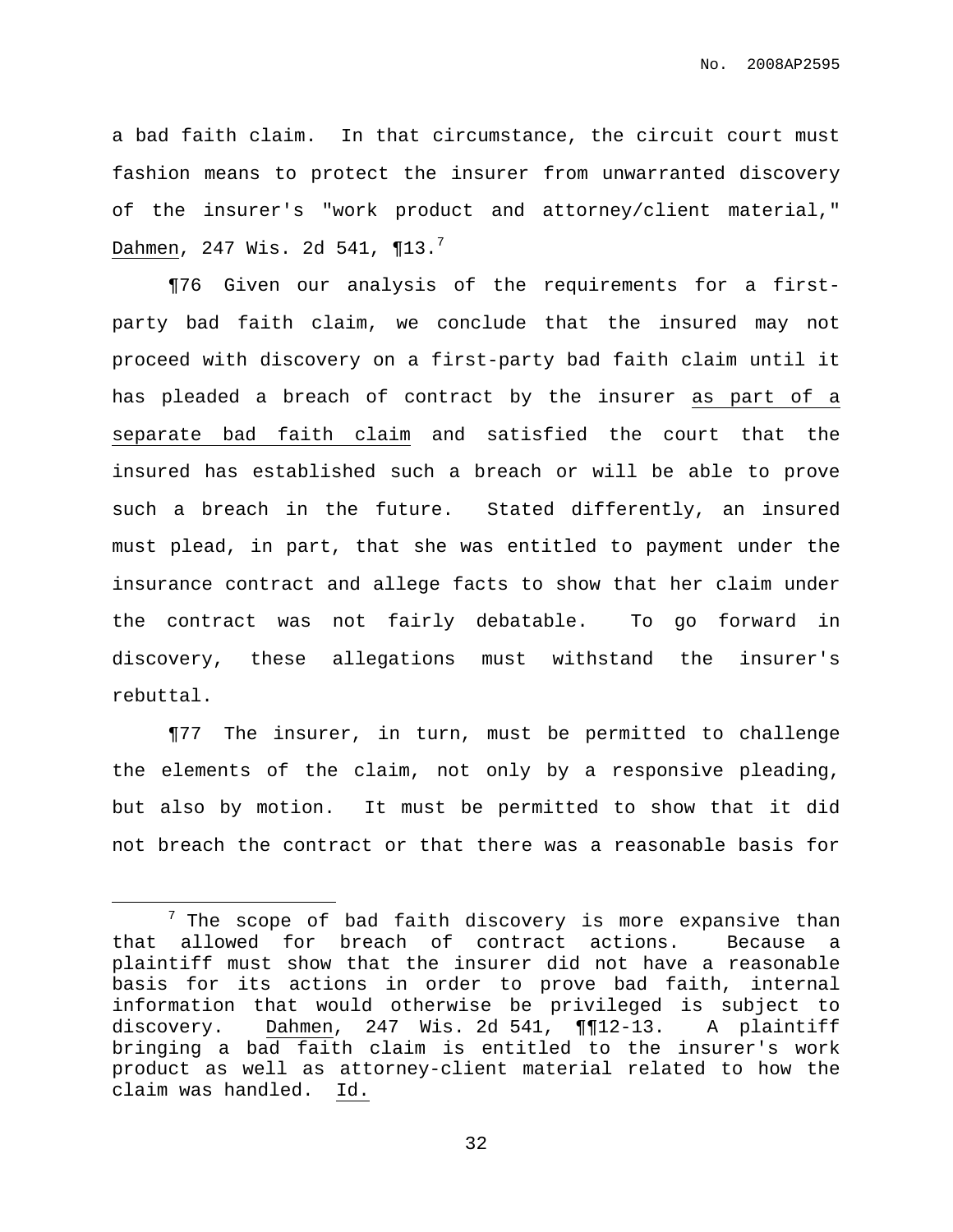its conduct in denying, paying, or processing a claim. Anderson, 85 Wis. 2d at 693.

¶78 An insured choosing to pursue only a claim for bad faith must plead facts which, if proven, would demonstrate not only that the insurer breached its contract with the insured but also that there was no reasonable basis for not honoring the terms of the contract.

¶79 A plaintiff's failure to make this preliminary showing would be grounds for the court to grant a motion for summary judgment under Wis. Stat. § 802.08(2). See Artmar, Inc. v. United Fire & Cas. Co., 34 Wis. 2d 181, 188, 148 N.W.2d 641 (1967) (summary judgment is appropriate where there is no issue of fact and the party has made a prima facie case through its pleadings and affidavits). In other circumstances, such a failure might warrant dismissal under Wis. Stat. § 802.06(2)(f). See Larson v. City of Tomah, 193 Wis. 2d 225, 227, 532 N.W.2d 726 (1995) (a complaint should be dismissed when, even taking all the facts set forth in the complaint as true, the complaint fails to state a claim upon which relief may be granted).

¶80 The court of appeals recognized the importance of this preliminary showing of the bad faith element in Farmers Automobile Insurance Ass'n v. Union Pacific Railway Co., 2008 WI App 116, 313 Wis. 2d 93, 756 N.W.2d 461. In Farmers, the circuit court granted the insurer's motion for summary judgment before the insured had an opportunity to conduct discovery on the claim file. Id., ¶26. "A prerequisite to discovery in a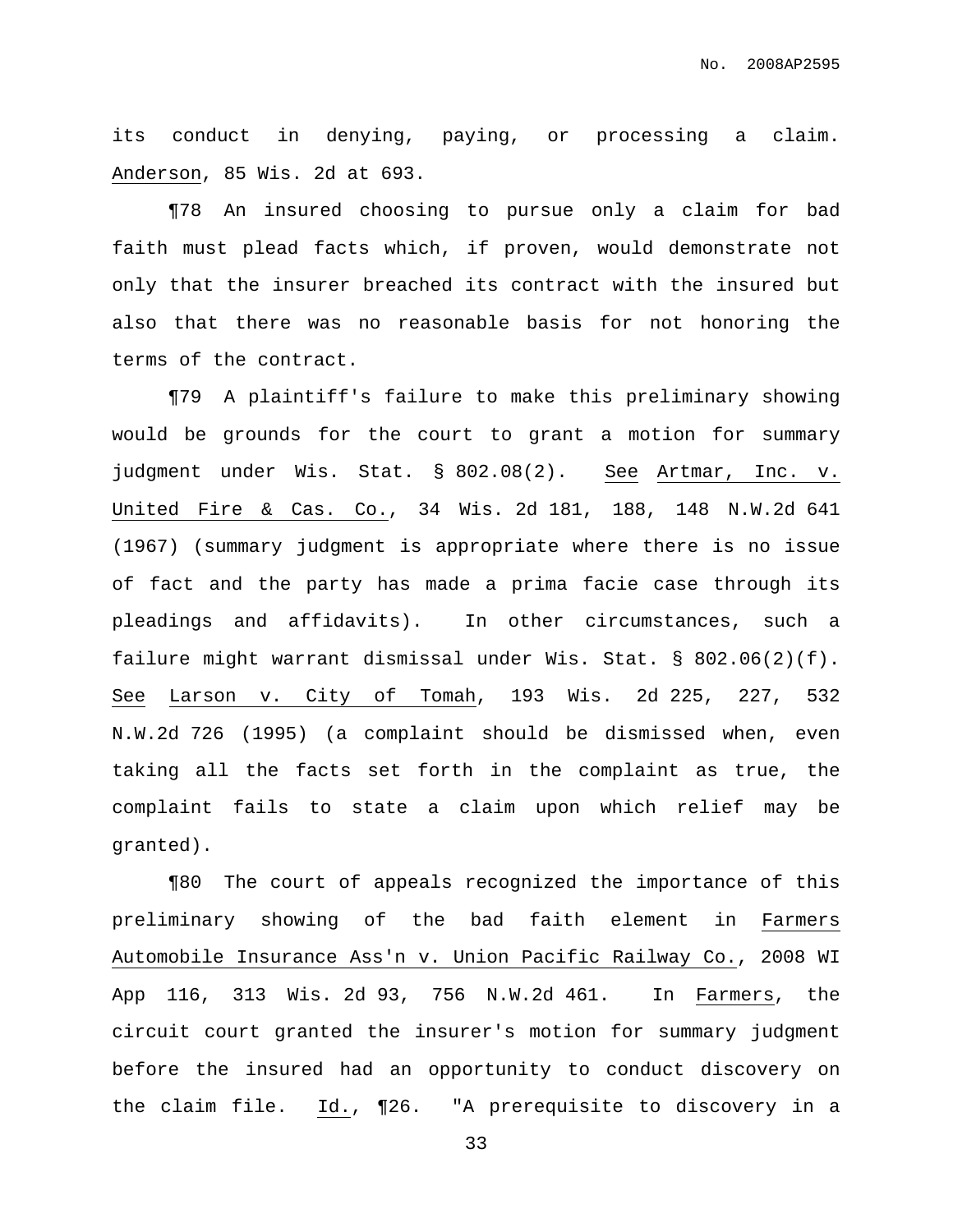bad-faith case is [ ] some evidence that what the insurance company did was objectively unreasonable because there is no claim for bad faith if it was not." Id. Because the insured had failed to put forth evidence that the insurer's conduct was objectively unreasonable, there was no entitlement to bad faith discovery. Id., ¶28. We affirmed the court of appeals in all respects, noting that if the insured "shows prima facie evidence of a reviewable claim . . . discovery is potentially available." Farmers Auto. Ins. Ass'n v. Union Pac. Ry. Co., 2009 WI 73, ¶52, 319 Wis. 2d 52, 768 N.W.2d 596.

¶81 The need to make a preliminary showing on bad faith applies even more to a claimed breach of contract. The court must be satisfied that the claimed breach of contract is well founded and can be proved in the future.

### E. Effect of This Case

¶82 The requirements set out above are designed to protect the interests of both the insurer and the insured. They do not benefit the insurer here.

¶83 In this case, the insured did not fail to plead a breach of contract through her bad faith claim. The complaint discussed the accident; alleged that Margy L. Raymond, an uninsured motorist, was negligent in causing the accident; alleged that Brethorst "did sustain injuries and damages including past medical bills and past pain/suffering and disability," "as a direct and proximate result of the motor vehicle accident"; alleged that Brethorst's Allstate policy covered UM claims and that given the facts and circumstances of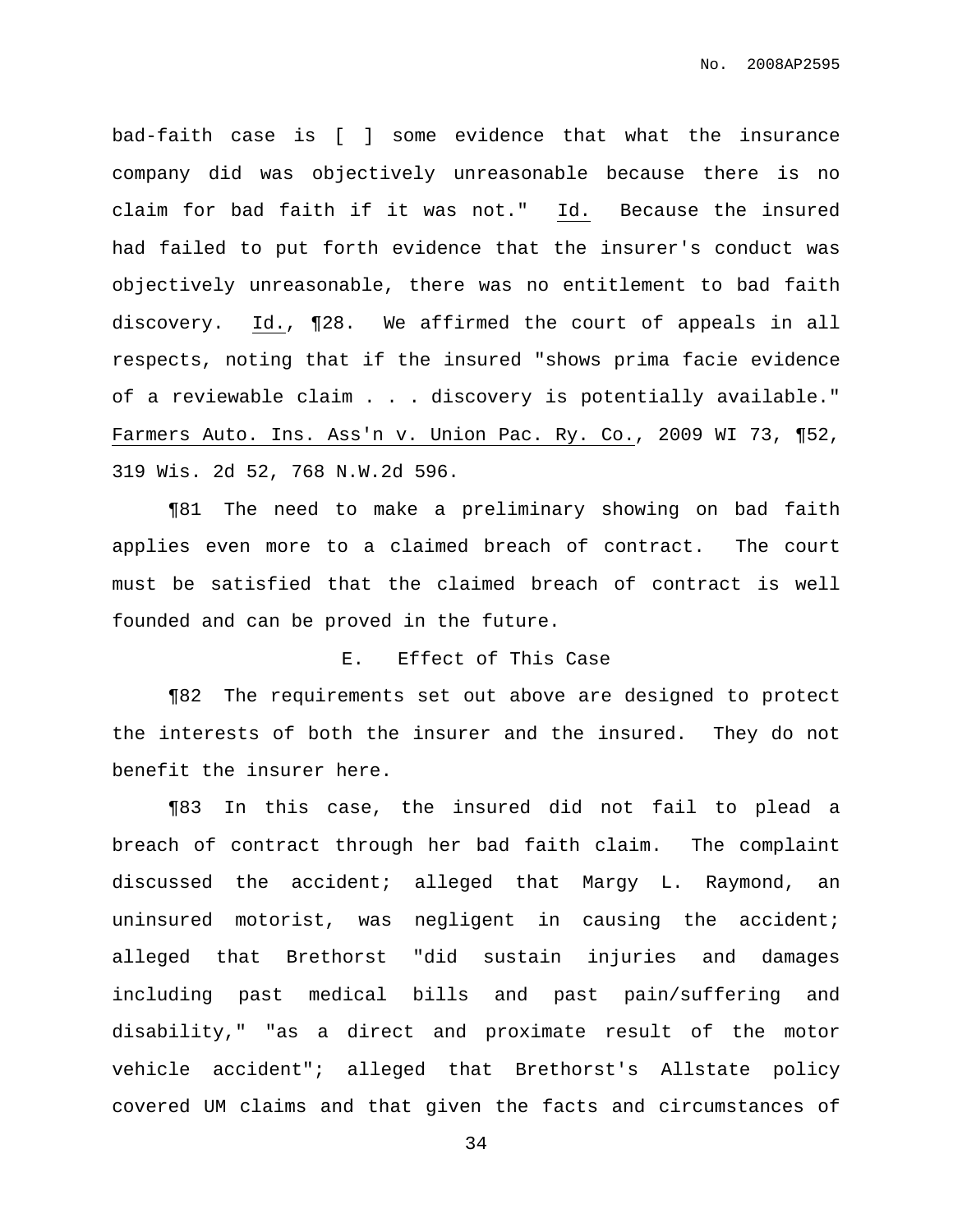the accident, "Allstate . . . would be liable and obligated to pay to Brethorst 100 per cent of the damages sustained by Brethorst as a direct result of" the uninsured motorist's negligence. The complaint alleged that Brethorst incurred not less than \$9,789 in past medical and hospital expenses, that she made a demand for these expenses and provided documentation of them, but that "at all times material hereto, the offer of Allstate . . . was less than the medical bills incurred by Wanda Brethorst."

¶84 The complaint also referred to the report prepared by Dr. Jerome Lerner and attached it as an exhibit. The report stated Dr. Lerner's opinions, "to a reasonable degree of medical certainty," that the physical therapy he ordered was "not ordered to treat her pre-existing conditions," but was "ordered and provided to treat acute injuries from the motor vehicle accident and the associated aggravation of her pre-existing pain."

¶85 No doubt Allstate disagreed with Brethorst's claim, believing that her accident was minor and questioning whether "any injury" resulted from the accident. But Allstate's belief that Brethorst's injury did not result from the accident is speculation, not yet supported by fact. Allstate provided nothing to the circuit court to undermine Brethorst's story. It provided nothing to justify its failure to pay, except its wholly unsubstantiated theory that a minor accident could not seriously aggravate a pre-existing injury, causing \$9,789 in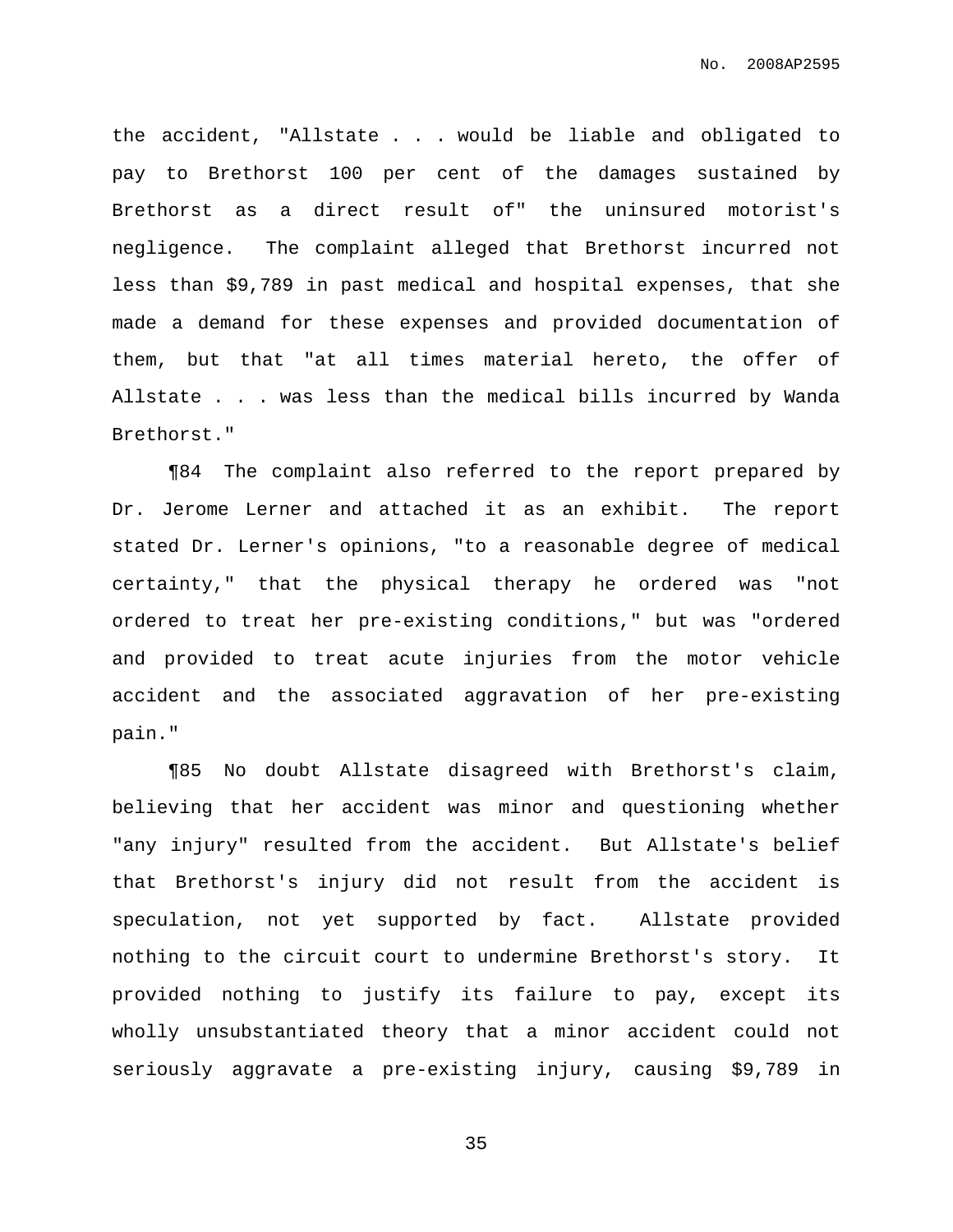medical expenses and compensable pain. Allstate's theory is not enough.

¶86 At any future trial, Brethorst will be required to prove her injuries and the resulting breach of contract, but at this point the complaint with supporting documentation fully satisfies the burden she was required to meet to proceed with discovery on her claim for bad faith. Although we disagree with some of the circuit court's analysis, we conclude that Judge Marik properly exercised his discretion in denying Allstate's motion for a bifurcated trial and a stay of discovery. Therefore, the order of the circuit court is affirmed. We offer no comment on Allstate's response to Brethorst's demand respecting pain and suffering, inasmuch as Brethorst's demand in this regard is not part of the record.

By the Court.—The order of the circuit court is affirmed and the cause is remanded to the circuit court for further proceedings consistent with this opinion. .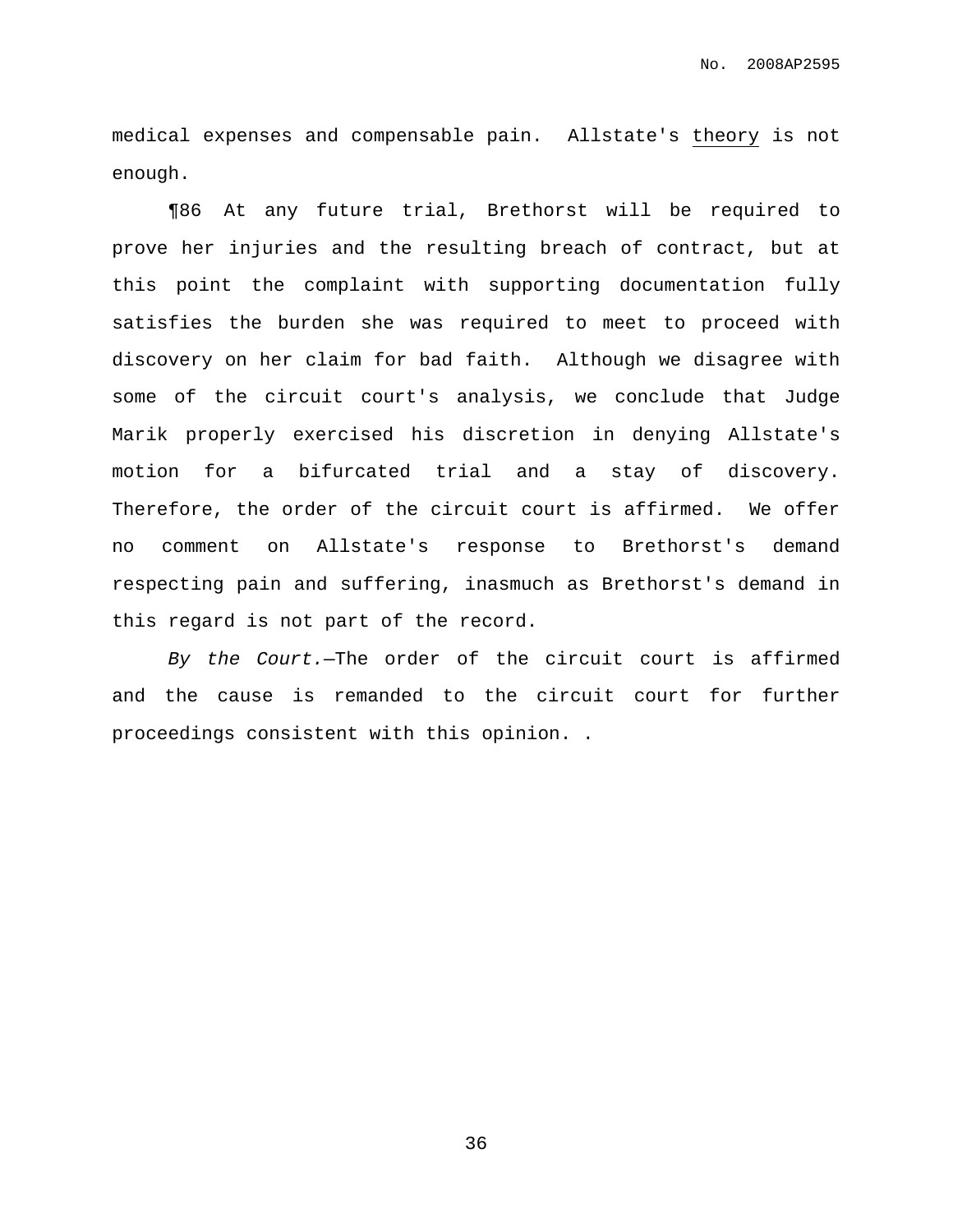¶87 ANN WALSH BRADLEY, J. (concurring). Like the majority, I conclude that Brethorst's freestanding claim for bad faith can proceed. In my view, however, the majority obscures what should be a straightforward analysis. Because it needlessly alters the well-established law and creates out of whole cloth new pleading requirements and uncertain procedures that are unnecessary and confusing, I respectfully concur.

I

¶88 In this case, Brethorst's complaint alleged only one cause of action: a tort claim for bad faith. She did not file a breach of contract claim along with the tort claim. The court of appeals certified this appeal, asking whether a finding of wrongful denial of benefits is a condition precedent to proceeding with discovery in a first-party bad faith claim based on wrongful denial of benefits. See majority op., ¶4. The majority appears to conclude that it is. Id., ¶65.

¶89 Initially, the majority cites and seems to embrace well-established precedent providing that the tort of bad faith has two elements: "[A] plaintiff must show [1] the absence of a reasonable basis for denying benefits of the policy and [2] the defendant's knowledge or reckless disregard of the lack of a reasonable basis for denying the claim." Id., ¶26. Yet, rather than relying on Wisconsin case law, the majority cites instead two treatises which assert that there are three elements to a bad faith claim. Id., ¶¶54-55 (citing Arnold Anderson,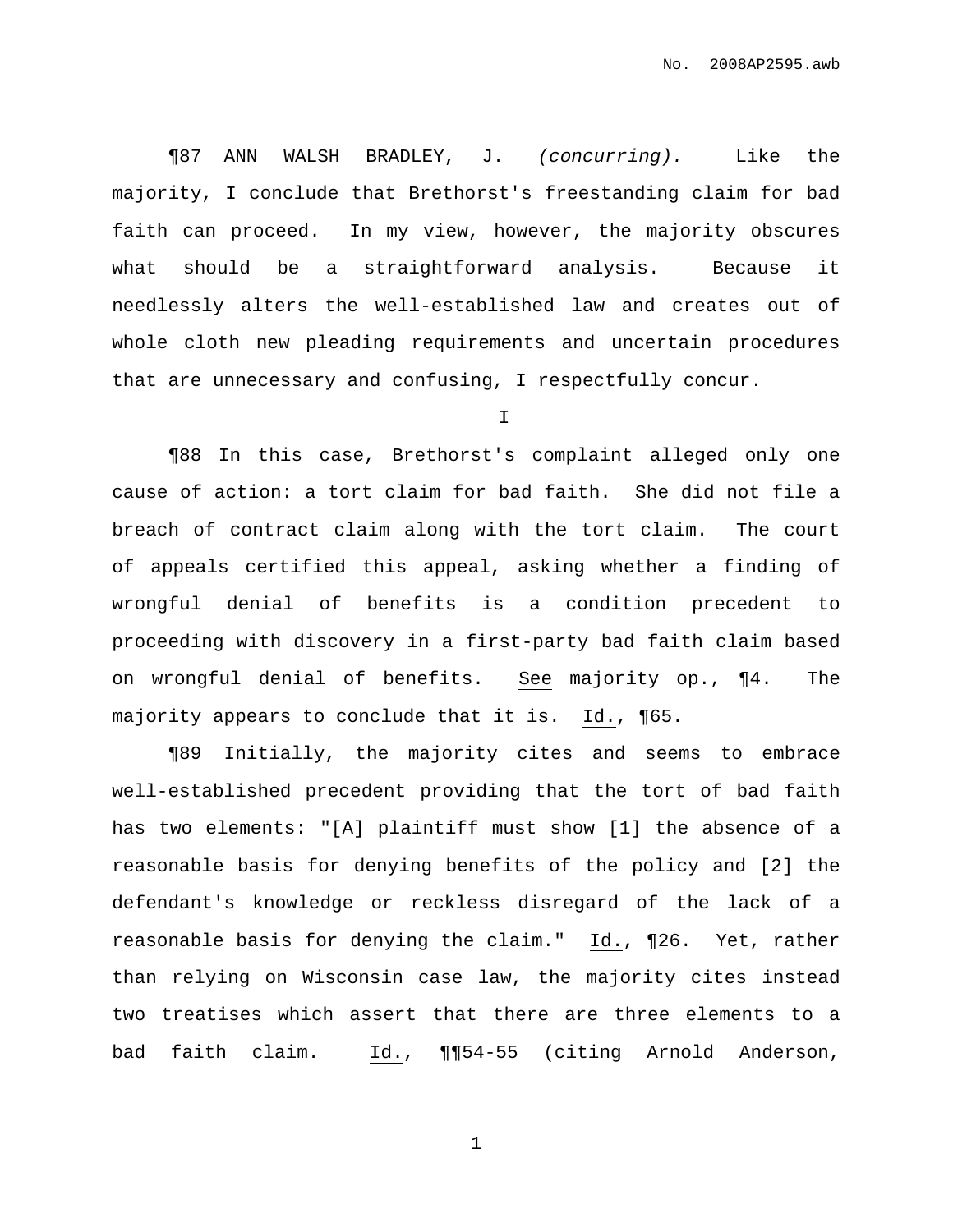Wisconsin Insurance Law (6th ed. 2010); Russ & Segalla, Couch on Insurance (3d ed. 2007)).

¶90 To be entitled to discovery on a freestanding bad faith claim, the majority concludes that an insured must make a "threshold showing." Id., ¶23. In explaining what is required, it says that the insured must "plead[] breach of contract by the insurer as part of a separate bad faith claim," "must plead . . . that she was entitled to payment under the insurance contract," must "allege facts to show that her claim under the contract was not fairly debatable," and "must plead facts which, if proven, would demonstrate . . . that the insurer beached its contract." Id., ¶¶76, 78. The insurer then has the opportunity to rebut those pleadings and allegations. Id., ¶76. Ultimately, the insured must "satisf[y] the court that the insured has established such a breach or will be able to prove such a breach in the future." Id., ¶76.

#### II

¶91 It is well established that in Wisconsin, there are two elements of a bad faith claim. A plaintiff must show (1) "the absence of a reasonable basis for denying benefits of the policy"; and (2) "the defendant's knowledge or reckless disregard of the lack of a reasonable basis for denying the claim." Anderson v. Cont'l Ins. Co., 85 Wis. 2d 675, 691, 271 N.W.2d 368 (1978); Trinity Evangelical Lutheran Church v. Tower Ins. Co., 2003 WI 46, 261 Wis. 2d 333, 661 N.W.2d 789; Weiss v. United Fire & Cas. Co., 197 Wis. 2d 365, 377, 541 N.W.2d 753 (1995); Warmka v. Hartland Cicero Mut. Ins. Co., 136 Wis. 2d 31,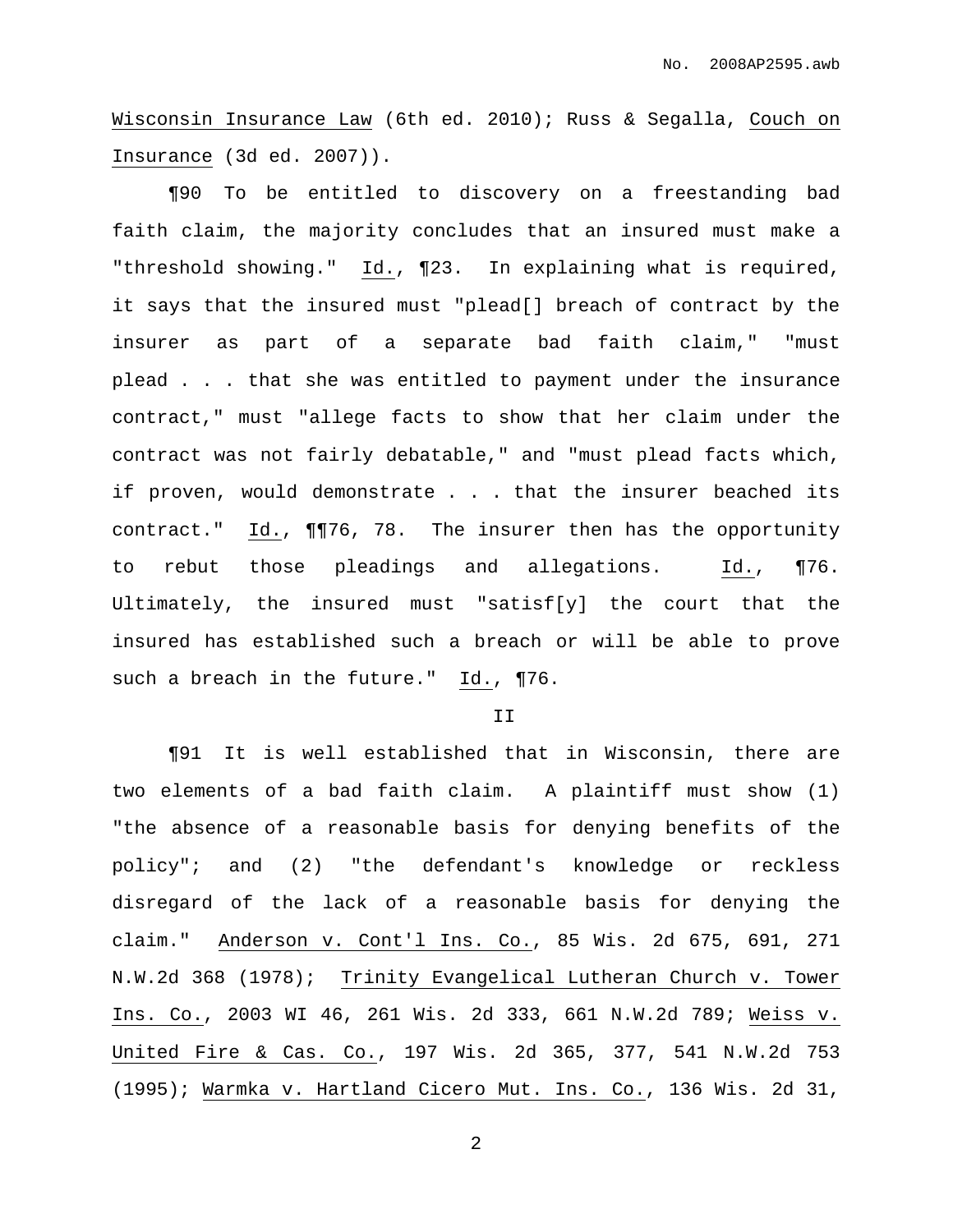34, 400 N.W.2d 923 (1987); Danner v. Auto-Owners Ins., 2001 WI 90, ¶61, 245 Wis. 2d 49, 629 N.W.2d 159; Mowry v. Badger State Mut. Cas. Co., 129 Wis. 2d 496, 516, 385 N.W.2d 171 (1986).

¶92 The jury instruction confirms that there are two elements of the tort:

To prove bad faith against (insurance company) the (plaintiff) must establish that there was no reasonable basis for the insurance company's denying (plaintiff)'s claim for benefits under (his)(her) policy and that (insurance company), in denying the claim, either knew or recklessly failed to ascertain that the claim should have been paid.

Bad faith on the part of an insurance company towards its insured is the absence of honest, intelligent action or consideration of the insured's claim.

Bad faith exists if, upon an examination of the facts found by you, you are able to conclude that (defendant) had no reasonable basis for denying (plaintiff)'s claim. . . .

Wis. JI-Civil 2761.

¶93 Rather than affirming this well-established standard, the majority relies on treatises for the proposition that the tort of bad faith has three elements. $^1$  In so doing, it is clear that the majority is altering well-established law. But to what, exactly, is the majority altering the law? It is unclear whether the majority is really adding an additional element to the tort of bad faith, or whether it instead concludes that breach of contract is merely a shadow element of the tort.

<sup>&</sup>lt;sup>1</sup> I have for years appreciated the work of Attorney Arnold Anderson and have consulted his treatise, Wisconsin Insurance Law. Here, however, I respectfully disagree with the proposition that the tort of bad faith has three elements.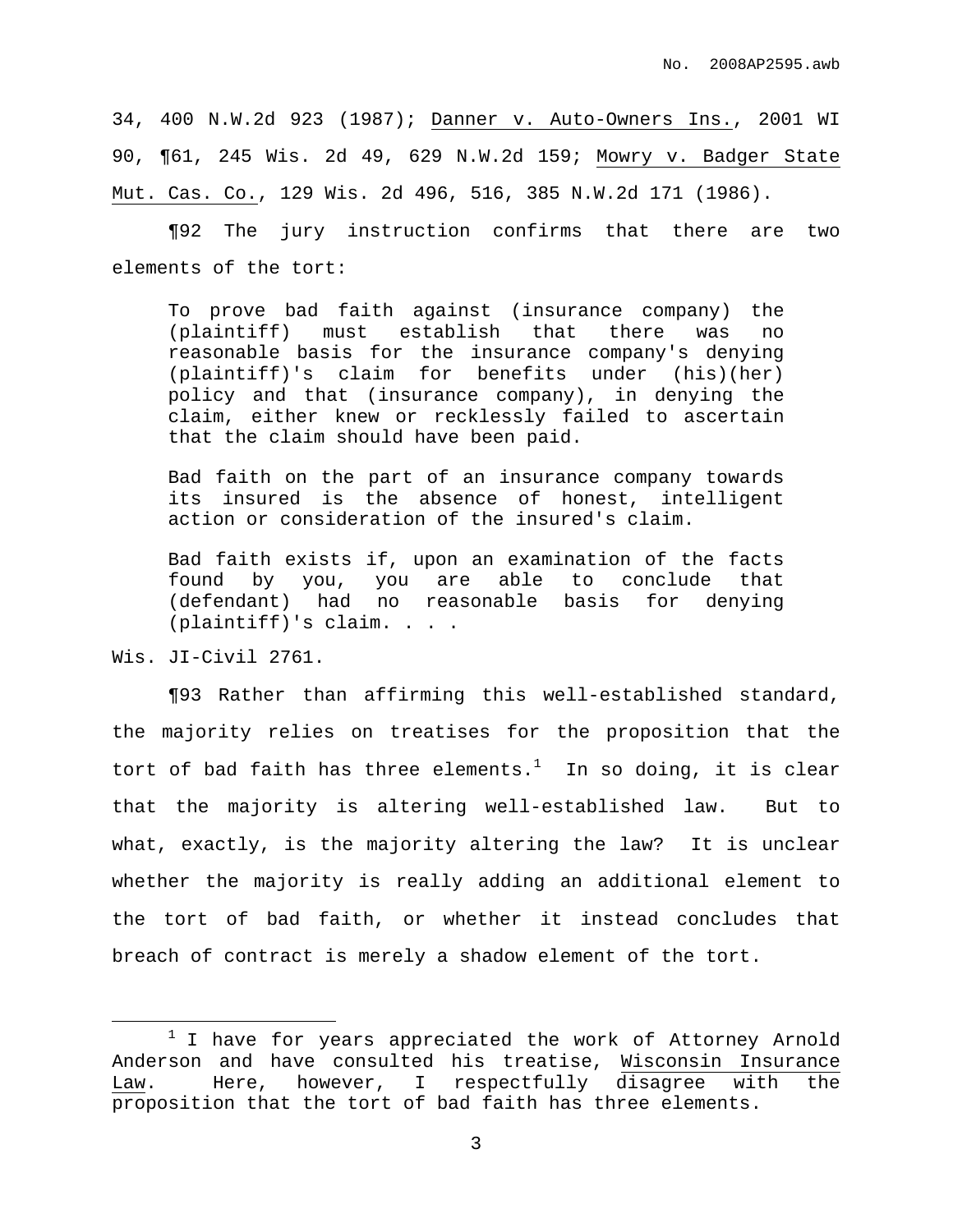¶94 The majority's apparent need to alter the well-settled law arises because it fails to fully grasp the relationship between an insurance contract and the tort of bad faith. An insurance contract and the relationship it creates contain more than the company's bare promise to cover and pay certain claims and amounts. Implicit in the contract and the relationship is the insurer's obligation to play fairly with its insured—the implied contract of good faith and fair dealing.

¶95 One court has explained that "[t]he [insurance] industry itself seems to recognize these principles" because its advertising portrays customers as being "in good hands." Such slogans "emphasize a special type of relationship between the insured and the insurer" in which trust and confidence have some part. Rawlings v. Apodaca, 726 P.2d 565, 571 n.3 (Ariz. 1986).

¶96 Accordingly, in every insurance contract, there is an implied contractual duty of good faith and fair dealing. Jones v. Secura Ins. Co., 2002 WI 11, ¶13, 249 Wis. 2d 623, 638 N.W.2d 575. When the existing elements of the tort of bad faith are examined, it becomes apparent that there is overlap between a breach of the implied contractual duty of good faith and fair dealing and the first element of the tort of bad faith.

¶97 The first element, the absence of a reasonable basis for denying benefits of the policy, is objective. Weiss, 197 Wis. 2d at 377-78. At trial, the plaintiff will be required to prove a negative—that there was no reasonable basis for denying benefits. The plaintiff's bad faith claim would be defeated by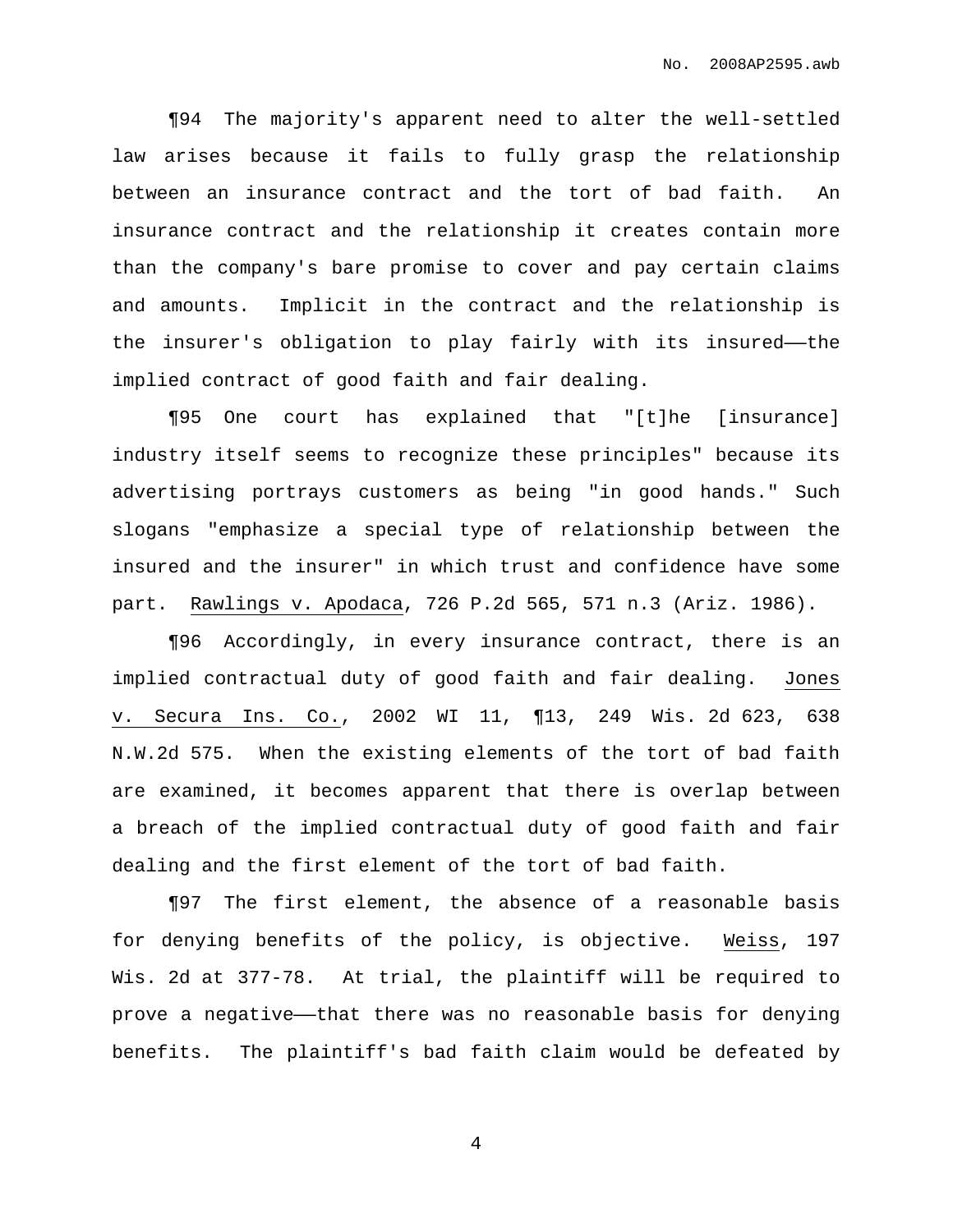the existence of an objectively reasonable basis for denying the benefits.

¶98 If an insurance company denies payment without an objectively reasonable basis for doing so, then the insurance company has breached its duty of good faith and fair dealing. Contrary to the majority's conclusion, breach of contract is neither an element nor a condition precedent of a bad faith claim. Rather, a breach of the implied contractual duty of good faith and fair dealing is inherent in the first element of the tort.

¶99 Further, the majority's analysis fails to distinguish between the contractual duty of good faith and fair dealing and coverage. It contends that "it is difficult to conceive of a situation" where there could be bad faith in the absence of coverage. Yet, such a scenario is readily envisioned in a leading treatise about bad faith actions:

[S]uppose that an insured observes cracks in the foundation of his house. The insured cannot tell by looking at the cracks whether they were caused by subsidence (an excluded peril under the policy) or by contractor negligence (a covered peril). The insured submits a claim under his policy and requests that the insurer investigate the matter. Instead of hiring a soils engineer to investigate the cause of the cracks, the insurer embarks on a campaign to intimidate the insured into accepting a pittance in settlement of the claim. The insured incurs \$5,000 in expenses to hire a soils engineer, who conducts a competent investigation and discovers that contractor negligence had nothing to do with the cracks. The thesis that no coverage means no bad faith would leave the insured without compensation in this example.

Stephen S. Ashley, Bad Faith Actions § 5A:02 (2d ed. 1997).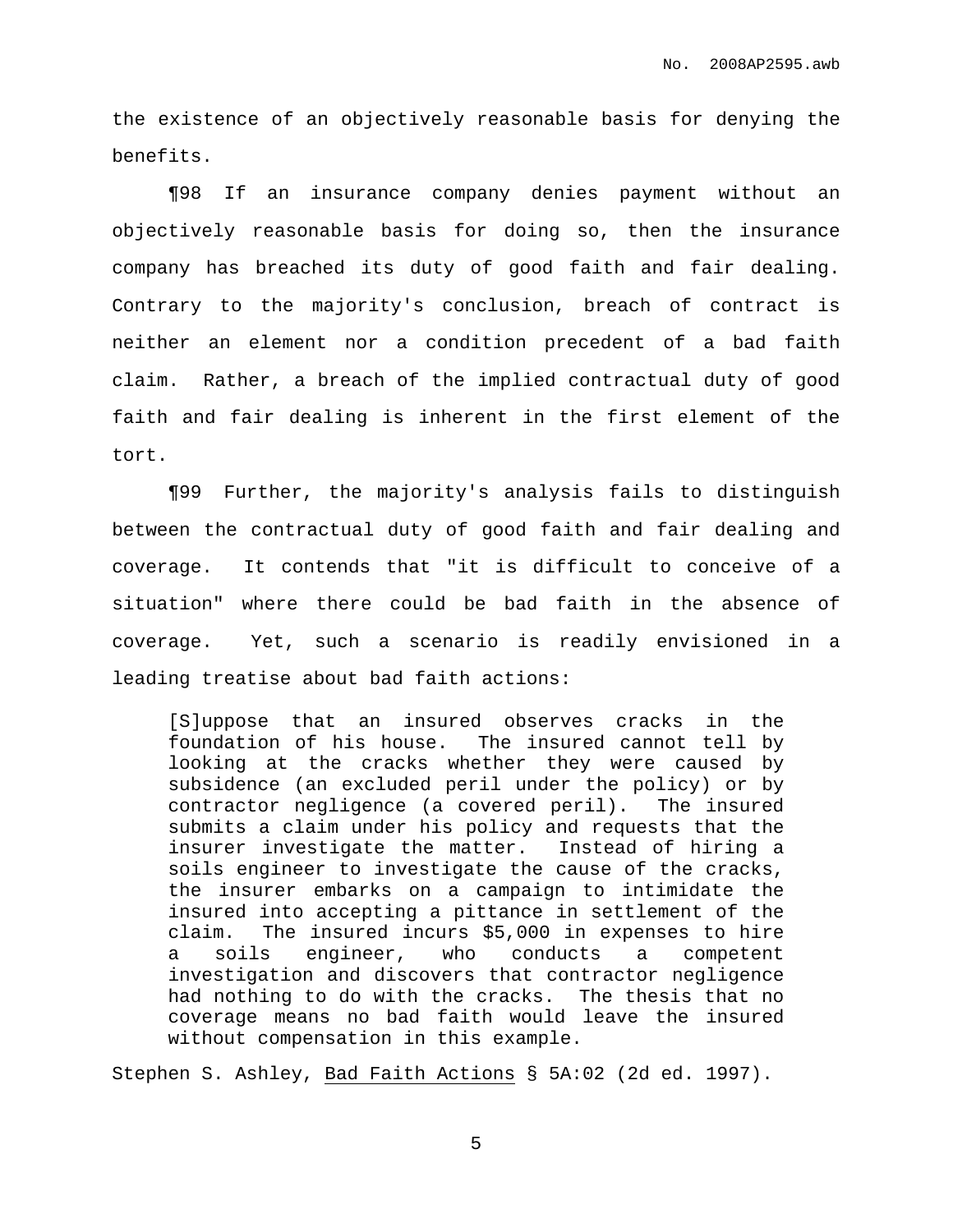¶100 Because the majority fails to detangle the concepts of coverage and the contractual duty of good faith and fair dealing, it sets up a false choice. It contends that bad faith in the absence of a breach of contract is tantamount to "creating coverage." Majority op., ¶66. The above scenario illustrates that an insurer's breach of the implied duty of good faith and fair dealing may cause compensable harm to the insured——even if it were later determined that there was no coverage under the policy.

#### III

¶101 The majority creates out of whole cloth new pleading requirements and uncertain procedures that are unnecessary and confusing.

¶102 It is clear that the majority has created new pleading requirements for bringing a bad faith claim. What is unclear, however, is why the majority feels compelled to do so and what the new requirements mean. The majority even acknowledges that it has "misgivings" that its analysis may "countenance bad behavior by insurers against their insureds." Id.

¶103 Some of the new pleading requirements seem to be specific averments and others appear to require that facts be alleged. The majority requires as a specific averment that an insured must plead that the contract has been breached by the insurer "as part of a separate bad faith claim." Id., ¶76. Another specific averment appears to be that "an insured must plead, in part, that she was entitled to payment under the insurance contract[.]" Id. Additionally, certain facts must be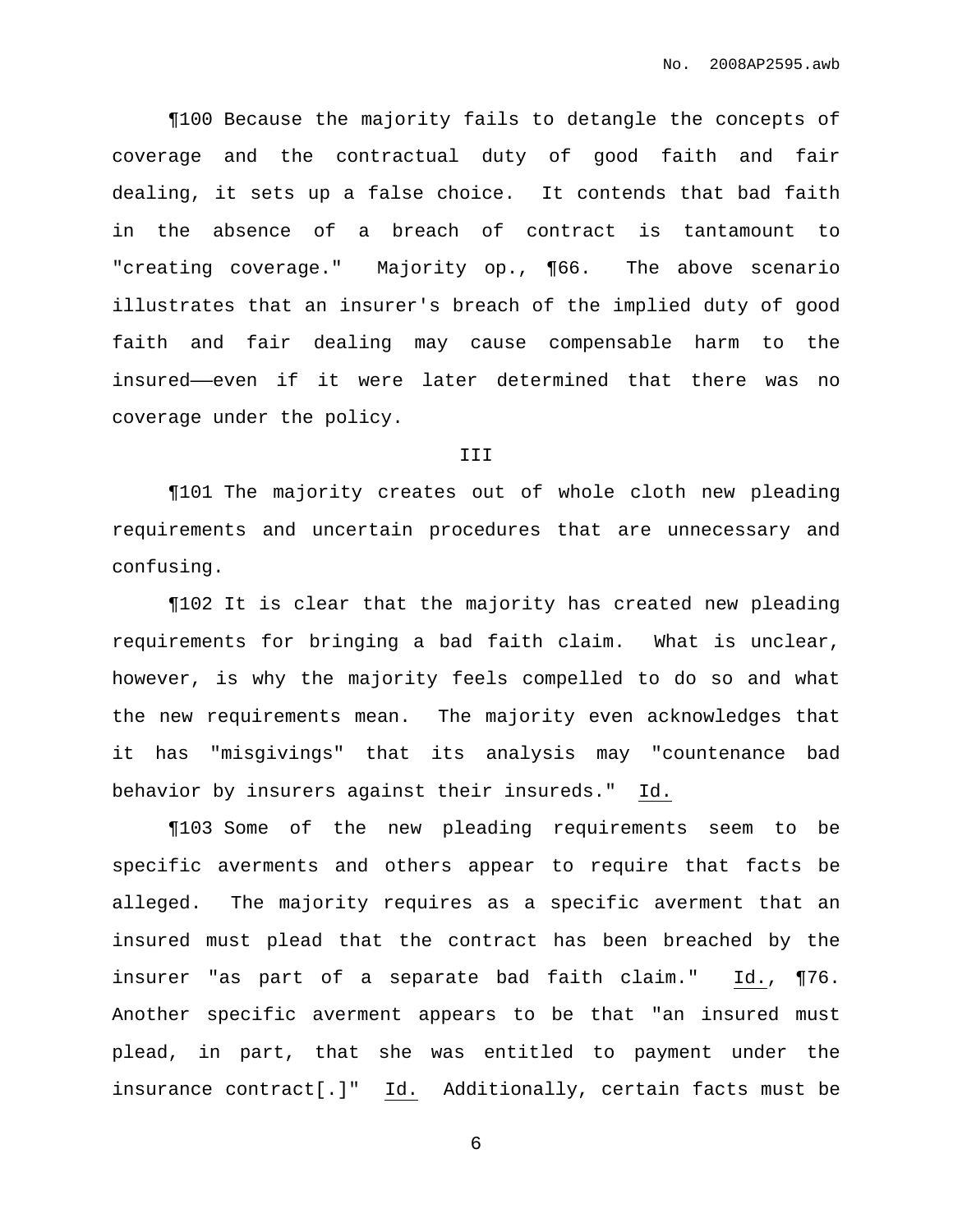alleged. The insured must "allege facts to show that her claim under the contract was not fairly debatable," id., and "must plead facts which, if proven, would demonstrate . . . that the insurer breached its contract[.]" Id., ¶78.

¶104 So much for notice pleading. More importantly, however, why set such a trap? The majority elucidates the consequences for failing to abide by these new requirements: "A plaintiff's failure to make this preliminary showing would be grounds for the court to grant a motion for summary judgment [against the plaintiff]." Id., ¶79. There is something out of balance when the plaintiff suffers such a consequence for failing to thread the needle of specific averments or factual allegations while at the same time the insurer will escape responsibility for egregious conduct towards its insured. See id., ¶66.

¶105 The majority mandates that facts be alleged to establish the newly required legal conclusions. However, it provides little guidance on how courts should evaluate the sufficiency of the facts alleged. An examination of the majority's own application of its new requirements exacerbates the uncertainty. In determining that discovery on Brethorst's bad faith claim may proceed, the majority relies at times on Brethorst's assertion of legal conclusions rather than relying on any allegations of fact. $^2$ 

<sup>&</sup>lt;sup>2</sup> The majority notes that Brethorst "alleged" that the policy "covered [uninsured motorist] claims" and that Allstate "would be liable and obligated to pay to Brethorst 100 per cent of the damages sustained by Brethorst as a direct result of the uninsured motorist's negligence." Majority op., ¶83.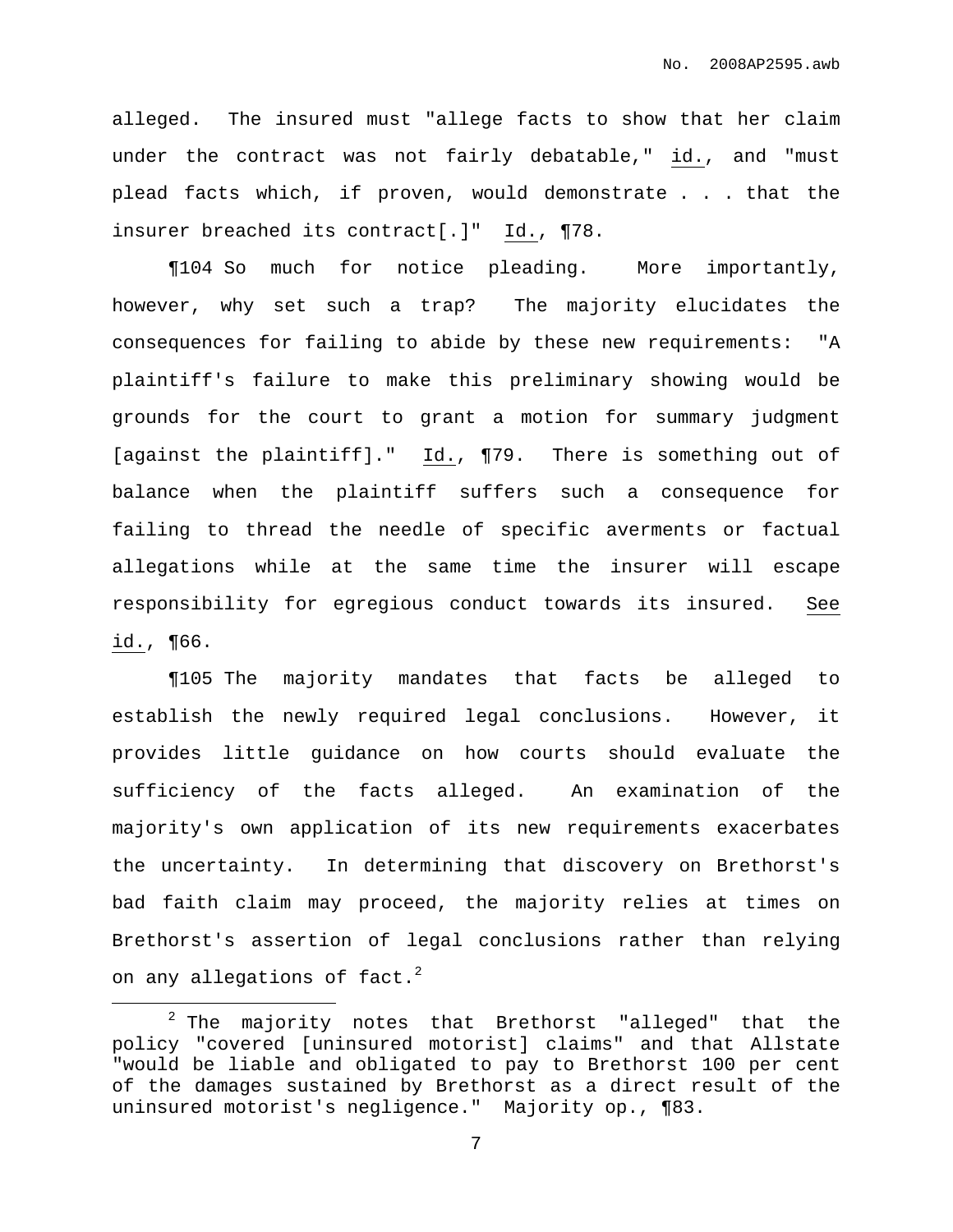¶106 It is also unclear what procedure should be undertaken by circuit courts to evaluate the "threshold showing" mandated by the majority. See id., ¶23. A court must be "satisfied" that the insured "has established [a breach of contract] or will be able to prove such a breach in the future." Id., ¶76. What does this mean?

¶107 Should a circuit court base its determination on a gut feeling about whether it looks like the insurance contract has been breached? Or is an evidentiary showing necessary? If so, what evidence is required to "satisfy the court" that the insured has established or will be able to prove breach of contract in the future? Must circuit courts guard against the possibility of turning the hearing into a trial on the threshold element or shadow element of breach of contract——the result the insured intended to avoid by bringing a freestanding claim for bad faith?

¶108 The majority's approach raises more questions than it answers. Its approach is also unnecessary because established procedures already exist to address the claim before us.

¶109 Wisconsin's summary judgment procedure is well established. Summary judgment is appropriate if there is no substantial issue to be tried. Jay E. Grenig, Wisconsin Practice Series: Civil Procedure § 208.3 (4th ed. 2010). In support of a motion for summary judgment, an insurer may submit affidavits to introduce any necessary facts.

¶110 If the insurer can show that an objectively reasonable basis for denying the insurance claim exists, no reasonable,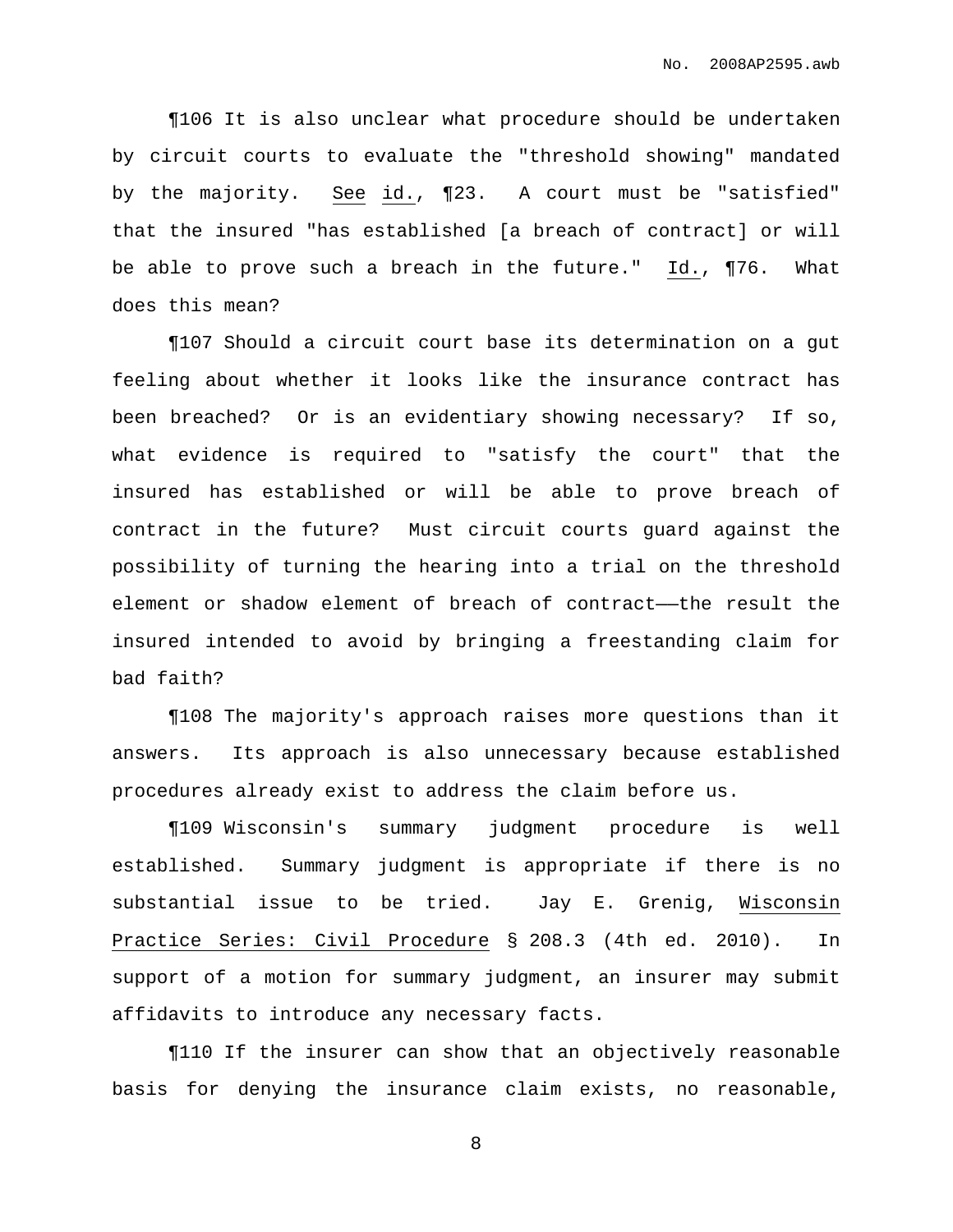properly instructed jury could find that the elements of bad faith are met.<sup>3</sup> Under those circumstances, there is no substantial issue to be tried, and the insurer would be entitled to prevail as a matter of law. 4

¶111 The majority's creativity appears to be motivated by concerns about public policy. It echoes Allstate's expressed

Our cases give guidance on what constitutes an objectively reasonable basis for denying benefits. In Danner v. Auto-Owners Ins., 2001 WI 90, ¶58, 245 Wis. 2d 49, 629 N.W.2d 159, we explained that "[a]n insurance company may 'challenge claims which are fairly debatable and will be found liable [for bad faith] only where it has intentionally denied (or failed to process or pay) a claim without a reasonable basis.'"

If, for example, the insurer can demonstrate that there is no contract, see majority op., ¶52, then it would appear that there is a reasonably objective basis for denying benefits. Or it may be that there is a fairly debatable argument that there is no coverage under the policy. See id., ¶53. In that case, if there is no other reason to conclude that the insurer breached the duty of bad faith causing damages, then it would appear that the insurer had a reasonably objective basis for denying benefits and summary judgment should be granted.

<sup>4</sup> "The mere existence of an alleged factual dispute between parties will not defeat an otherwise properly supported motion for summary judgment. The requirement is that there be no genuine triable issue of material fact. A factual issue is a genuine issue of material fact if the evidence is such that a reasonable jury could return a verdict for the nonmoving party." Jay E. Grenig, Wisconsin Practice Series: Civil Procedure § 208.3 (4th ed. 2010).

<sup>3</sup> The Anderson court recognized that "put[ting] the test on an objective basis[] will minimize the fears expressed . . . that to permit claims for bad faith will result in extortionate lawsuits. Such result cannot follow when an insurance company in the exercise of ordinary care makes an investigation of the facts and law and concludes on a reasonable basis that the claim is at least debatable." Majority op., ¶27 (quoting Anderson v. Cont'l Ins. Co., 85 Wis. 2d 675, 693, 271 N.W.2d 368 (1978).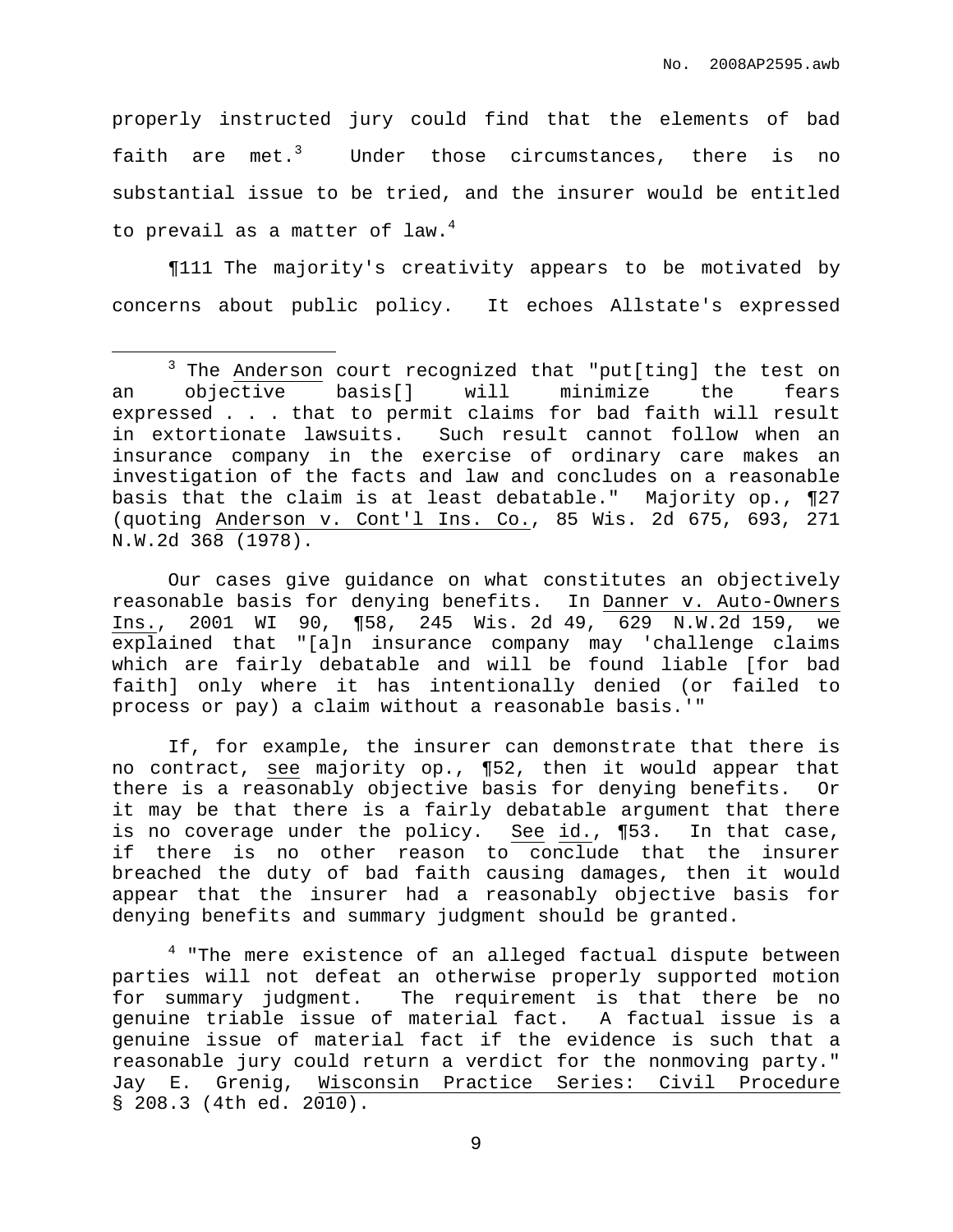public policy concern about allowing a freestanding claim of bad faith to proceed without a threshold finding of breach of contract. It cites Dahmen for the proposition that discovery of an insurer's work product would be unlimited:

[The Dahmens] will be entitled to discovery of the insurer's work product and attorney/client material containing information relevant as to how the claim was handled. This information would include the insurer's internal determination to deny benefits, its evaluation as to how a jury may value the Dahmens' claim and its approach to settlement.

Majority op., ¶39 (citing Dahmen v. American Family Mut. Ins. Co., 2001 WI App 198, 247 Wis. 2d 541, 635 N.W.2d 1); see also id., ¶¶75, 75 n.7.

¶112 The majority's concern is exaggerated for two reasons. First, Dahmen does not stand for the proposition that once a bad faith claim is made, an insurer must blindly turn over its entire file. There are well-established procedures for curbing discovery abuses. Wisconsin Stat. § 804.01(3) "confers broad powers on the courts to regulate or prevent discovery, even where the materials sought" may otherwise be discoverable. Grenig, supra § 401.3. The majority gives short shrift to the circuit court's broad discretion to issue protective orders on a case-by-case basis.

¶113 Second, under the established rules of civil procedure, the insurer's motion for summary judgment may be heard once the pleadings are complete. Wis. Stat. § 802.08(1). Accordingly, the insurer need not wait until discovery is finished——or even until after discovery has begun——to argue that it is entitled to summary judgment. "[A] court should not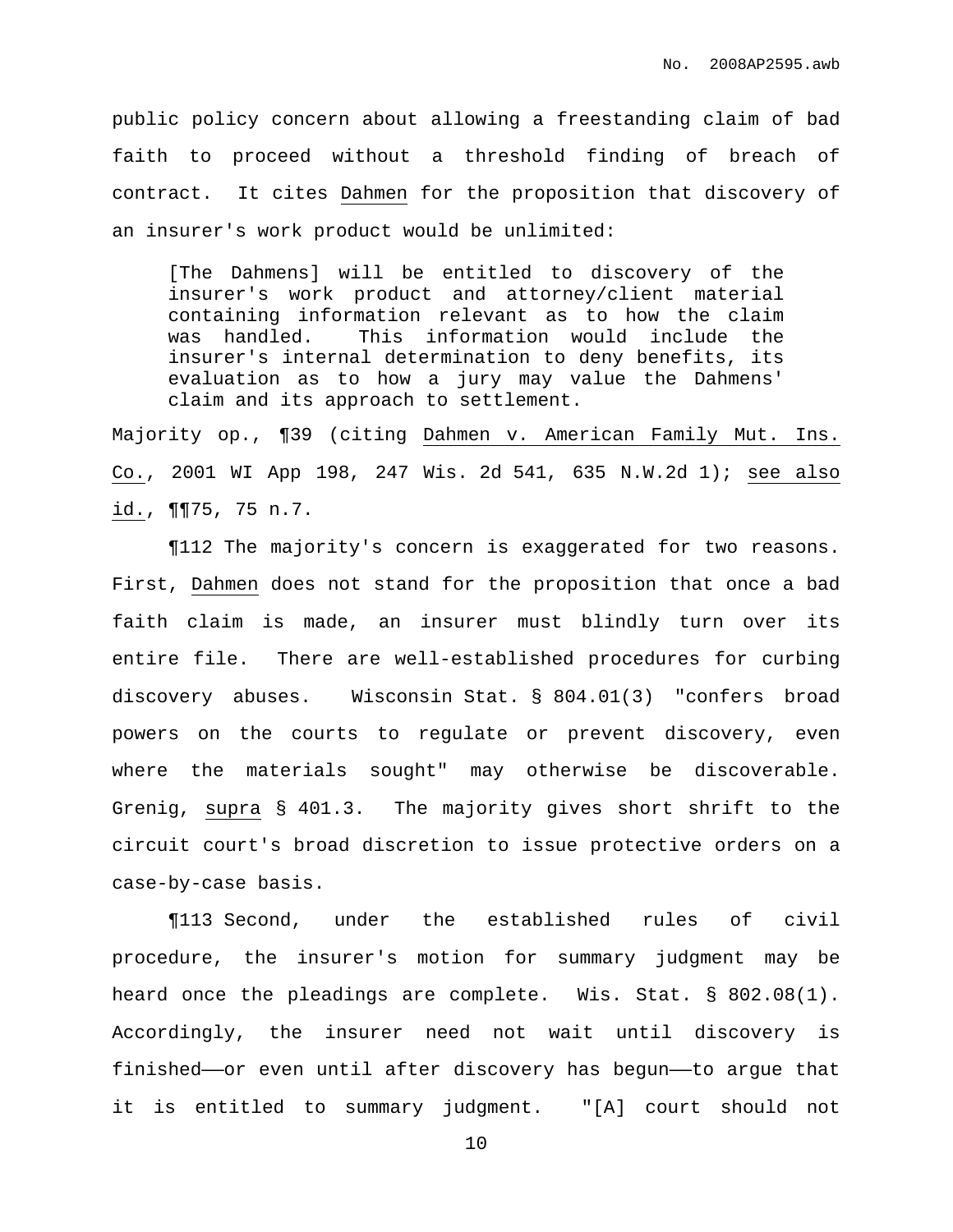enforce a discovery request if the material sought is relevant to a claim upon which no relief can be granted." Grenig, supra § 401.3.

¶114 In sum, unlike the majority, I would rely upon established law and procedures to resolve these issues. I conclude that the legal questions raised by the court of appeals and the public policy issues raised by Allstate can be readily addressed through a straightforward application of the wellestablished summary judgment procedure to the longstanding elements of a bad faith claim.

¶115 Here, Allstate has not made a motion for summary judgment at this time, and it has advanced no argument that it had an objectively reasonable basis for denying the benefits. Rather, this is an appeal of an order denying Allstate's motion to bifurcate. Brethorst raised only one claim and there is no issue of insurance coverage, so there is nothing to bifurcate. 5

<sup>&</sup>lt;sup>5</sup> In addition to obfuscating the standard and procedure for a bad faith tort claim, the majority also confuses the law relating to bifurcation under Wis. Stat. § 805.05(2). See majority op., ¶20. We recently explained that the statute permits bifurcation of separate claims, but it does not authorize bifurcation of separate "issues" within a single claim. Waters v. Pertzborn, 2001 WI 62, ¶31, 243 Wis. 2d 703, 627 N.W.2d 497.

There is only one statutory exception to this otherwise hard-and-fast rule: "An exception to [the rule] is the bifurcation of an issue of insurance coverage under 803.04(2)(b)." Id., ¶21. Wisconsin Stat. § 803.04(2)(b) provides: "Nothing herein contained shall be construed as prohibiting the trial court from directing and conducting separate trials on the issue of liability . . . and on the issue of whether the insurance policy in question affords coverage."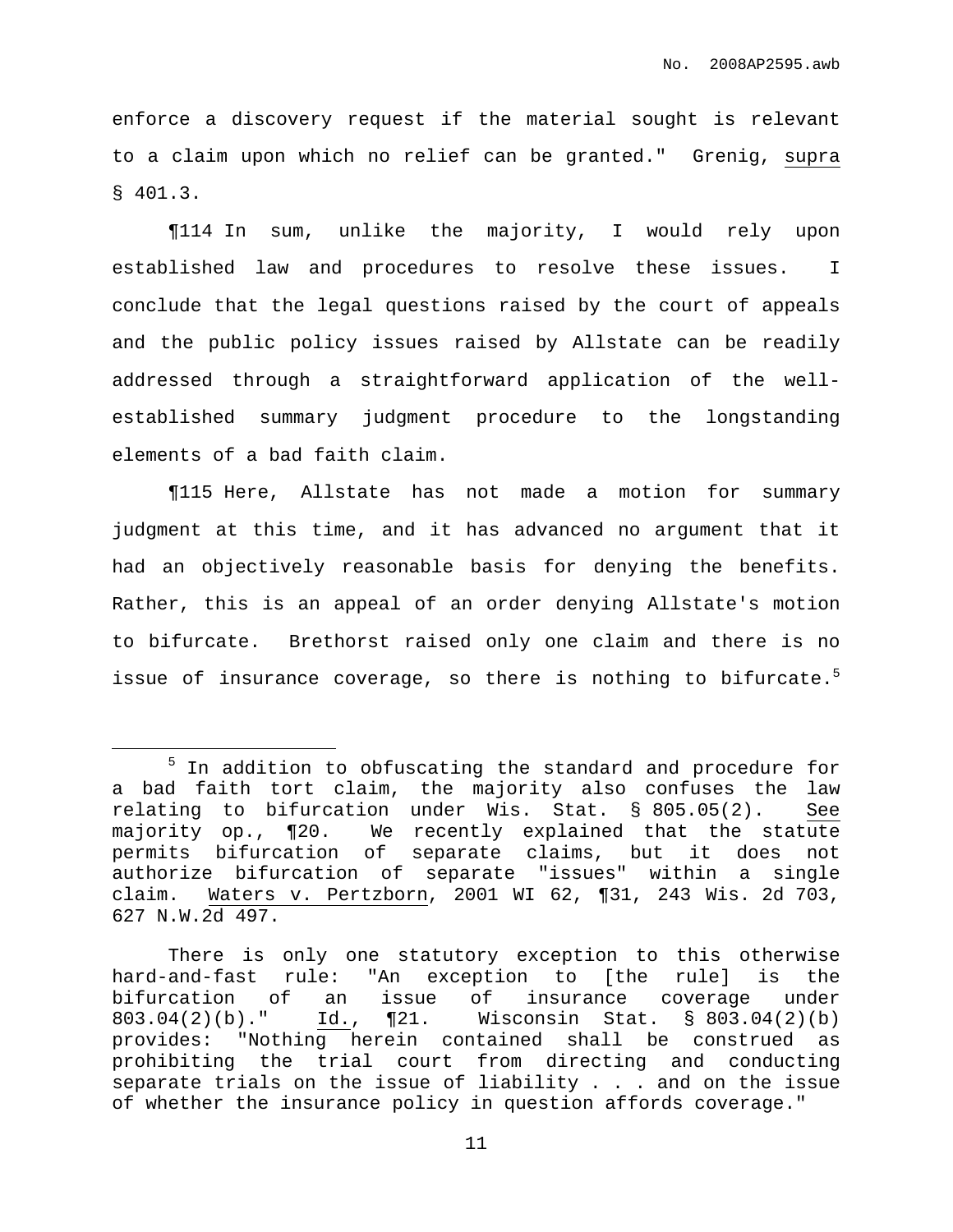I agree with the analysis of the learned circuit court. It properly denied Allstate's motion.

¶116 For the reasons stated above, I respectfully concur.

¶117 I am authorized to state that Chief Justice SHIRLEY S. ABRAHAMSON joins this concurrence.

The majority confuses the law by asserting that "the legislative history" of Wis. Stat. § 805.05(2) "clearly demonstrates that the rule barring bifurcation of issues was not intended to apply to cases involving insurance coverage." Majority op., ¶20, n.4. What does the majority mean? The majority's attempted explanation misstates our holding in Waters, and it misstates the applicable statutes.